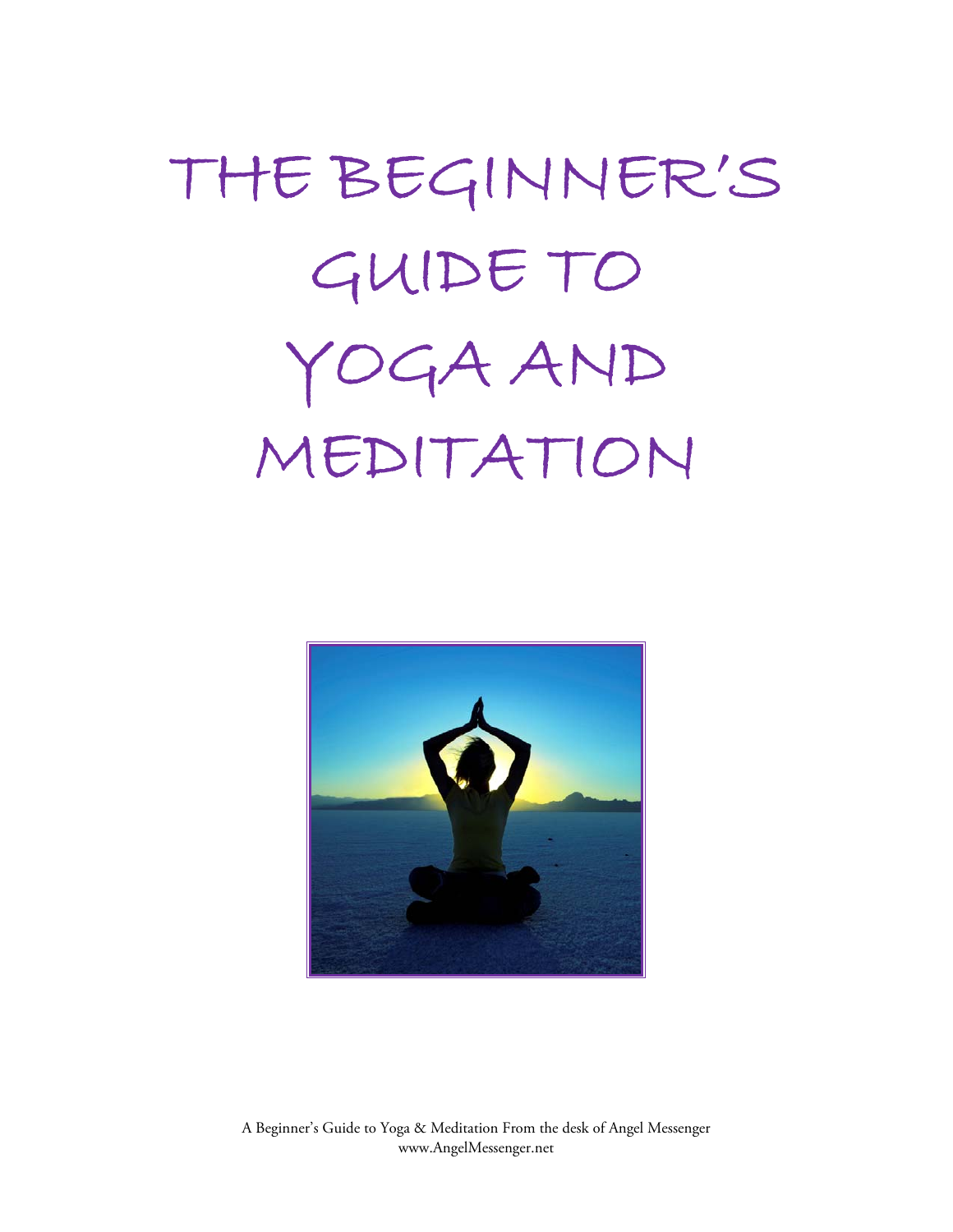# **TABLE OF CONTENTS**

| Introduction                           | 3           |
|----------------------------------------|-------------|
| What is Yoga                           | $\mathbf 5$ |
| Why Do Yoga?                           | 7           |
| <b>Types of Yoga</b>                   | 9           |
| <b>Getting Ready</b>                   | 13          |
| <b>Beginning Your Workout</b>          | 16          |
| <b>Easy Pose</b>                       | 16          |
| <b>Downward Facing Dog</b>             | 16          |
| <b>Sun Salutations</b>                 | 17          |
| <b>Tree Pose</b>                       | 18          |
| <b>Extended Triangle</b>               | 20          |
| <b>Seated Forward Bend</b>             | 21          |
| <b>Bound Angle Pose</b>                | 22          |
| <b>Wide Angle Seating Forward Bend</b> | 23          |
| <b>Full Boat</b>                       | 24          |
| <b>Bridge</b>                          | 25          |
| Legs Up The Wall                       | 27          |
| <b>Corpse Pose</b>                     | 28          |
| <b>Meditation</b>                      | 30          |
| <b>Universal Mantra Meditation</b>     | 32          |
| <b>Relaxation Meditation</b>           | 34          |
| <b>Energy Healing Meditation</b>       | 35          |
| <b>Color Healing Meditation</b>        | 36          |
| Centering                              | 37          |
| Desktop Yoga                           | 39          |
| <b>Yoga For Headaches</b>              | 41          |
| <b>Child's Pose</b>                    | 41          |
| <b>Standing Forward Bend</b>           | 42          |
| <b>Yoga for Menstrual Cramps</b>       | 43          |
| <b>Reclining Bound Angle</b>           | 43          |
| <b>Upward Bow</b>                      | 44          |
| <b>Seated Twist</b>                    | 44          |
| <b>Yoga for Depression</b>             | 45          |
| Headstand                              | 45          |
| <b>Head To Knee Forward Bend</b>       | 46          |
| Conclusion                             | 49          |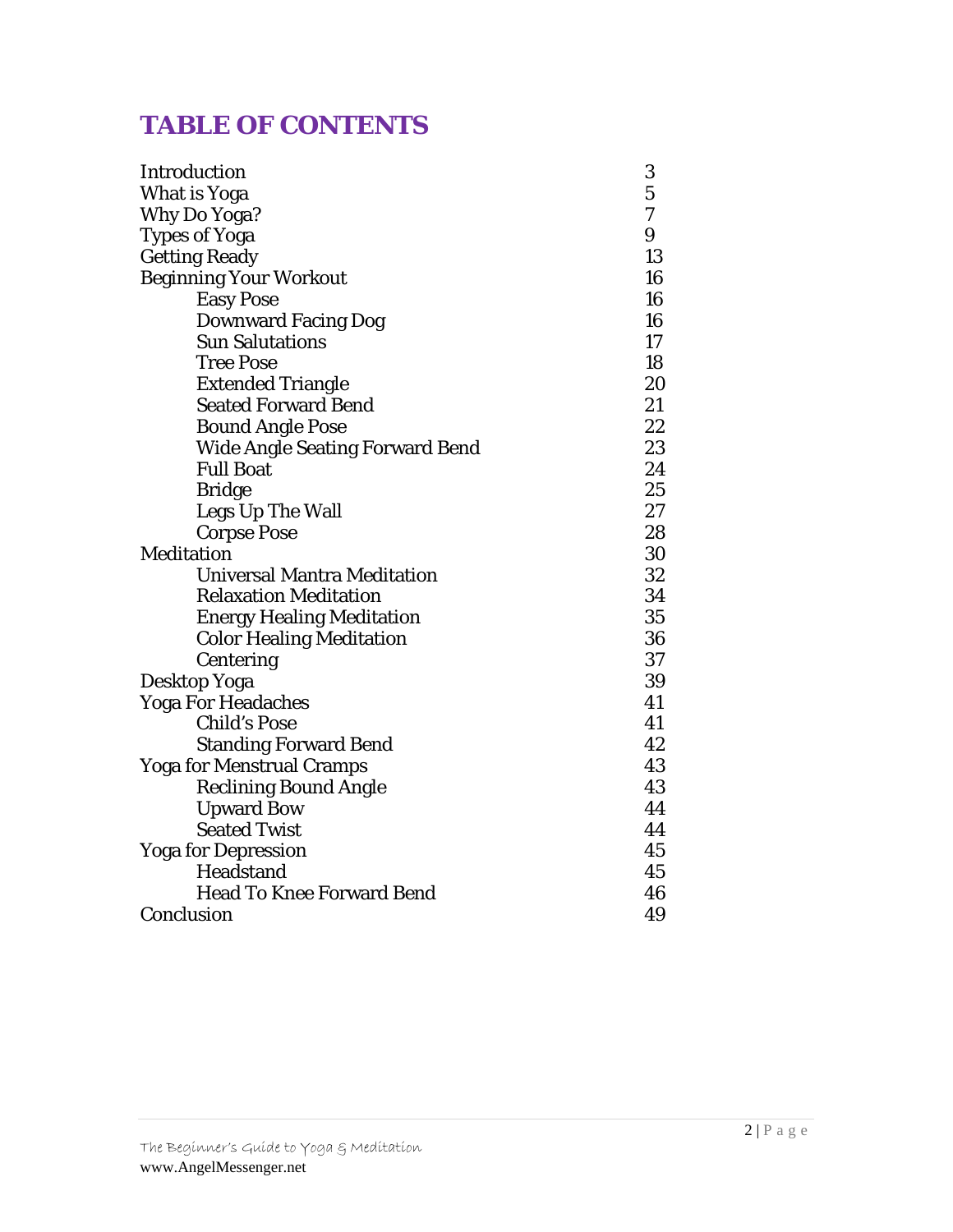# **INTRODUCTION**

When one mentions "yoga", many images may be conjured up. Perhaps you get an image of flower children from the 60's sitting in a circle with their legs in impossible positions chanting "Ohm" around a huge candle in a poorly lit room. Yoga is an ancient art that has been practiced for centuries. Over the years, it has risen in popularity as a way to stay fit, get in touch with one's inner self, and keep a balance of sanity in a sometimes insane world.

While yoga did come to popularity in the 60's with Maharishi Mahesh Yogi who popularized Transcendental Meditation (TM) in the 60's, because he was associated with the Beatles, yoga practitioners have brought the ancient practice to the forefront of wellness in recent years.

Many scholars believe that yoga dates back over 5,000 years to the beginning of human civilization. Scholars believe that yoga grew out of Stone Age Shamanism, because of the cultural similarities between Modern Hinduism and Mehrgarh, a neolithic settlement (in what is now Afghanistan). In fact, much of Hindu ideas, rituals and symbols of today appear to have their roots in this shamanistic culture of Mehrgahr.

Early Yoga and archaic shamanism had much in common as both sought to transcend the human condition. The primary goal of shamanism was to heal members of the community and act as religious mediators. Archaic Yoga was also community oriented, as it attempted to discern the cosmic order through inner vision, then to apply that order to daily living. Later, Yoga evolved into a more inward experience, and Yogis focused on their individual enlightenment and salvation.

Yoga is the most diversified spiritual practice in the world. Crossing over many cultures (including Hinduism, Buddhism, Jainism and the West), Yoga also extends over multiple languages such as Hindi, Tibetan, Bengali, Sanskrit, Tamil, Prakit, Marathi and Pali. The Yogic tradition continues to proliferate and spread its message of peace to this very day.

There are many different places that offer yoga classes – gyms, wellness centers, even the local YMCA. But you don't have to join a class to practice yoga. It is just as easily done in your home or even at your desk while at work. Yoga can help bring you inner peace when you are stressed out. It can even help relieve the pain of headaches, backaches, and menstrual cramps.

As studies continue to reveal yoga's many health benefits, this centuriesold Eastern philosophy is fast becoming the new fitness soul mate for workout enthusiasts. Contemporary devotees range from high-powered execs trying to keep hearts beating on a healthy note to image-conscious Hollywood stars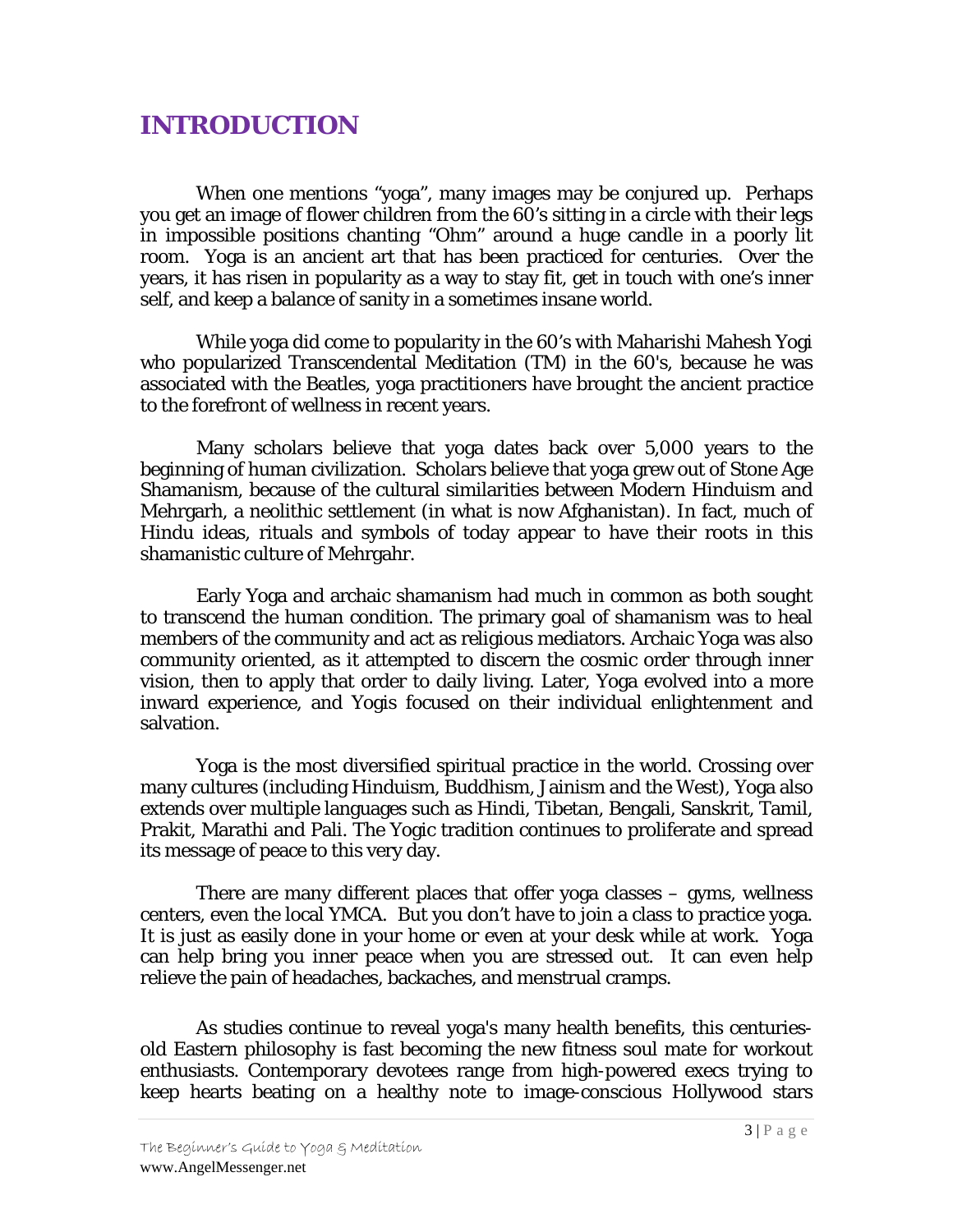striving for sleek physiques. Even prominent athletes are adding yoga to their training regime to develop balanced, injury-free muscles and spines.

Yet to applaud yoga for its physical benefits alone would only diminish what this entire system has to offer as a whole. By practicing yoga on a regular basis, you may be surprised to find that you're building much more than a strong, flexible body.

Initially, the sole purpose of practicing yoga was to experience spiritual enlightenment. In Sanskrit (the ancient language of India), yoga translates as "yoke" or "union," describing the integration of mind and body to create a greater connection with one's own pure, essential nature.

Classes that have gained popularity in the United States usually teach one of the many types of hatha yoga, a physical discipline which focuses mainly on asanas (postures) and breath work in order to prepare the body for spiritual pursuits.

We will attempt to simplify the ancient practice of yoga by showing you some basic yoga positions, giving you tips on performing yoga exercises, and inducting meditation practices into your everyday life. Through yoga and meditation, you could come to a new level of enlightenment with your personal life and enhance the quality of your existence.

No longer is yoga a mysterious phenomenon. It is now simply a way to keep you healthy and aligned. Now relax and read on as we explore yoga and meditation.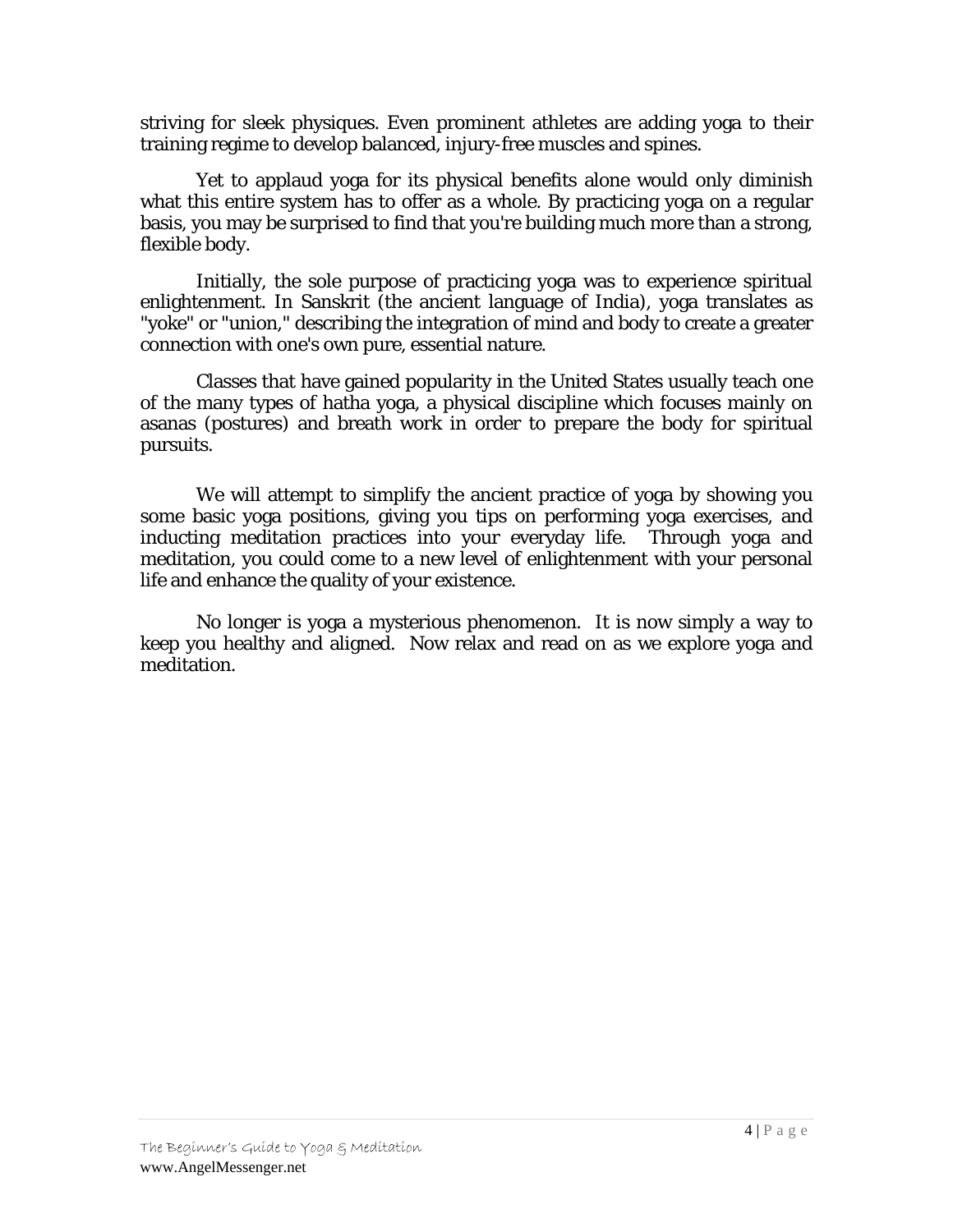# **WHAT IS YOGA?**

As we have said, yoga is an ancient Indian philosophy that enhances personal growth and well being. Although it is a systemic philosophical approach, yoga is not a religion, but complementary with most spiritual paths.

The physical aspect of Yoga (*Hatha* Yoga) use poses and focused breathing, requiring concentration and discipline. The result is a greater union of mind, body and spirit. Anyone, regardless or body type, age, experience, or physical abilities, can practice yoga.

Pop culture would have us believe that yoga involves contorting your body into uncomfortable positions while staring at a candle and breathing incense. You will see that yoga is much more than that. It is a series of exercises that can be done by almost all people – not just the young who are in shape and healthy. Yoga can be performed by senior citizens, disabled people, and even children.

Yoga is a tool for gaining body-mind awareness to enhance whatever spiritual/religious beliefs you have. A yoga session will leave you felling energized and relaxed. You will work your muscles and will properly align your bones; you will breathe deeply, oxygenating the lungs and blood; you will experience true deep relaxation.

By bringing awareness to the body, and working the muscles, you are able to more deeply relax them then from any other form of exercise. You will gain a deeper appreciation of your body and mind through yoga in a way that no other exercise program will.

People who have done no physical exercise at all, as well as Olympic athletes, find enormous benefits from Yoga. The foundation of traditional yoga is careful alignment of your body as you hold the poses. This precision and the awareness that comes with it, leads to tremendous growth, physically, mentally, and emotionally.

As in all great arts and sciences, to become proficient in yoga requires effort, determination, and practice. But then, the fruit we reap is always in proportion to the seeds we sow and nurture. Thus, if you are looking for a quick fix, an instant cure, a quelling of surface symptoms while the true ailment remains unhealed, you will not find satisfaction in yoga.

On the other hand, if you want to keep or regain your health, vitality and vigor; if you want to feel younger and stronger; and if you are looking for a perfectly balanced and complete form of exercise that can be started by anyone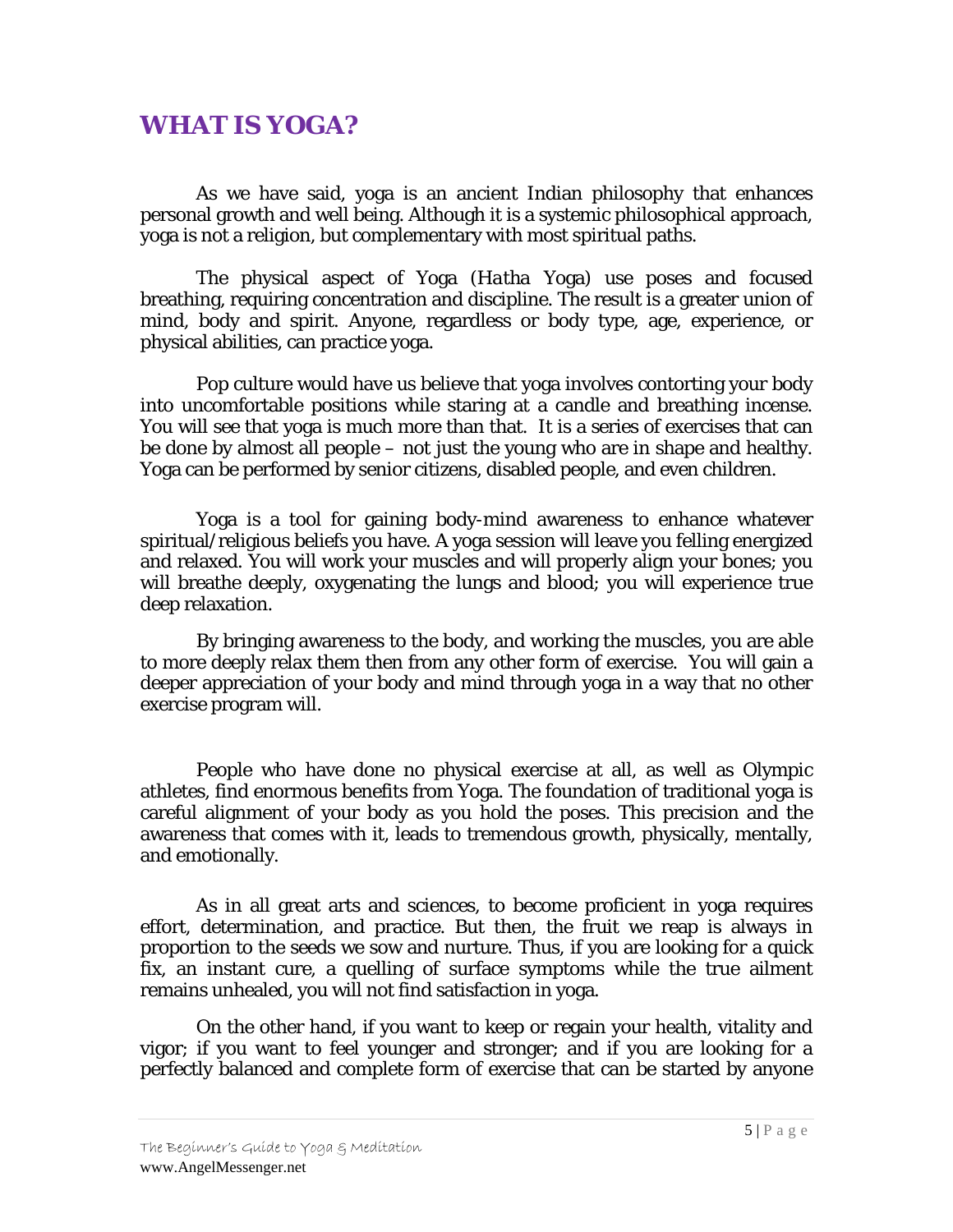over seven years of age, in any condition, and which becomes more challenging as you get more advanced, yoga is for you!

There are many benefits of a regular yoga practice. Not only does yoga help maintain a healthy lifestyle, it clears your mind and provide clarity of focus – something we all could use from time to time! Let's look at the benefits of yoga.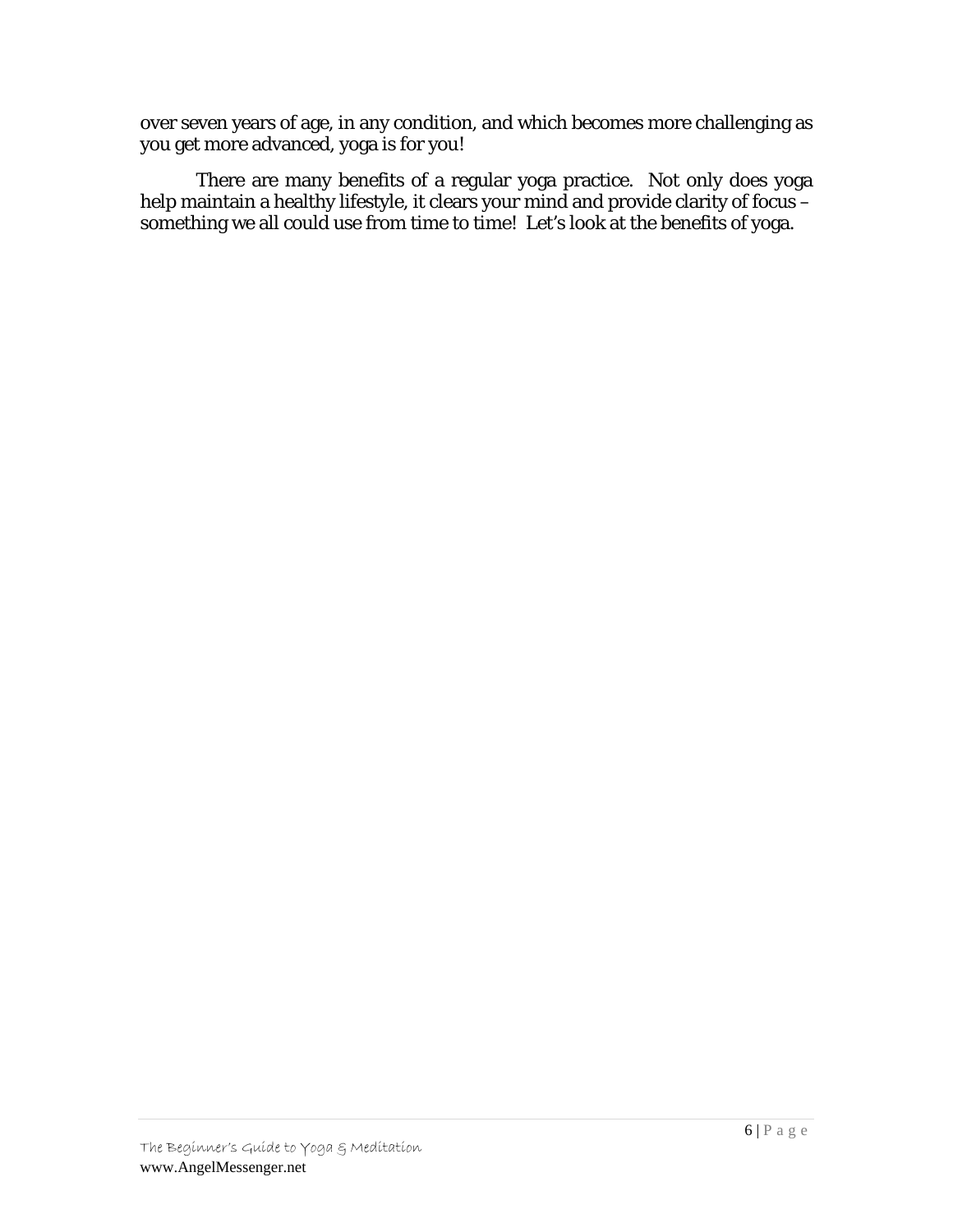# **WHY DO YOGA?**

Yoga Creates both flexibility and strength along with cardiovascular health. It creates mental clarity and focus and emotional balance. Yoga is safe for all ages and body types. It facilitates healing from injuries and is a wonderful way to create wellness.

You weight train to gain strength, jog or do aerobics for a cardiovascular workout, practice tai-chi to develop a sense of balance and harmony, stretch to gain flexibility, and meditate to develop peace of mind and relaxation. Yoga is a form of exercise that gives you everything: strength, endurance, balance, flexibility, and relaxation. It is the only complete form of bodywork that does it all. Indeed, yoga is more than stretching and relaxation: it is the ultimate mindbody challenge.

Yoga increases flexibility as it offers positions that act upon the various joints of the body including those joints that aren't always in the forefront of notice ability. These joints are rarely exercised, however, with yoga, they are!

Various yoga positions exercise the different tendons and ligaments of the body. The body that may have been quite rigid begins experiencing a remarkable flexibility in even those parts which have not been consciously worked upon. Seemingly unrelated non-strenuous yoga positions act upon certain parts of the body in an interrelated manner. When done together, they work in harmony to create a situation where flexibility is attained relatively easily.

Yoga is perhaps the only form of activity which massages all the internal glands and organs of the body in a thorough manner, including those – such as the prostate - that hardly get externally stimulated during our entire lifetime. Yoga acts in a wholesome manner on the various body parts. This stimulation and massage of the organs in turn benefits us by keeping away disease and providing a forewarning at the first possible instance of a likely onset of disease or disorder.

By gently stretching muscles and joints as well as massaging the various organs, yoga ensures the optimum blood supply to various parts of the body. This helps in the flushing out of toxins from every nook and cranny as well as providing nourishment up to the last point. This leads to benefits such as delayed ageing, energy and a remarkable zest for life.

But these enormous physical benefits are just a "side effect" of this powerful practice. What yoga does is harmonize the mind with the body. This results in real quantum benefits. It is now an open secret that the will of the mind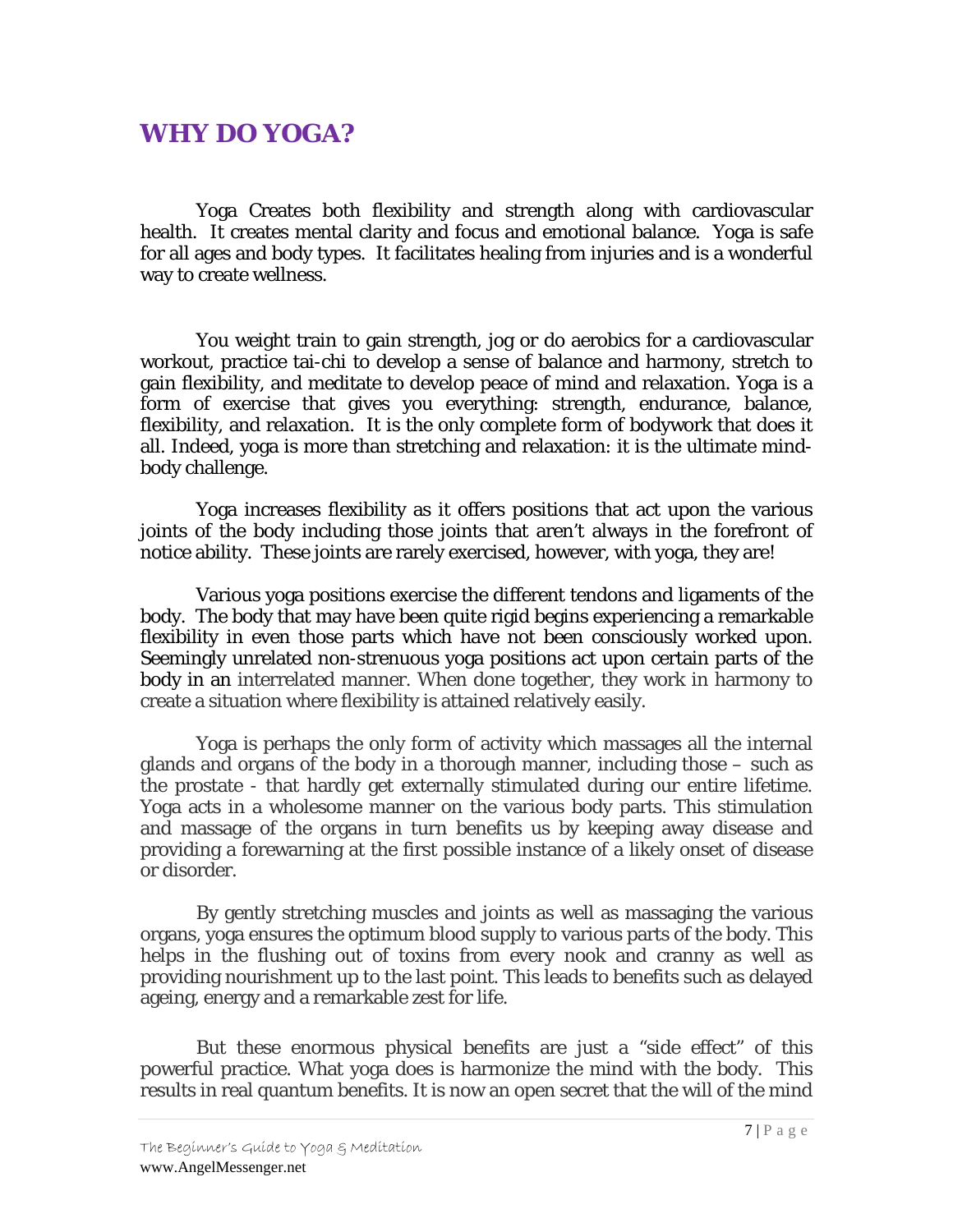has enabled people to achieve extraordinary physical feats, which proves beyond doubt the mind and body connection.

Yoga through meditation works remarkably to achieve this harmony and helps the mind work in sync with the body. How often do we find that we are unable to perform our activities properly and in a satisfying manner because of the confusions and conflicts in our mind weigh down heavily upon us? Moreover, stress which in reality is the #1 killer affecting all parts of our physical, endocrinal and emotional systems can be corrected through the wonderful yoga practice of meditation.

In fact yoga = meditation, because both work together in achieving the common goal of unity of mind, body and spirit – a state of eternal bliss.

The meditative practices through yoga help in achieving an emotional balance through detachment. What it means is that meditation creates conditions, where you are not affected by the happenings around you. This in turn creates a remarkable calmness and a positive outlook, which also has tremendous benefits on the physical health of the body.

 There's no doubt that yoga has tremendous benefits to your health and well-being. So how do you get started with your own yoga program? Let's look at the basic styles of yoga and what they mean.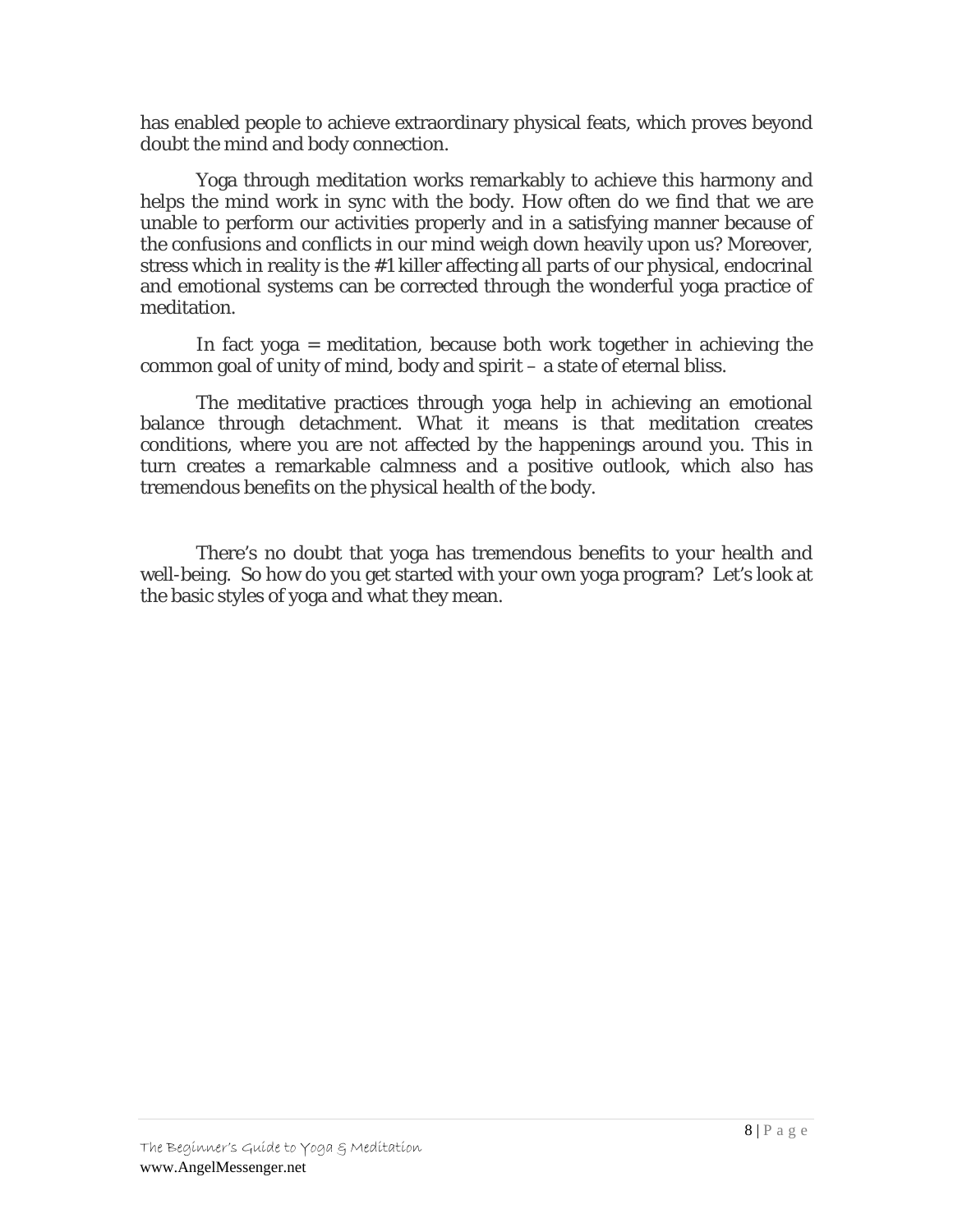# **WHICH IS RIGHT FOR YOU?**

In ancient times yoga was often referred to as a tree, a living entity with roots, a trunk, branches, blossoms, and fruit. Hatha yoga is one of six branches; the others include raja, karma, bhakti, jnana, and tantra yoga. Each branch with its unique characteristics and function represents a particular approach to life. Some people may find one particular branch more inviting than another. However, it is important to note that involvement in one of these paths does not preclude activity in any of the others, and in fact you'll find many paths naturally overlapping.

## **Raja Yoga**

 Raja means "royal," and meditation is the focal point of this branch of yoga. This approach involves strict adherence to the eight "limbs" of yoga as outlined by Patanajli in the *Yoga Sutras*. Also found in many other branches of yoga, these limbs, or stages, follow this order: ethical standards, *yama*; self-discipline, *niyama*; posture, *asana*; breath extension or control, *pranayama*; sensory withdrawal, *pratyahara*; concentration, *dharana*; meditation, *dhyana*; and ecstasy or final liberation, *samadhi*.

Raja yoga attracts individuals who are introspective and drawn to meditation. Members of religious orders and spiritual communities devote themselves to this branch of yoga. However, even though this path suggests a monastic or contemplative lifestyle, entering an ashram or monastery is not a prerequisite to practicing raja yoga.

#### **Karma Yoga**

 The next branch is that of karma yoga or the path of service, and none of us can escape this pathway. The principle of karma yoga is that what we experience today is created by our actions in the past. Being aware of this, all of our present efforts become a way to consciously create a future that frees us from being bound by negativity and selfishness.

Karma is the path of self-transcending action. We practice karma yoga whenever we perform our work and live our lives in a selfless fashion and as a way to serve others. Volunteering to serve meals in a soup kitchen or signing up for a stint with the Peace Corps or Habitat for Humanity are prime examples of selfless service associated with the karma yoga path.

## **Bhakti Yoga**

 Bhakti yoga describes the path of devotion. Seeing the divine in all of creation, bhakti yoga is a positive way to channel the emotions. The path of bhakti provides us with an opportunity to cultivate acceptance and tolerance for everyone we come into contact with.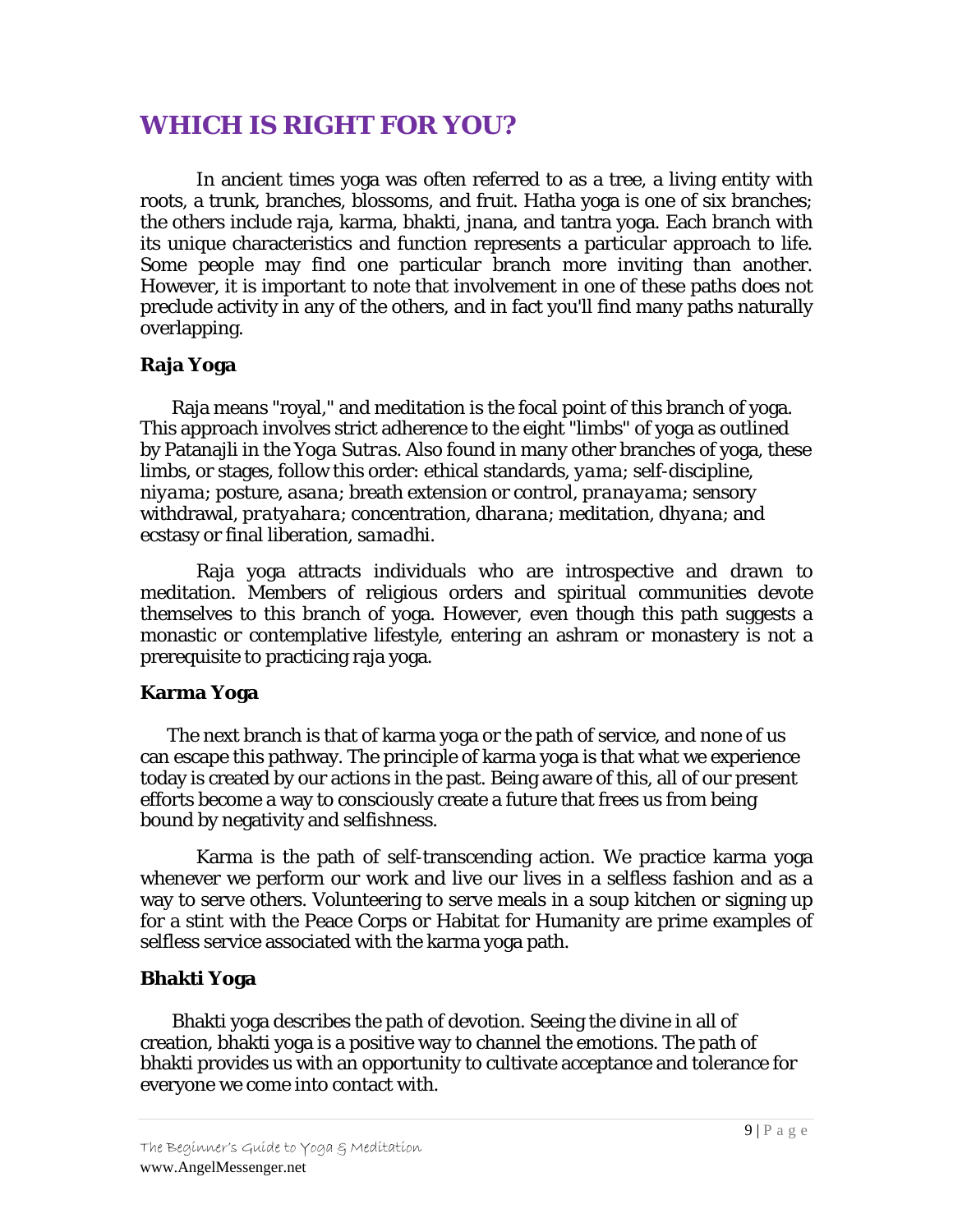Bhakti yogis express the devotional nature of their path in their every thought, word, and deed—whether they are taking out the trash or calming the anger of a loved one. Mahatma Gandhi and Martin Luther King, Jr., are prime examples of bhakti yogis. The life and work of Mother Teresa epitomize the combination of the karma and bhakti yoga paths with devotional aspects of bhakti and the selfless service of karma yoga.

#### **Jnana Yoga**

 If we consider bhakti to be the yoga of the heart, then jnana yoga is the yoga of the mind, of wisdom, the path of the sage or scholar. This path requires development of the intellect through the study of the scriptures and texts of the yogic tradition. The jnana yoga approach is considered the most difficult and at the same time the most direct. It involves serious study and will appeal to those who are more intellectually inclined. Within the context of our Western religious traditions, Kabalistic scholars, Jesuit priests, and Benedictine monks epitomize jnana yogis.

#### **Tantra Yoga**

 Probably the most misunderstood or misinterpreted of all the yogas, tantra, the sixth branch, is the pathway of ritual, which includes consecrated sexuality. The key word here is "consecrated," which means to make sacred, to set apart as something holy or hallowed.

In tantric practice we experience the Divine in everything we do. A reverential attitude is therefore cultivated, encouraging a ritualistic approach to life. It is amusing to note that, although tantra has become associated exclusively with sexual ritual, most tantric schools actually recommend a celibate lifestyle.

In essence, tantra is the most esoteric of the six major branches. It will appeal to those yogis who enjoy ceremony and relate to the feminine principle of the cosmos, which yogis call shakti. If you see—and are deeply moved by—the significance behind celebration and ritual (holidays, birthdays, anniversaries, and other rites of passage), tantra yoga may be for you. Many tantric yogis find magic in all types of ceremony, whether it be a Japanese tea ceremony, the consecration of the Eucharist in a Catholic mass, or the consummation of a relationship.

#### **ASHTANGA YOGA**

One of the most popular schools of yoga practice today is that of Ashtanga Yoga. Ashtanga literally means "eight limbs". These eight steps (limbs) basically act as guidelines on how to live a meaningful and purposeful life. They serve as a prescription for moral and ethical conduct and self-discipline; they direct attention toward one's health; and they help us to acknowledge the spiritual aspects of our nature.

The first limb, *yama*, deals with one's ethical standards and sense of integrity, focusing on our behavior and how we conduct ourselves in life. Yamas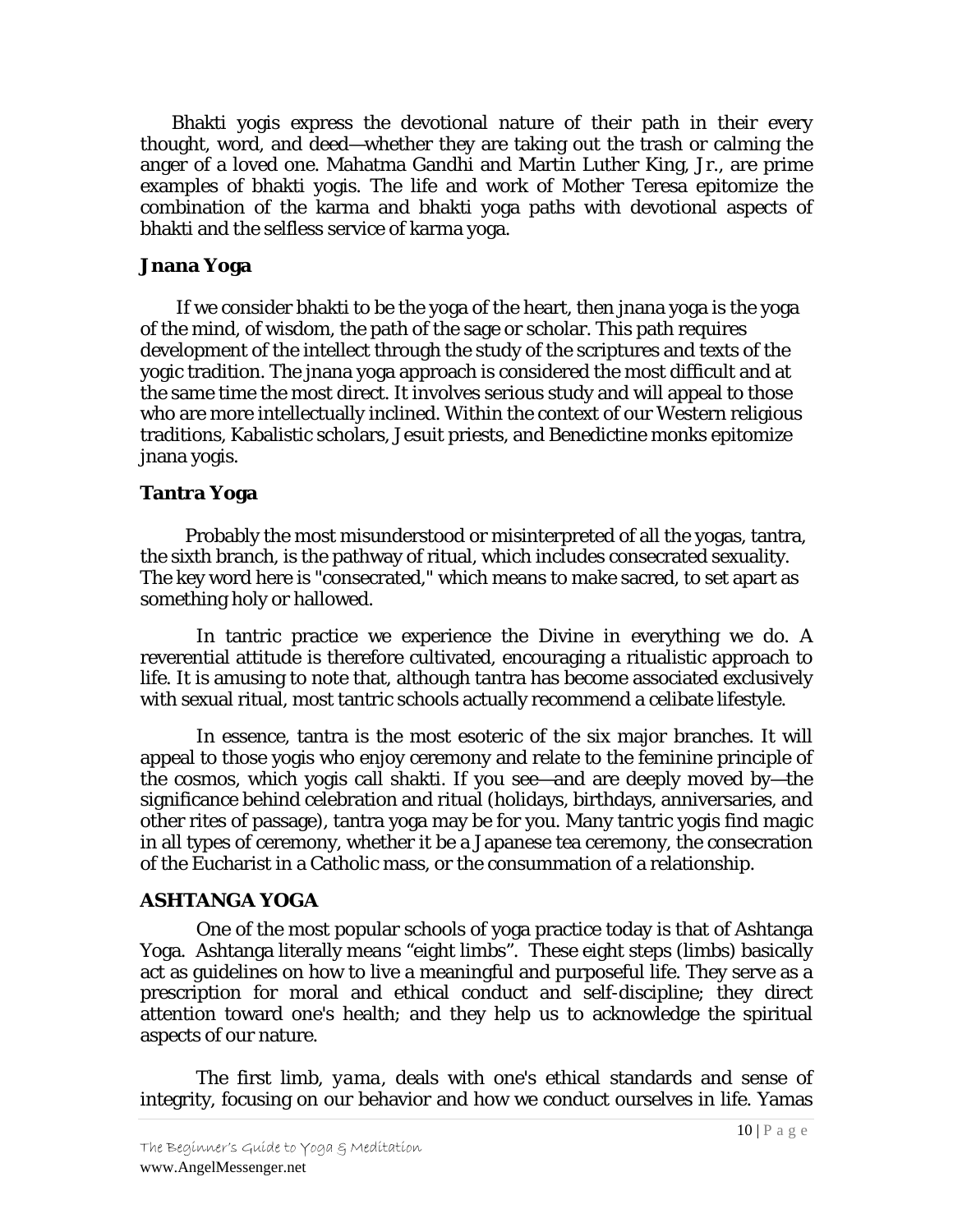are universal practices that relate best to what we know as the Golden Rule, "Do unto others as you would have them do unto you."

*Niyama,* the second limb, has to do with self-discipline and spiritual observances. Regularly attending temple or church services, saying grace before meals, developing your own personal meditation practices, or making a habit of taking contemplative walks alone are all examples of niyamas in practice.

Asanas, the postures practiced in yoga, comprise the third limb. In the yogic view, the body is a temple of spirit, the care of which is an important stage of our spiritual growth. Through the practice of asanas, we develop the habit of discipline and the ability to concentrate, both of which are necessary for meditation.

Generally translated as breath control, this fourth stage consists of techniques designed to gain mastery over the respiratory process while recognizing the connection between the breath, the mind, and the emotions.

As implied by the literal translation of pranayama, "life force extension," yogis believe that it not only rejuvenates the body but actually extends life itself. You can practice pranayama as an isolated technique (i.e., simply sitting and performing a number of breathing exercises), or integrate it into your daily hatha yoga routine.

These first four stages of Patanjali's ashtanga yoga concentrate on refining our personalities, gaining mastery over the body, and developing an energetic awareness of ourselves, all of which prepares us for the second half of this journey, which deals with the senses, the mind, and attaining a higher state of consciousness.

Pratyahara, the fifth limb, means withdrawal or sensory transcendence. It is during this stage that we make the conscious effort to draw our awareness away from the external world and outside stimuli. Keenly aware of, yet cultivating a detachment from, our senses, we direct our attention internally.

The practice of pratyahara provides us with an opportunity to step back and take a look at ourselves. This withdrawal allows us to objectively observe our cravings: habits that are perhaps detrimental to our health and which likely interfere with our inner growth.

As each stage prepares us for the next, the practice of pratyahara creates the setting for *dharana,* or concentration. Having relieved ourselves of outside distractions, we can now deal with the distractions of the mind itself. No easy task!

In the practice of concentration, which precedes meditation, we learn how to slow down the thinking process by concentrating on a single mental object: a specific energetic center in the body, an image of a deity, or the silent repetition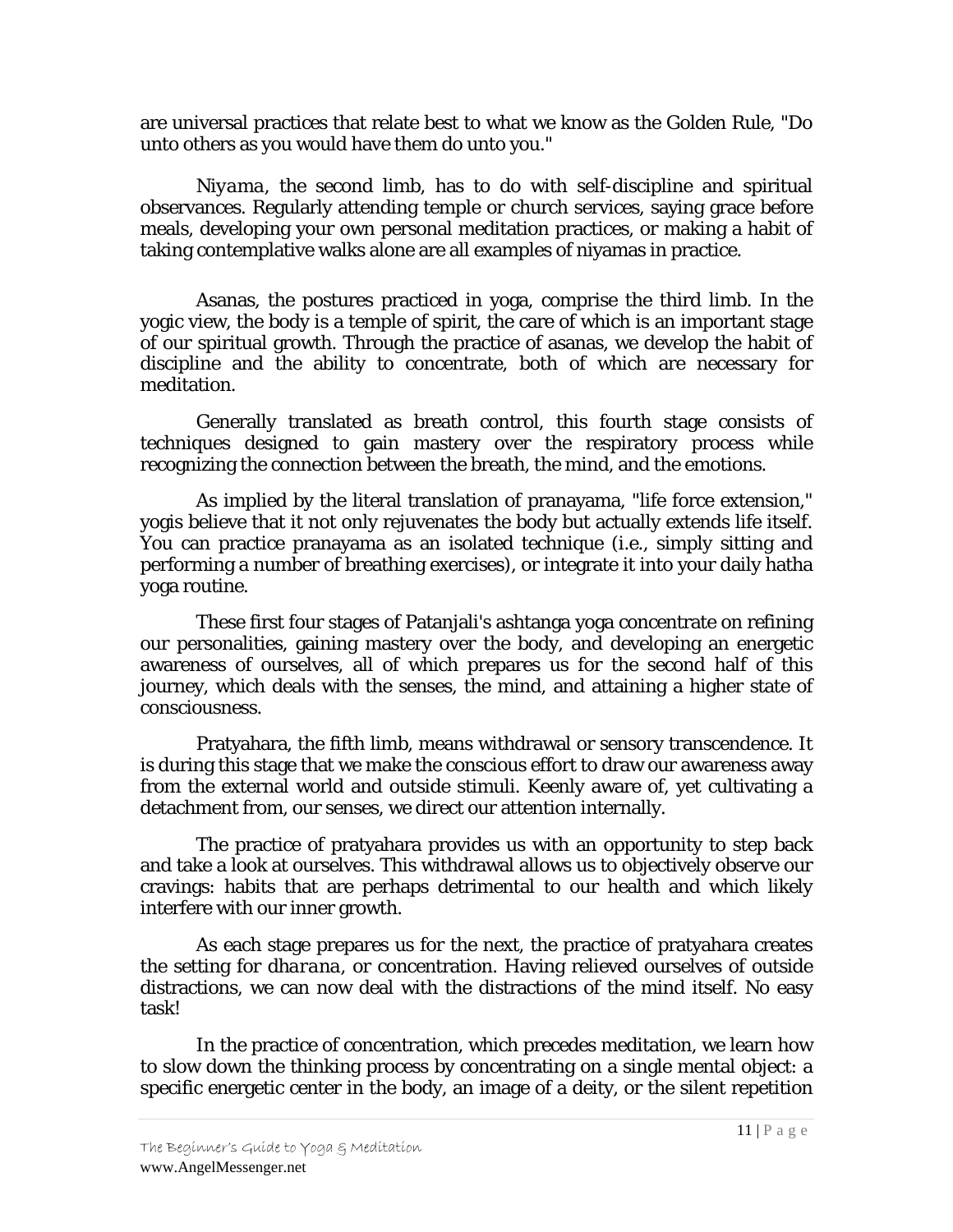of a sound. We, of course, have already begun to develop our powers of concentration in the previous three stages of posture, breath control, and withdrawal of the senses.

In asana and pranayama, although we pay attention to our actions, our attention travels. Our focus constantly shifts as we fine-tune the many nuances of any particular posture or breathing technique. In pratyahara we become selfobservant; now, in dharana, we focus our attention on a single point. Extended periods of concentration naturally lead to meditation.

Meditation or contemplation, the seventh stage of ashtanga, is the uninterrupted flow of concentration. Although concentration (dharana) and meditation (*dhyana*) may appear to be one and the same, a fine line of distinction exists between these two stages. Where dharana practices one-pointed attention, dhyana is ultimately a state of being keenly aware without focus.

At this stage, the mind has been quieted, and in the stillness it produces few or no thoughts at all. The strength and stamina it takes to reach this state of stillness is quite impressive. But don't give up. While this may seem a difficult if not impossible task, remember that yoga is a process. Even though we may not attain the "picture perfect" pose, or the ideal state of consciousness, we benefit at every stage of our progress.

Patanjali describes this eighth and final stage of ashtanga as a state of ecstasy. At this stage, the meditator merges with his or her point of focus and transcends the Self altogether. The meditator comes to realize a profound connection to the Divine, interconnectedness with all living things. With this realization comes the "peace that passeth all understanding"; the experience of bliss and being at one with the Universe.

On the surface, this may seem to be a rather lofty, "holier than thou" kind of goal. However, if we pause to examine what we really want to get out of life, would not joy, fulfillment, and freedom somehow find their way onto our list of hopes, wishes, and desires?

What Patanjali has described as the completion of the yogic path is what, deep down, all human beings aspire to: peace. We also might give some thought to the fact that this ultimate stage of yoga—enlightenment—can neither be bought nor possessed. It can only be experienced, the price of which is the continual devotion of the aspirant

OK, now that we've got that out of the way, let's prep the environment and get you ready for your yoga workout!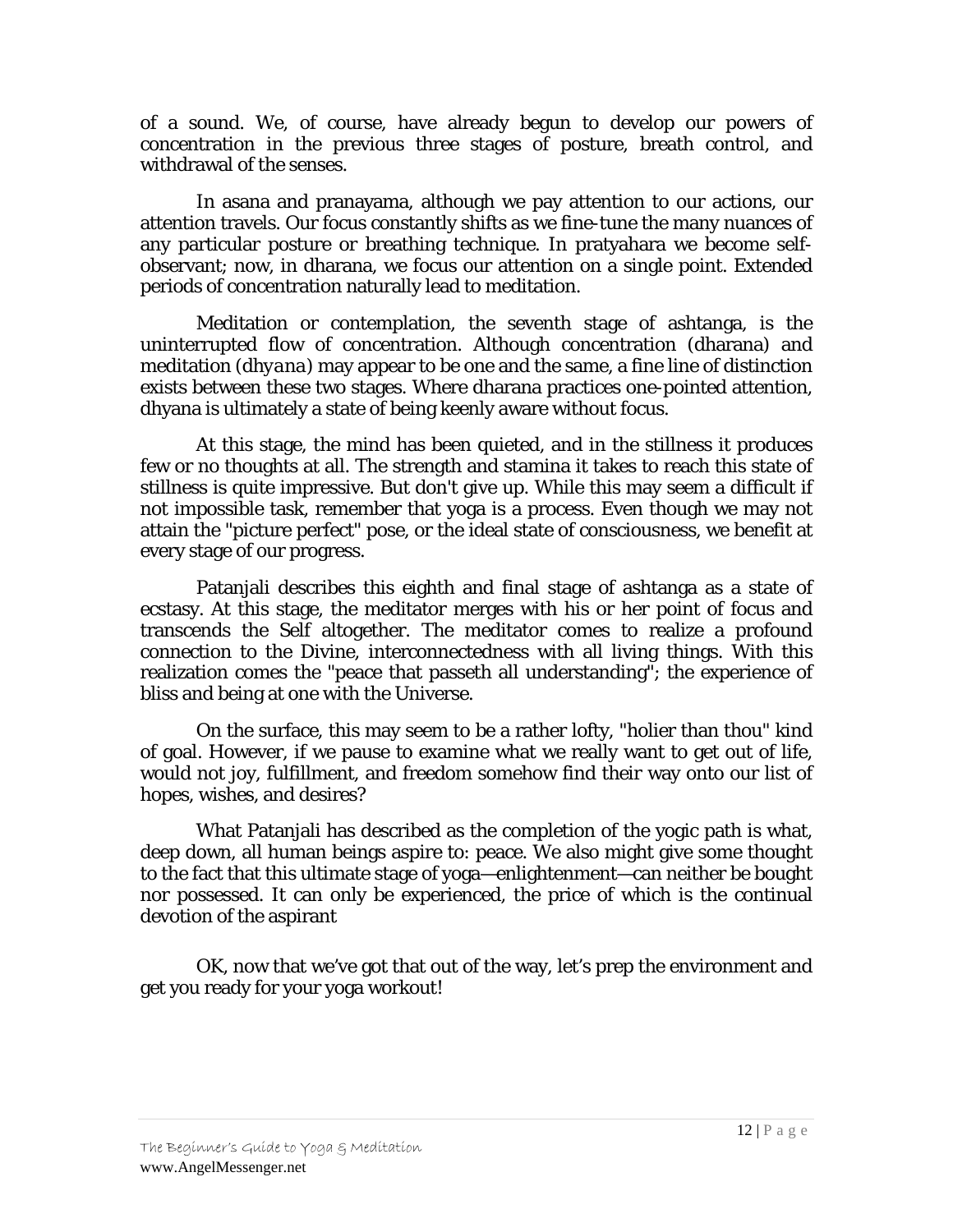# **GETTING READY**

Now that you've decided to take up yoga for your health, you must consider the best environment and preparation to do so.

The very best time to practice yoga is first thing in the morning before breakfast. Upon waking, empty the bowels, shower if you wish, then commence the day with your regime of yoga practices. The second most conducive time is early evening, around sunset.

It is, of course, far better to do something at a time of the day which suits one, rather than to miss out by being too rigid or idealistic. Always remember integral yoga is a balanced recipe which maintains that to get the best from your yoga practice, you should whenever possible, mix and match the necessary elements of practice which will improve and enhance your spiritual growth and awareness.

Asanas – yoga postures - may be practiced at any time of day except within 2-3 hours of having eaten. You can do postures when the body feels stiff, tense, tired or hyped-up. Be aware not to do too many over-stimulating postures just before bedtime. Asanas are best practiced first in your yoga routine, followed by breathing (Pranayama) and then meditation.

Pranayama may be practiced at any time of day except within 2-3 hours after meals. It may be done when tense or tired or when space does not allow room for postures. Pranayama is best practiced straight after asanas without breaking the flow of awareness. Pranayama is a necessary pre-requisite for successful meditation.

Meditation may be done at any time of day when you feel both awake and relaxed. For best results, you should not do meditation within 2-3 hours of eating, when sleepy, or when mentally "hyped-up".

It is best is to have fresh air in a quiet and clean place that suits the concentration and awareness yoga will create. Do not practice yoga in direct sunlight or after sun-bathing. Outdoors is OK but you should avoid cold wind and insects. Wear loose comfortable yoga clothing so there is no restriction around the limbs.

Exercise on an empty stomach at least three hours after eating.

Do not force your body under any circumstances. Many people don't take heed of this advice. They try to push their bodies into the exercises, whether the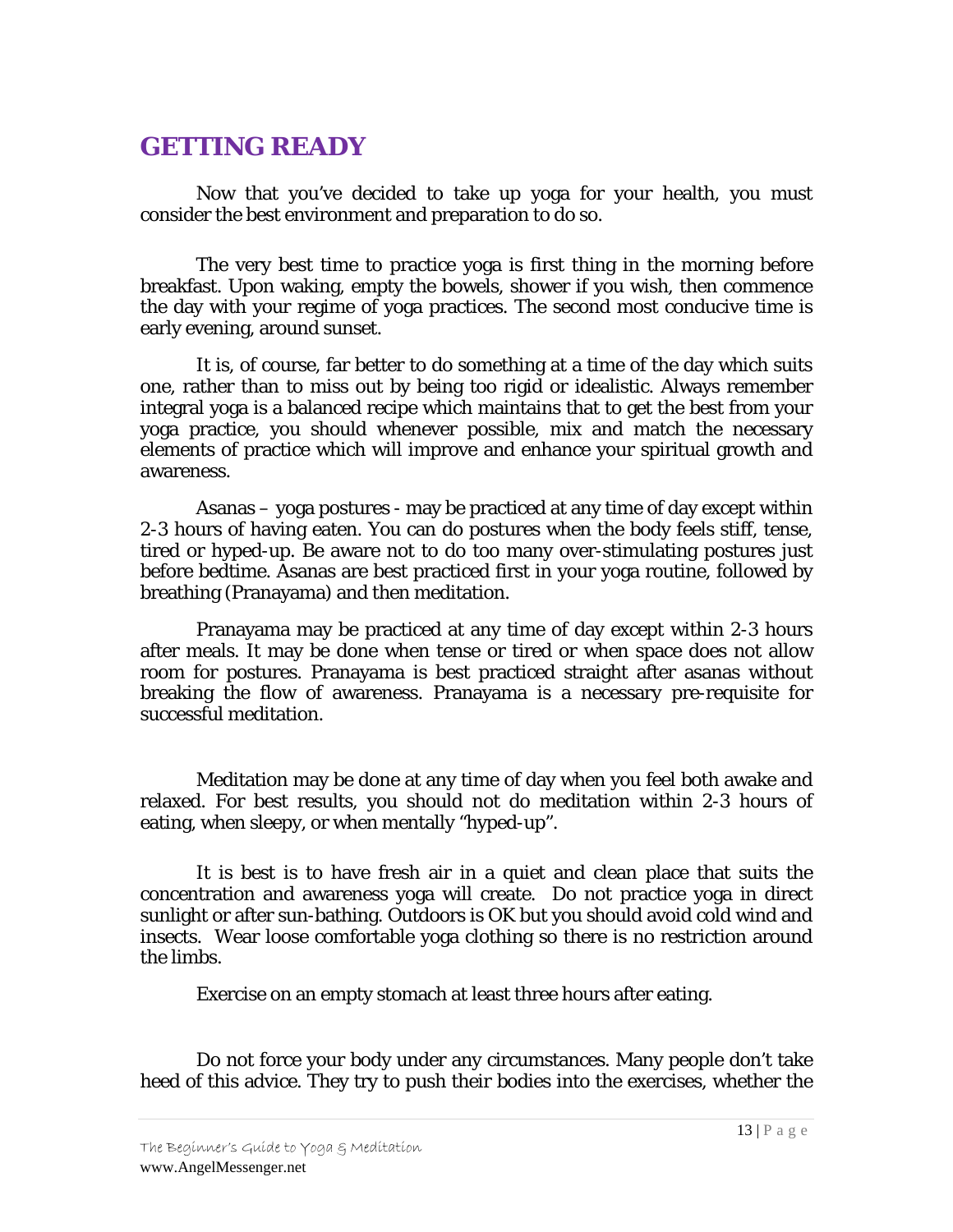body is ready or not. This is a great mistake which does more harm than you can imagine.

Work slowly with your body. Respect its limits. These limits will gradually extend and you will gain flexibility if you work regularly and sensitively at stretching your limits. The body will get the message and the tension which is preventing you from proceeding will gradually be released. Relax briefly between each practice. Remember the golden rule: **"**If it's uncomfortable – DON'T**"** 

Do not continue any exercise which causes pain.Pain is a message from the body which must be listened to. In some cases it may simply be the body's process of changing. In such cases, you simply need to bear with it and continue (without forcing) and it will gradually pass. In other cases you may be doing harm to some part of your body and may have to stop and do some other preparatory exercises before returning to that one. Check with your doctor or other professional if you have concerns.

Be conscientious and concentrate on what you are doing. Keep your mind on feeling what is happening in the body and concentrate on your breath and position. Do not think about other things or talk to anyone while exercising. If possible, it would be best if you were alone in the room, without distractions such as radio or TV, so that you can concentrate. If this is not possible, just try to concentrate on yourself and ignore what is going on around you.

Give importance to your breathing.Each exercise has a specific way of breathing. This is an extremely important aspect of the exercise. In many cases, it is even more important than the physical movements themselves. Be conscious of your breathing and breathe slowly and deeply, according to the instructions for each exercise. In general (with some exceptions) we inhale when we stretch upward or backward and exhale when we bend downward or forward. Always breathe through the nose both in and out, unless specified otherwise. Remember "Nose for breathing-mouth for eating".

Allow your attention to flow through the body as you become aware of each muscle and the tension and energy stored there and allow that energy to flow and the muscle relax. Complete your exercise series with deep breathing and, if possible, with deep relaxation.

There are no age limits either young or old for the practice of yoga. However the application of the techniques will vary according to the abilities of the practitioner. Those with disabilities, severe, acute or chronic medical conditions should consult both with their medical practitioner and their yoga teacher to assess any dangers or difficulties which may arise.

Avoid exercising at least three months after surgery, unless you have specific permission from your doctor. Some exercises should be resumed only 6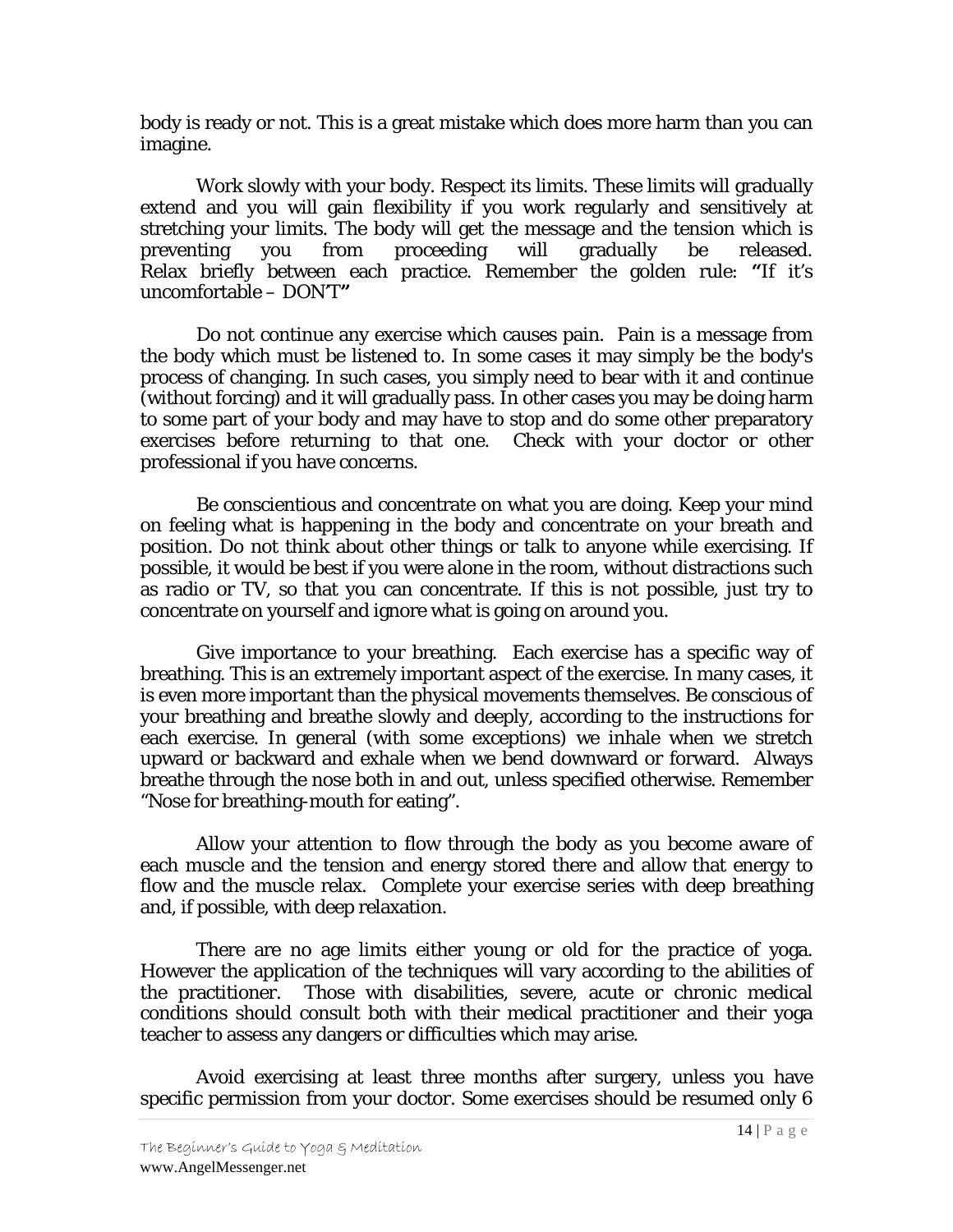months after surgery, unless you have your doctor's permission to start earlier. Also, avoid all exercises at any time when you suspect internal bleeding or an inflamed appendix.

Never practice any yoga techniques under the influence of alcohol or mind altering drugs. There are no hard and fast dietary rules necessary to begin the practice of yoga. One does not have to give up smoking, become vegetarian, or be a purist to learn yoga. What you might find, however, is that yoga can help you overcome those bad habits you've been wanting to shed for years and bring you into alignment with your spiritual side which can be key to overcoming vices.

 Now let's look at some of the asanas, or positions, that are central to a yoga regime. We'll give you a good basic beginning yoga workout to begin your journey!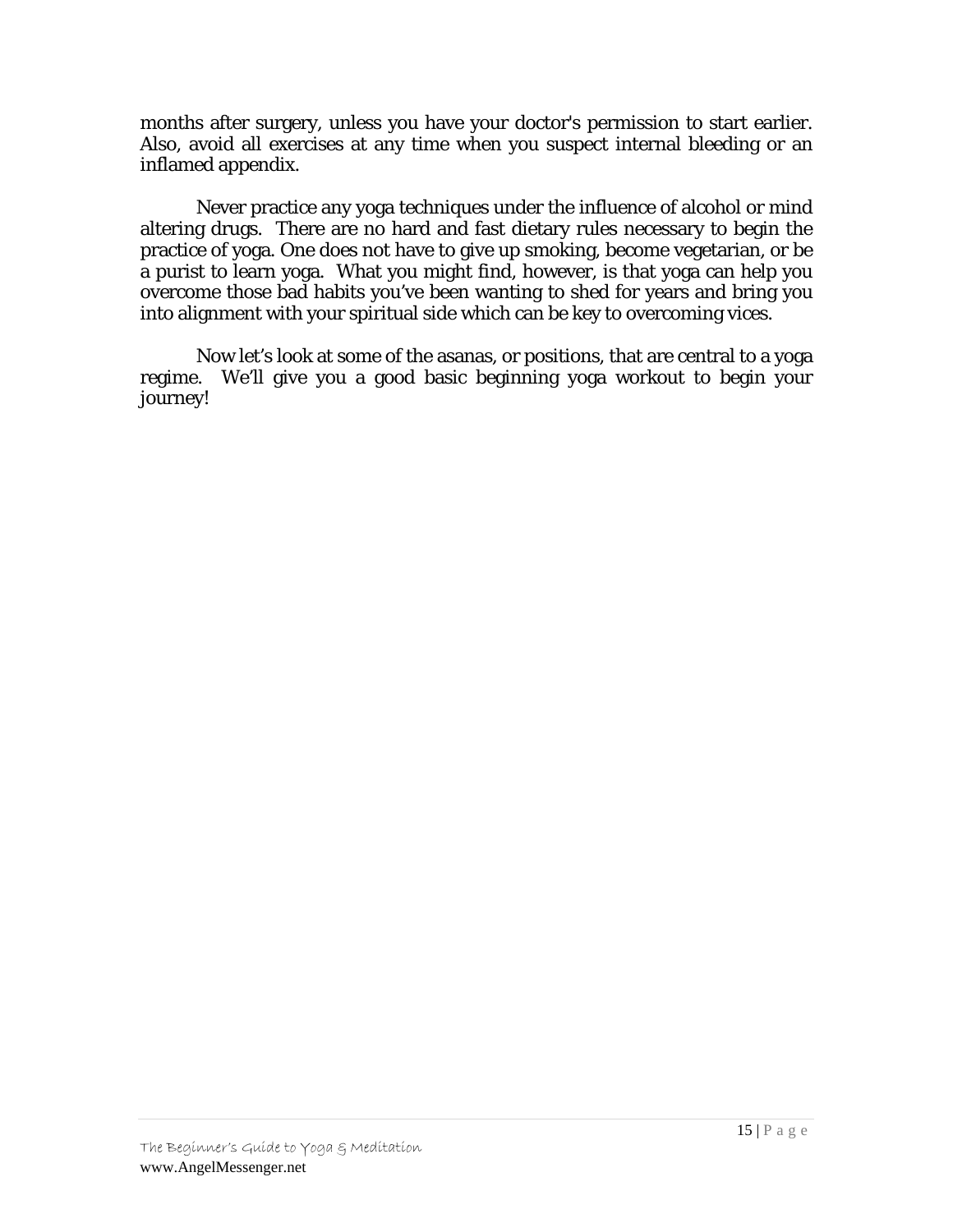# **BEGINNING YOUR WORKOUT**

We use the word "workout" loosely here because, as we've pointed out, yoga is less workout and more mind-body exploration. Workout implies sweating as you push your body into exercise mode. That isn't what yoga is about.

So, here's a good way to start your yoga plan. Do these exercises in the order given for a good beginning workout.

#### Easy Pose

 Begin with the easy pose. Easy pose is a comfortable seated position for meditation. This pose opens the hips, lengthens the spine and promotes grounding and inner calm. Basically, you're sitting cross legged like you did in school as a young child. "Criss cross apple sauce", as my teacher used to say!

 With the buttocks on the floor, cross your legs and place your feet directly below your knees. Rest your hands on your knees with the palms facing up.

Press your hip bones down into the floor and reach the crown of the head up to lengthen the spine. Drop your shoulders down and back and press your chest towards the front of the room.

 Relax your face, jaw, and belly. Let your tongue rest on the roof of your mouth just behind your front teeth. Breathe deeply through the nose down into the belly and hold as long as is comfortable.

#### Downward-Facing Dog

After the easy pose, move into downward-facing dog. This is one of the most widely recognized yoga poses. Downward-Facing Dog is an all-over, rejuvenating stretch.

- Calms the brain and helps relieve stress and mild depression
- Energizes the body
- Stretches the shoulders, hamstrings, calves, arches, and hands
- Strengthens the arms and legs
- Helps relieve the [symptoms](http://www.yogajournal.com/health/1139_1.cfm) of menopause
- Relieves menstrual discomfort when done with head supported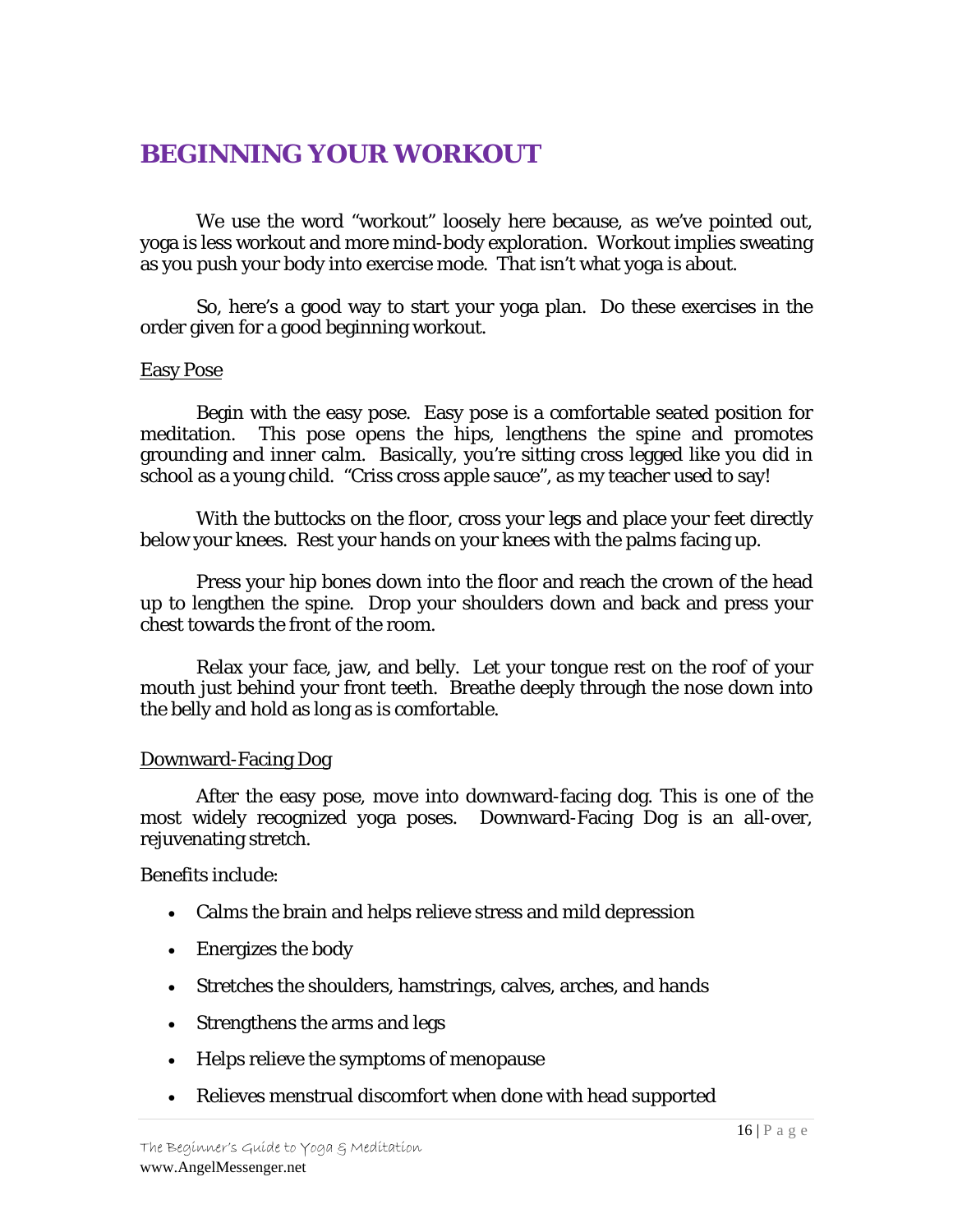- Helps prevent osteoporosis
- Improves digestion
- Relieves headache, insomnia, back pain, and fatigue
- Therapeutic for high blood pressure, asthma, flat feet, sciatica, sinusitis

Use caution doing this pose if you have carpal tunnel syndrome, are in the late stages of pregnancy, or suffer from high blood pressure.



Come onto the floor on your hands and knees. Set your knees directly below your hips and your hands slightly forward of your shoulders. Spread your palms, index fingers parallel or slightly turned out, and turn your toes under.

Exhale and lift your knees away from the floor. At first keep the knees slightly bent and the heels lifted away from the floor. Lengthen your tailbone away from the back of your pelvis and press it lightly toward the pubis. Against this resistance, lift the sitting bones toward the ceiling, and from your inner ankles draw the inner legs up into the groins.

Then with an exhalation, push your top thighs back and stretch your heels onto or down toward the floor. Straighten your knees but be sure not to lock them. Firm the outer thighs and roll the upper thighs inward slightly. Narrow the front of the pelvis.

Firm the outer arms and press the bases of the index fingers actively into the floor. From these two points, lift along your inner arms from the wrists to the tops of the shoulders. Firm your shoulder blades against your back then widen them and draw them toward the tailbone. Keep the head between the upper arms; don't let it hang.

Stay in this pose anywhere from 1 to 3 minutes. Then bend your knees to the floor with an exhalation and rest.

#### Sun Salutations

On days when you think you have no time for yoga, try and do at least one or two rounds of the Sun Salutation. You'll feel the difference.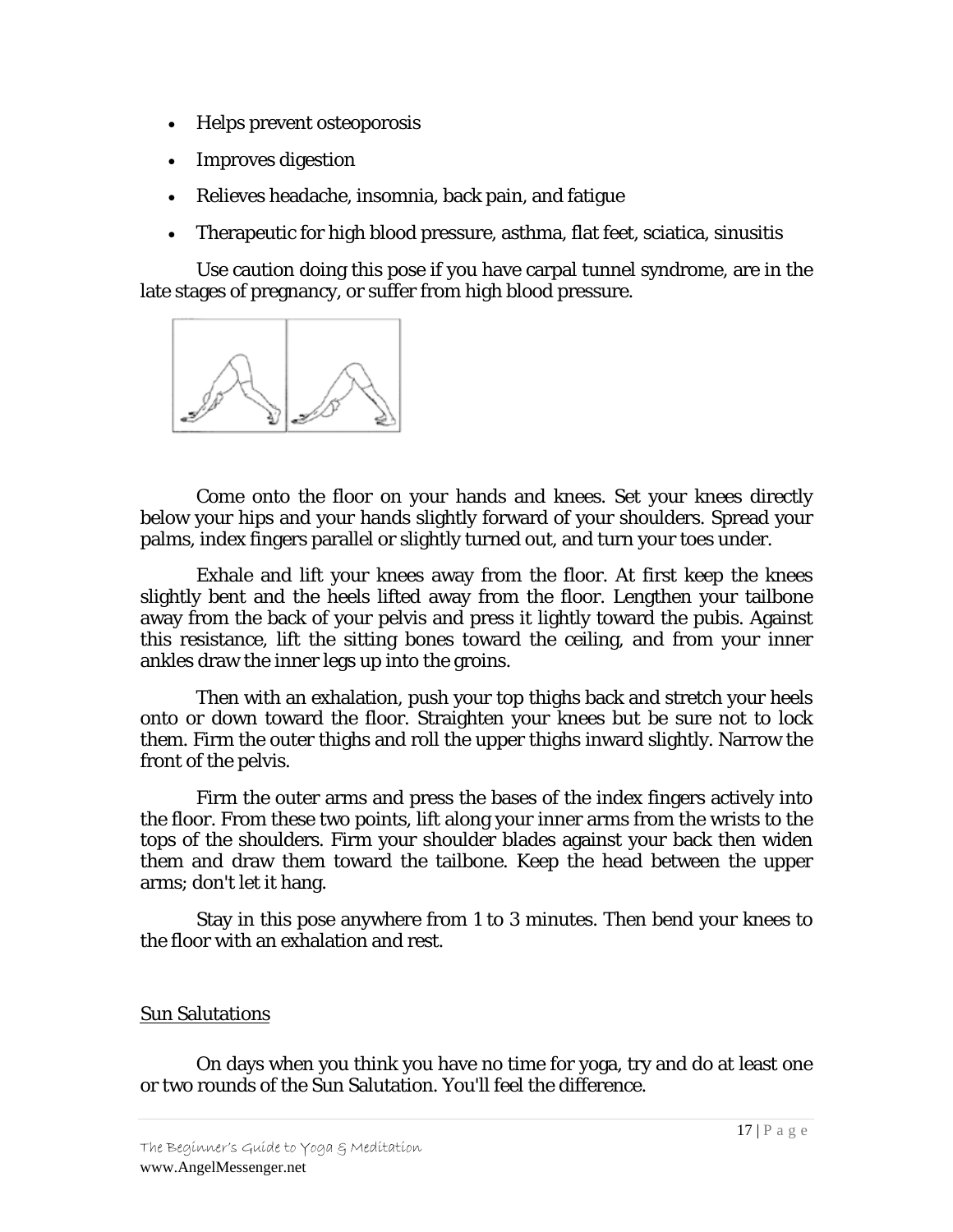After downward-facing dog, move into 3 rounds of sun salutations.

Stand facing the direction of the sun with both feet touching. Bring the hands together, palm-to-palm, at the heart. Inhale and raise the arms upward. Slowly bend backward, stretching arms above the head. Exhale slowly bending forward, touching the earth with respect until the hands are in line with the feet, head touching knees.

Inhale and move the right leg back away from the body in a wide backward step. Keep the hands and feet firmly on the ground, with the left foot between the hands. Raise the head. While exhaling, bring the left foot together with the right.

Keep arms straight, raise the hips and align the head with the arms, forming an upward arch. Exhale and lower the body to the floor until the feet, knees, hands, chest, and forehead are touching the ground. Inhale and slowly raise the head and bend backward as much as possible, bending the spine to the maximum

While exhaling, bring the left foot together with the right. Keep arms straight, raise the hips and align the head with the arms, forming an upward arch. Inhale and move the right leg back away from the body in a wide backward step.

Keep the hands and feet firmly on the ground, with the left foot between the hands. Raise the head. Exhale slowly bending forward, touching the earth with respect until the hands are in line with the feet, head touching knees.

Inhale and raise the arms upward. Slowly bend backward, stretching arms above the head. Stand facing the direction of the sun with both feet touching. Bring the hands together, palm-to-palm, at the heart.

The sequence will look something like this:



#### Tree Pose - Vriksha Asana

- Strengthens thighs, calves, ankles, and spine
- Stretches the groins and inner thighs, chest and shoulders
- Improves sense of balance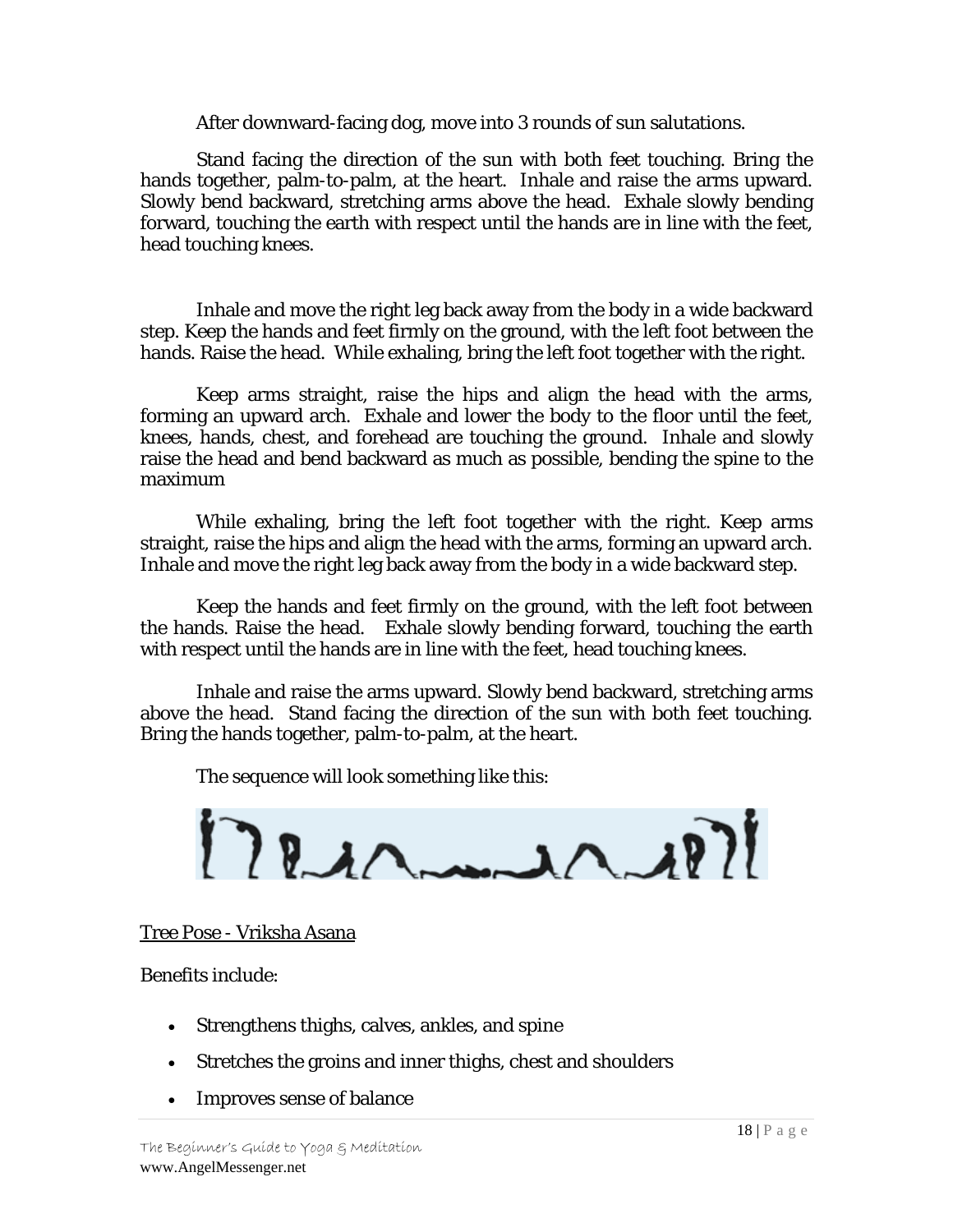• Relieves sciatica and reduces flat feet

Use caution if you suffer from insomnia or low blood pressure. If you have high blood pressure, do not raise your arms above your head.



Stand with the feet together and the arms by your sides. Bend the right leg at the knee, raise the right thigh and bring the sole of the right foot as high up the inside of the left thigh as possible.

Balancing on the left foot, raise both arms over the head, keep the elbows unbent and join the palms together. Hold the posture while breathing gently through the nostrils for about 10 complete breaths.

Lower the arms and right leg and return to the tad-asana, standing position with feet together and arms at the sides. Pause for a few moments and repeat on the opposite leg. Do this two or three times per leg or as long as is comfortable.

The challenge of the *vriksha-asana* is maintaining balance on one leg. Poor balance is often the result of a restless mind or distracted attention. Regular practice of this posture will help focus the mind and cultivate concentration (*dharana*).

When practicing *vriksha-asana* it may help to imagine or picture a tree in the mind and apply the following technique: Imagine that the foot you are balanced on is the root of the tree and the leg is the trunk.

Continue by imagining the head and outstretched arms as the branches and leaves of the tree. You may be unsteady for a while and find the body swaying back and forth, but don't break the concentration. Like a tree bending in the wind and yet remaining upright, the body can maintain balance.

Aim to achieve the "rootedness" and firmness of a tree. Regular practice of the *vriksha-asana* improves concentration, balance and coordination. Because the weight of the entire body is balanced on one foot, the muscles of that leg are strengthened and toned as well.

As you advance in this posture and are able to remain standing for more than a few moments, try closing the eyes and maintaining your balance.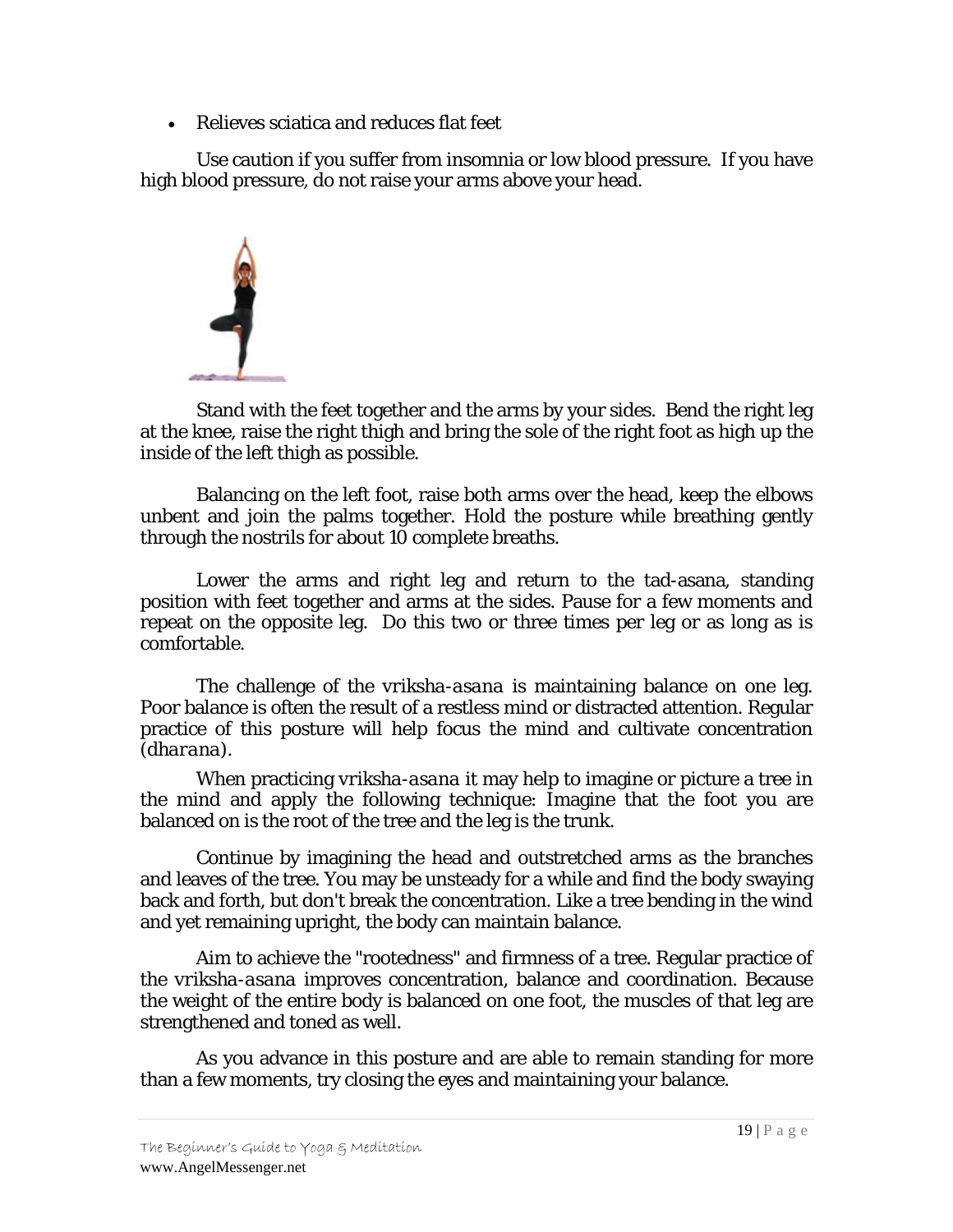## Extended Triangle Pose

Benefits include:

- Stretches and strengthens the thighs, knees, and ankles
- Stretches the hips, groins, hamstrings, and calves; shoulders, chest, and spine
- Stimulates the abdominal organs
- Helps relieve stress
- Improves digestion
- Helps relieve the symptoms of menopause
- Relieves backache, especially through second trimester of pregnancy
- Therapeutic for anxiety, flat feet, infertility, neck pain, osteoporosis, and sciatica

Use caution if you suffer from low blood pressure, have a heart condition, or have neck problems.



Stand with the feet together and the arms by your sides. Separate the feet slightly further than shoulder distance apart. Inhale and raise both arms straight out from the shoulders parallel to the floor with the palms facing down.

Exhale slowly while turning the torso to the left, bend at the waist and bring the right hand down to the left ankle. The palm of the right hand is placed along the outside of the left ankle. The left arm should be extended upward. Both legs and arms are kept straight without bending the knees and elbows.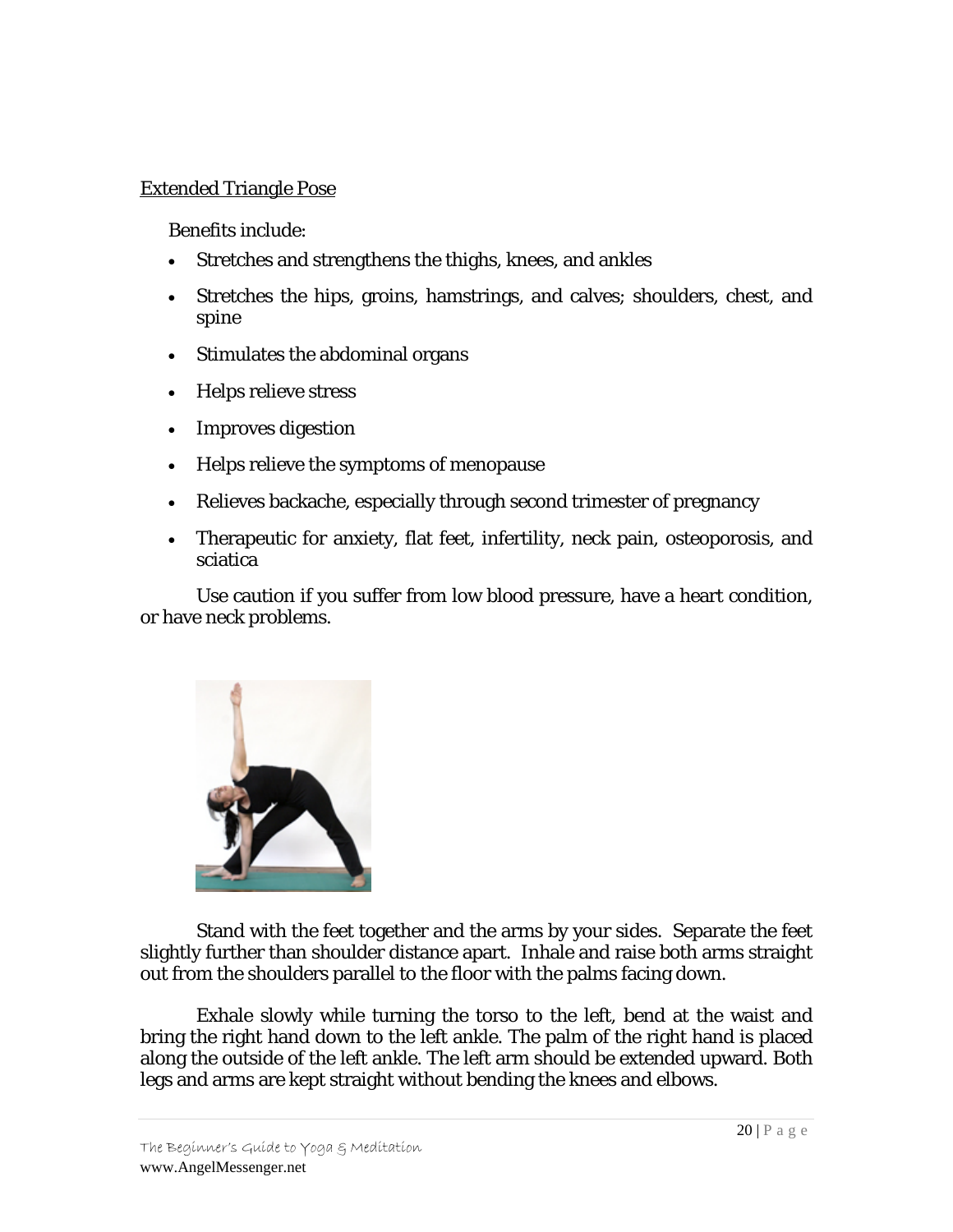Turn the head upward to the left and gaze up at the fingertips of the left hand. Inhale and return to a standing position with the arms outstretched. Hold this position for the duration of the exhaled breath. Exhale and repeat on the opposite side.

The triangle pose is basically doing slow toe touches while concentrating on your breathing and stretching your body.

## Seated Forward Bend – Paschimottanasana

Literally translated as "intense stretch of the west," Paschimottanasana can help a distracted mind unwind.

Benefits include:

- Calms the brain and helps relieve stress and mild depression
- Stretches the spine, shoulders, hamstrings
- Stimulates the liver, kidneys, ovaries, and uterus
- Improves digestion
- Helps relieve the symptoms of menopause and menstrual discomfort
- Soothes headache and anxiety and reduces fatigue
- Therapeutic for high blood pressure, infertility, insomnia, and sinusitis
- Traditional texts say that Paschimottanasana increases appetite, reduces obesity, and cures diseases.

Use caution if you suffer from asthma or have a back injury.



Sit on the floor with your buttocks supported on a folded blanket and your legs straight in front of you. Press actively through your heels. Rock slightly onto your left buttock, and pull your right sitting bone away from the heel with your right hand. Repeat on the other side.

Turn the top thighs in slightly and press them down into the floor. Press through your palms or finger tips on the floor beside your hips and lift the top of the sternum toward the ceiling as the top thighs descend.

Draw the inner groins deep into the pelvis. Inhale, and keeping the front torso long, lean forward from the hip joints, not the waist. Lengthen the tailbone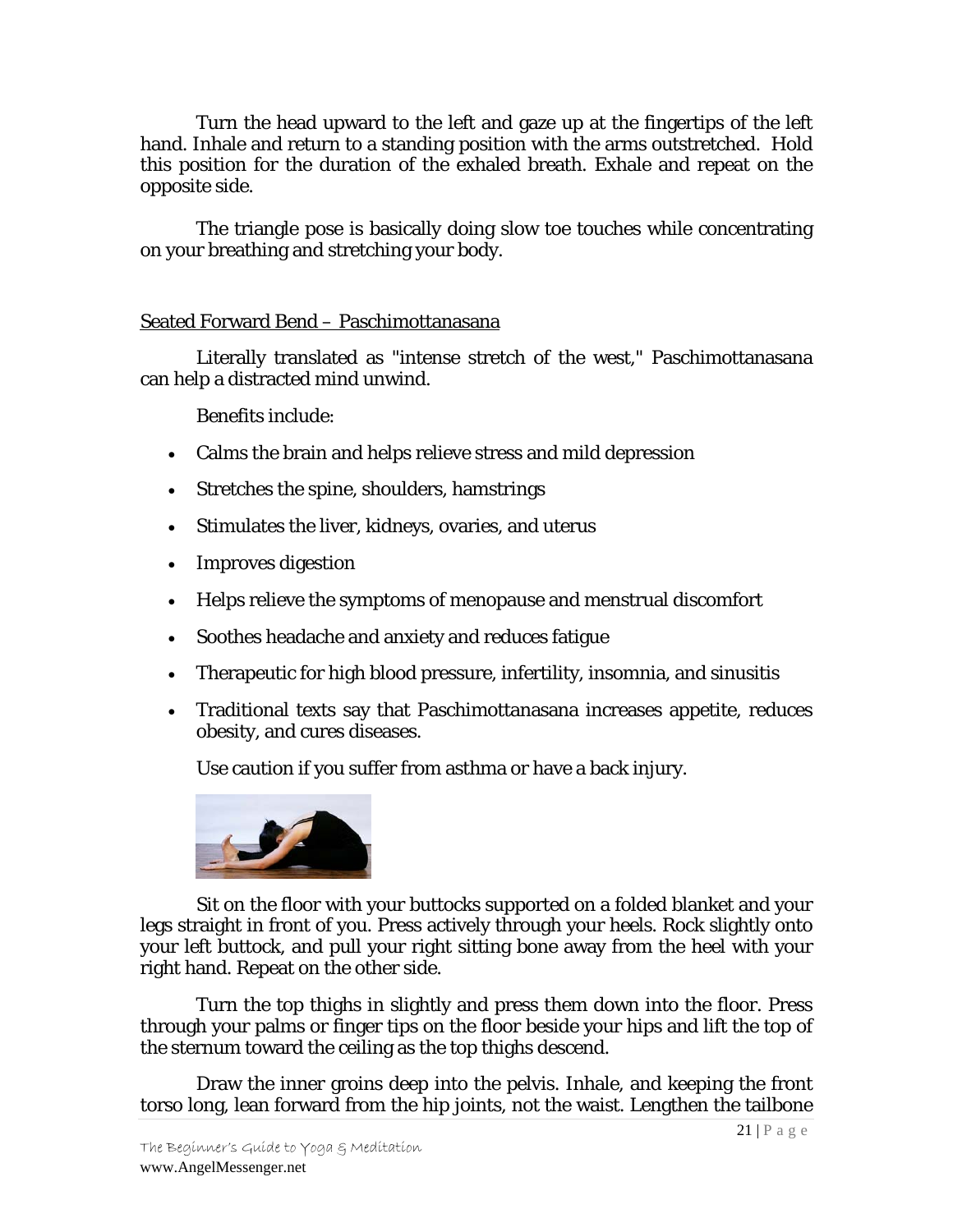away from the back of your pelvis. If possible take the sides of the feet with your hands, thumbs on the soles, elbows fully extended; if this isn't possible, loop a strap around the foot soles, and hold the strap firmly. Be sure your elbows are straight, not bent.

When you are ready to go further, don't forcefully pull yourself into the forward bend, whether your hands are on the feet or holding the strap. Always lengthen the front torso into the pose, keeping your head raised.

If you are holding the feet, bend the elbows out to the sides and lift them away from the floor; if holding the strap, lighten your grip and walk the hands forward, keeping the arms long. The lower belly should touch the thighs first, and then the upper belly, then the ribs, and the head last.

With each inhalation, lift and lengthen the front torso just slightly; with each exhalation release a little more fully into the forward bend. In this way the torso oscillates and lengthens almost imperceptibly with the breath. Eventually you may be able to stretch the arms out beyond the feet on the floor.

Stay in the pose anywhere from 1 to 3 minutes. To come up, first lift the torso away from the thighs and straighten the elbows again if they are bent. Then inhale and lift the torso up by pulling the tailbone down and into the pelvis.

#### Bound Angle Pose - Baddha Konasana

Bound Angle Pose, also called Cobbler's Pose after the typical sitting position of Indian cobblers, is an excellent groin and hip-opener.

- Stimulates abdominal organs, ovaries and prostate gland, bladder, and kidneys
- Stimulates the heart and improves general circulation
- Stretches the inner thighs, groins, and knees
- Helps relieve mild depression, anxiety, and fatigue
- Soothes menstrual discomfort and sciatica
- Helps relieve the symptoms of menopause
- Therapeutic for flat feet, high blood pressure, infertility, and asthma
- Consistent practice of this pose until late into pregnancy is said to help ease childbirth.
- Traditional texts say that Baddha Konasana destroys disease and gets rid of fatigue.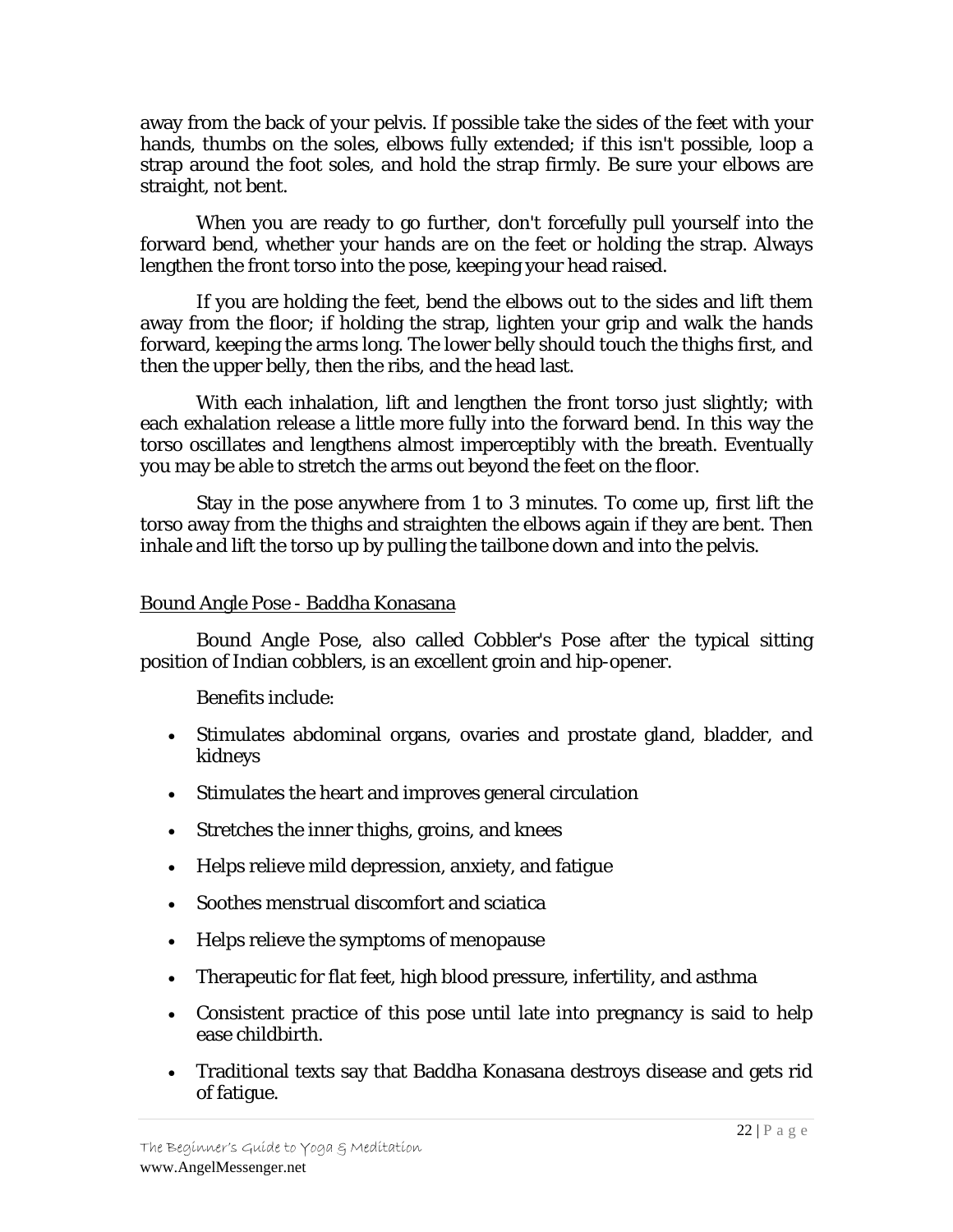

Sit with your legs straight out in front of you, raising your pelvis on a blanket if your hips or groins are tight. Exhale, bend your knees, pull your heels toward your pelvis, then drop your knees out to the sides and press the soles of your feet together.

Bring your heels as close to your pelvis as you comfortably can. With the first and second finger and thumb, grasp the big toe of each foot. Always keep the outer edges of the feet firmly on the floor. If it isn't possible to hold the toes, clasp each hand around the same-side ankle or shin.

Sit so that the pubis in front and the tailbone in back are equidistant from the floor. The perineum then will be approximately parallel to the floor and the pelvis in a neutral position. Firm the sacrum and shoulder blades against the back and lengthen the front torso through the top of the sternum.

Never force your knees down. Instead release the heads of the thigh bones toward the floor. When this action leads, the knees follow.

Stay in this pose anywhere from 1 to 5 minutes. Then inhale, lift your knees away from the floor, and extend the legs back to their original position.

#### Wide-Angle Seated Forward Bend - Upavistha Konasana

Upavistha Konasana is a good preparation for most of the seated forward bends and twists, as well as the wide-leg standing poses

- Stretches the insides and backs of the legs
- Stimulates the abdominal organs
- Strengthens the spine
- Calms the brain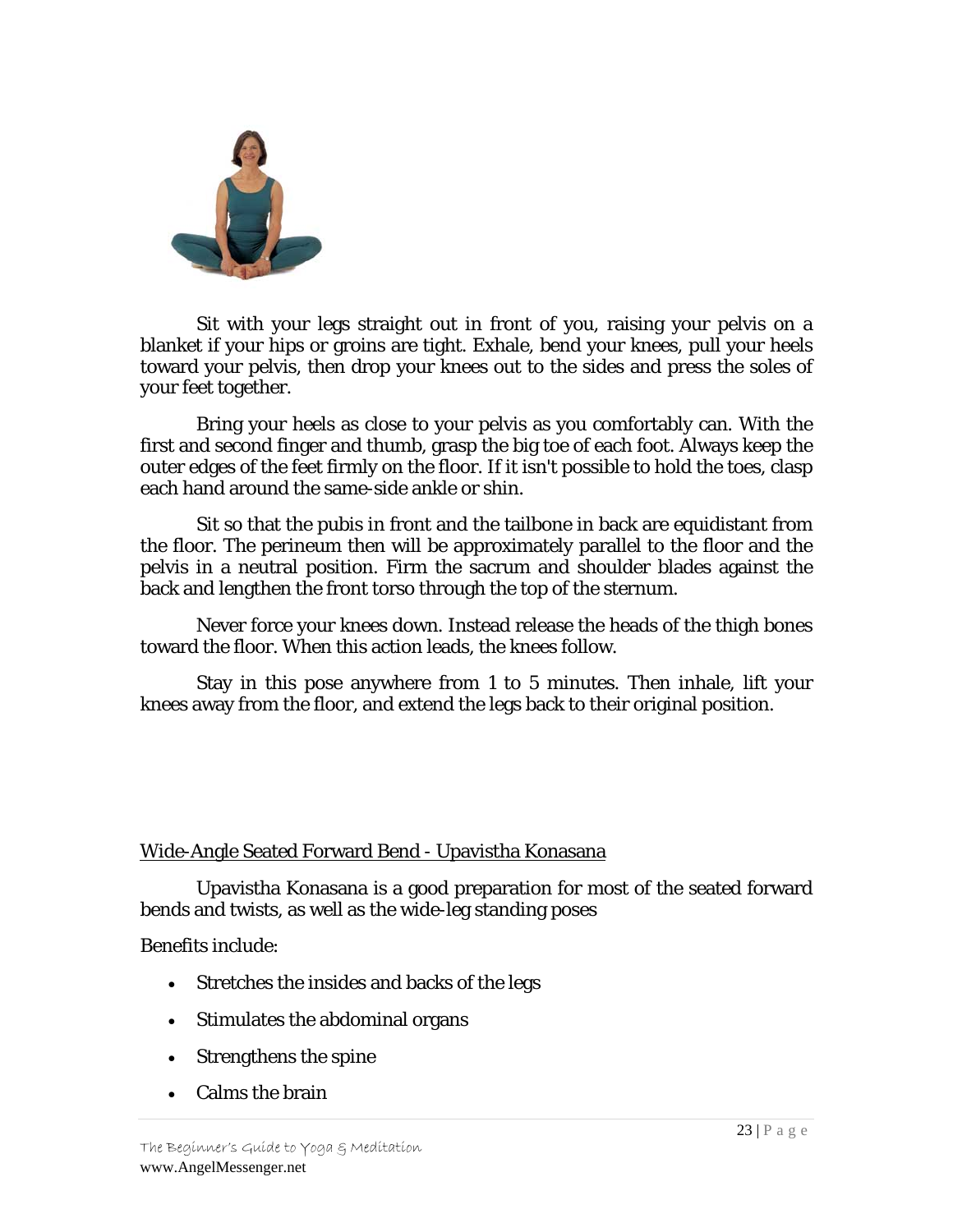• Releases groins

Use caution with this exercise if you have a lower back injury.



Sit with your legs extended out in front of you, then lean your torso back slightly on your hands and lift and open your legs to an angle of about 90 degrees (the legs should form an approximate right angle, with the pubis at the apex). Press your hands against the floor and slide your buttocks forward, widening the legs another 10 to 20 degrees. If you can't sit comfortably on the floor, raise your buttocks on a folded blanket.

Rotate your thighs outwardly, pinning the outer thighs against the floor, so that the knee caps point straight up toward the ceiling. Reach out through your heels and stretch your soles, pressing though the balls of the feet.

With your thigh bones pressed heavily into the floor and your knee caps pointing up at the ceiling, walk your hands forward between your legs. Keep your arms long.

As with all forward bends, the emphasis is on moving from the hip joints and maintaining the length of the front torso. As soon as you find yourself bending from the waist, stop, re-establish the length from the pubis to the navel, and continue forward if possible.

Increase the forward bend on each exhalation until you feel a comfortable stretch in the backs of your legs. Stay in the pose 1 minute or longer. Then come up on an inhalation with a long front torso.

#### Full Boat Pose

An abdominal and deep hip flexor strengthener, Boat Pose requires you to balance on the tripod of your sitting bones and tailbone.

- Strengthens the abdomen, hip flexors, and spine
- Stimulates the kidneys, thyroid and prostate glands, and intestines
- Helps relieve stress
- Improves digestion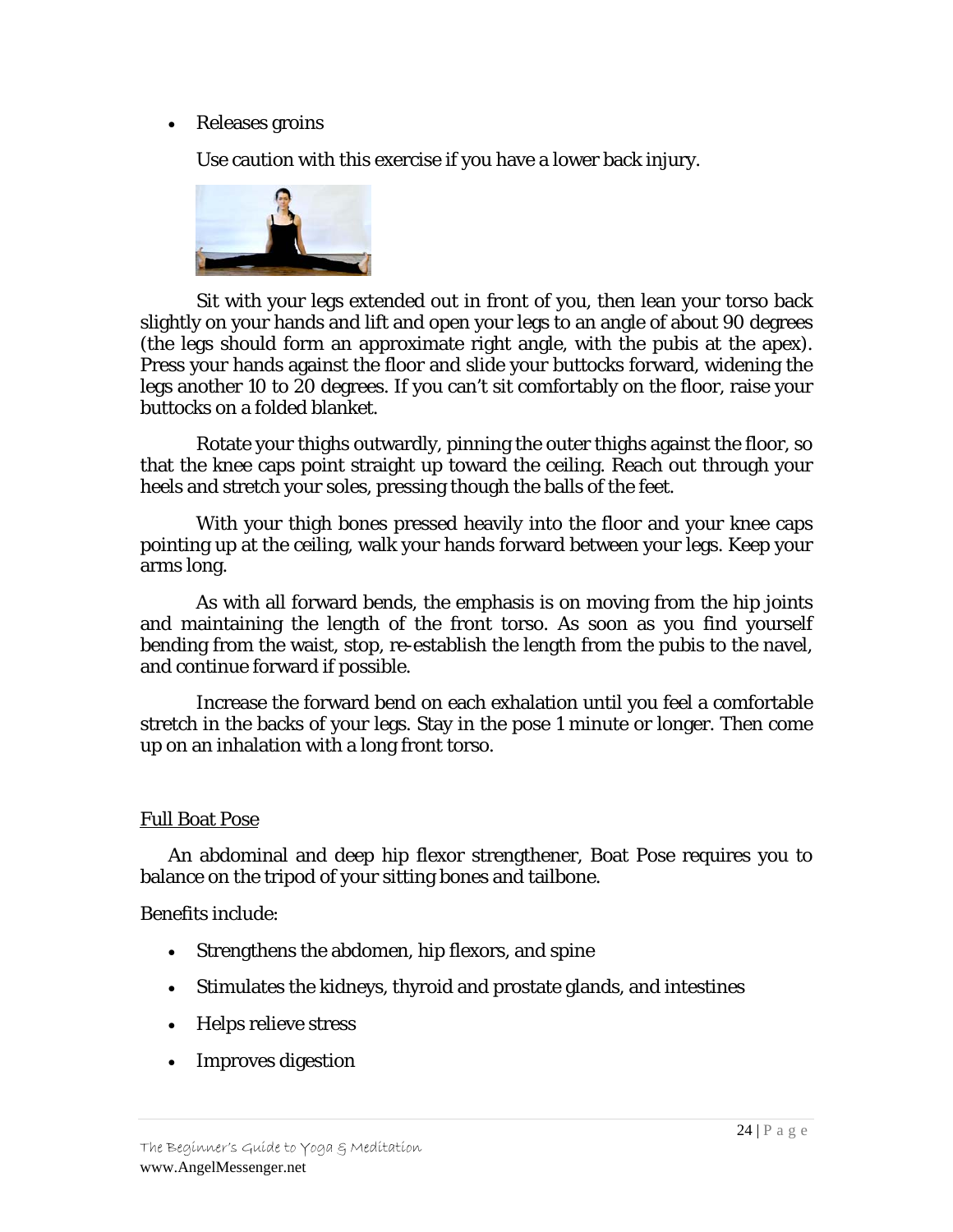Use caution if you have low blood pressure, insomnia, neck problems, are pregnant or menstruating.



Sit on the floor with your legs straight in front of you. Press your hands on the floor a little behind your hips, fingers pointing toward the feet, and strengthen the arms. Lift through the top of the sternum and lean back slightly. As you do this make sure your back doesn't round; continue to lengthen the front of your torso between the pubis and top sternum. Sit on the "tripod" of your two sitting bones and tailbone.

Exhale and bend your knees, then lift your feet off the floor, so that the thighs are angled about 45-50 degrees relative to the floor. Lengthen your tailbone into the floor and lift your pubis toward your navel. If possible, slowly straighten your knees, raising the tips of your toes slightly above the level of your eyes. If this isn't possible remain with your knees bent, perhaps lifting the shins parallel to the floor.

Stretch your arms alongside the legs, parallel to each other and the floor. Spread the shoulder blades across your back and reach strongly out through the fingers. If this isn't possible, keep the hands on the floor beside your hips or hold on to the backs of your thighs.

While the lower belly should be firm, it shouldn't get hard and thick. Try to keep the lower belly relatively flat. Press the heads of the thigh bones toward the floor to help anchor the pose and lift the top sternum. Breathe easily. Tip the chin slightly toward the sternum so the base of the skull lifts lightly away from the back of the neck.

At first stay in the pose for 10-20 seconds. Gradually increase the time of your stay to 1 minute. Release the legs with an exhalation and sit upright on an inhalation.

#### Bridge Pose

This active version of Bridge Pose calms the brain and rejuvenates tired legs.

#### Benefits include:

• Stretches the chest, neck, and spine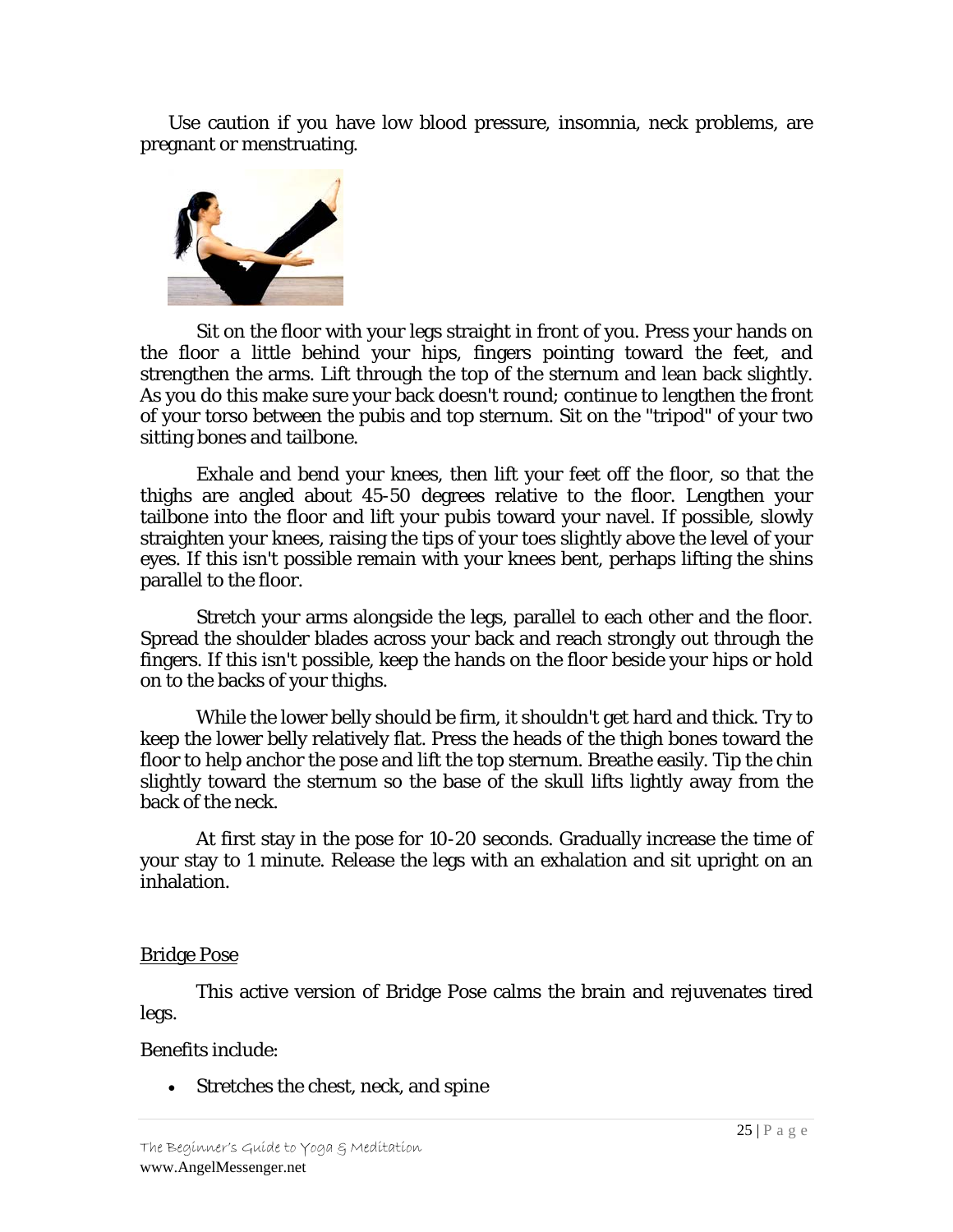- Calms the brain and helps alleviate stress and mild depression
- Stimulates abdominal organs, lungs, and thyroid
- Rejuvenates tired legs
- Improves digestion
- Helps relieve the symptoms of menopause
- Relieves menstrual discomfort when done supported
- Reduces anxiety, fatigue, backache, headache, and insomnia
- Therapeutic for asthma, high blood pressure, osteoporosis, and sinusitis

Use caution if you have a neck injury.



Lie supine on the floor, and if necessary, place a thickly folded blanket under your shoulders to protect your neck. Bend your knees and set your feet on the floor, heels as close to the sitting bones as possible.

Exhale and, pressing your inner feet and arms actively into the floor, push your tailbone upward toward the pubis, firming (but not hardening) the buttocks, and lift the buttocks off the floor. Keep your thighs and inner feet parallel. Clasp the hands below your pelvis and extend through the arms to help you stay on the tops of your shoulders.

Lift your buttocks until the thighs are about parallel to the floor. Keep your knees directly over the heels, but push them forward, away from the hips, and lengthen the tailbone toward the backs of the knees. Lift the pubis toward the navel.

Lift your chin slightly away from the sternum and, firming the shoulder blades against your back, press the top of the sternum toward the chin. Firm the outer arms, broaden the shoulder blades, and try to lift the space between them at the base of the neck (where it's resting on the blanket) up into the torso.

Stay in the pose anywhere from 30 seconds to 1 minute. Release with an exhalation, rolling the spine slowly down onto the floor.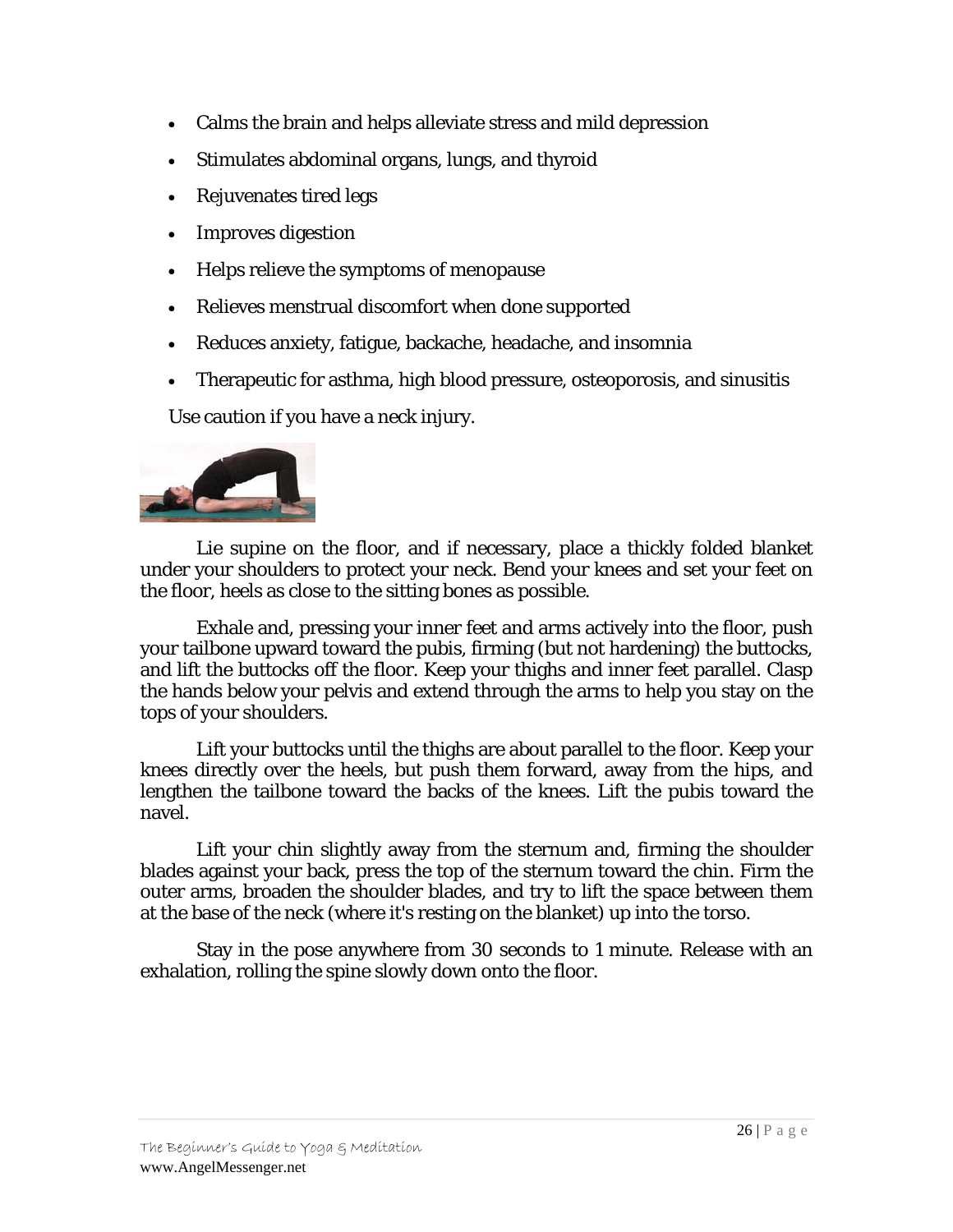## Legs-Up-the-Wall Pose - Viparita Karani

Said to reverse the normal downward flow of a precious subtle fluid called amrita (immortal) or soma (extract) in the Hatha Yoga Pradipika, modern yogis agree that Viparita Karani may have the power to cure whatever ails you.

Benefits include:

- Relieves tired or cramped legs and feet
- Gently stretches the back legs, front torso, and the back of the neck
- Relieves mild backache
- Calms the mind



The pose described this is a passive, supported variation of the shoulder stand. For your support you'll need one or two thickly folded blankets or a firm round bolster. You'll also need to rest your legs vertically (or nearly so) on a wall or other upright support.

Before performing the pose, determine two things about your support: its height and its distance from the wall. If you're stiffer, the support should be lower and placed farther from the wall; if you're more flexible, use a higher support that is closer to the wall.

Your distance from the wall also depends on your height: if you're shorter move closer to the wall, if taller move farther from the wall. Experiment with the position of your support until you find the placement that works for you.

Start with your support about 5 to 6 inches away from the wall. Sit sideways on right end of the support, with your right side against the wall (lefthanders can substitute "left" for "right" in these instructions). Exhale and, with one smooth movement, swing your legs up onto the wall and your shoulders and head lightly down onto the floor.

The first few times you do this you may slide off the support and plop down with your buttocks on the floor. Don't get discouraged. Try lowering the support and/or moving it slightly further off the wall until you gain some facility with this movement, then move back closer to the wall.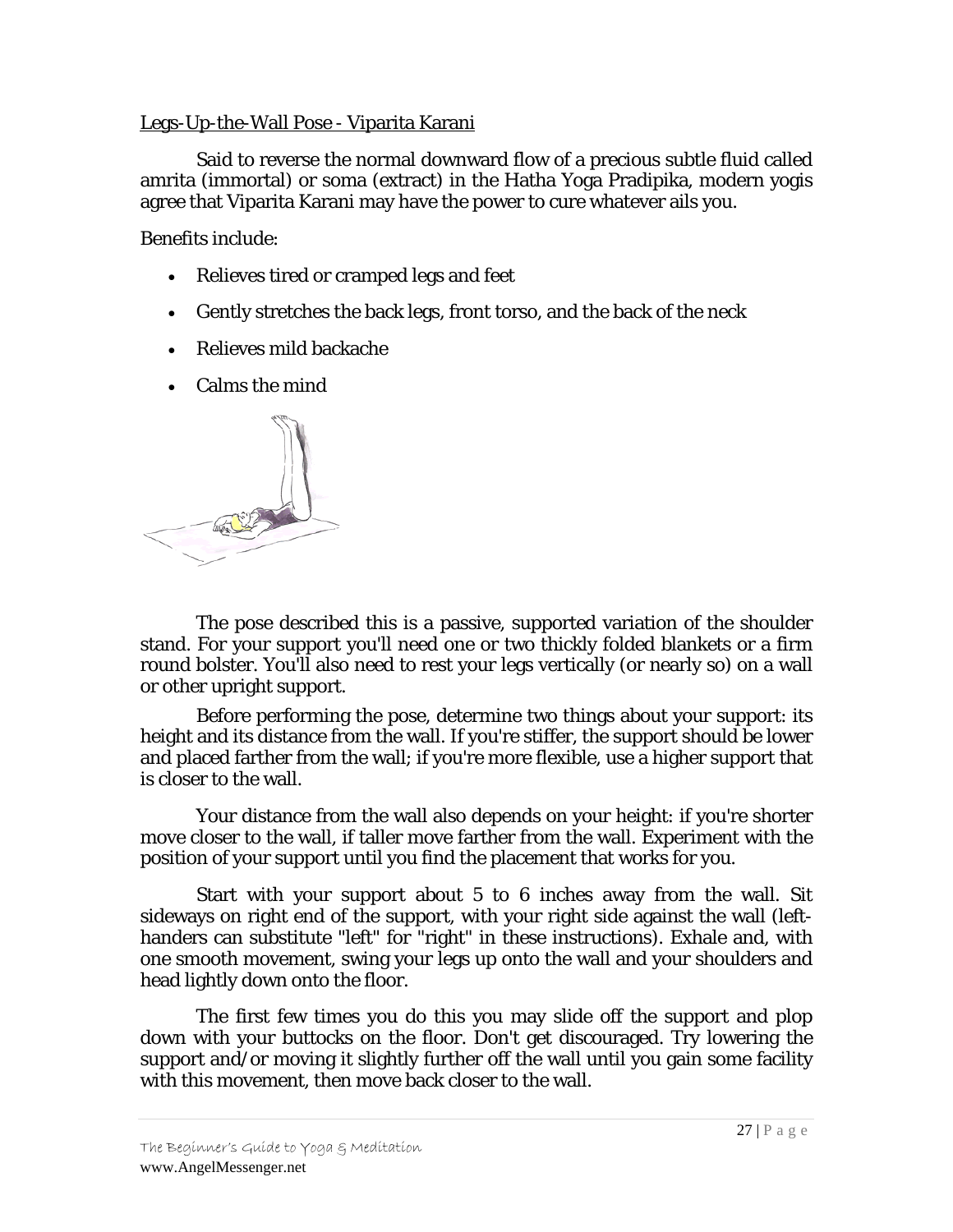Your sitting bones don't need to be right against the wall, but they should be "dripping" down into the space between the support and the wall. Check that the front of your torso gently arches from the pubis to the top of the shoulders.

If the front of your torso seems flat, then you've probably slipped a bit off the support. Bend your knees, press your feet into the wall and lift your pelvis off the support a few inches, tuck the support a little higher up under your pelvis, then lower your pelvis onto the support again.

Lift and release the base of your skull away from the back of your neck and soften your throat. Don't push your chin against your sternum; instead let your sternum lift toward the chin. Take a small roll (made from a towel for example) under your neck if the cervical spine feels flat. Open your shoulder blades away from the spine and release your hands and arms out to your sides, palms up.

Keep your legs relatively firm, just enough to hold them vertically in place. Release the heads of the thigh bones and the weight of your belly deeply into your torso, toward the back of the pelvis. Soften your eyes and turn them down to look into your heart.

Stay in this pose anywhere from 5 to 15 minutes. Be sure not to twist off the support when coming out. Instead, slide off the support onto the floor before turning to the side. You can also bend your knees and push your feet against the wall to lift your pelvis off the support. Then slide the support to one side, lower your pelvis to the floor, and turn to the side. Stay on your side for a few breaths, and come up to sitting with an exhalation.

#### Corpse Pose - Savasana

Savasana is a pose of total relaxation—making it one of the most challenging asanas.

Benefits include:

- Calms the brain and helps relieve stress and mild depression
- Relaxes the body
- Reduces headache, fatigue, and insomnia
- Helps to lower blood pressure



In Savasana it's essential that the body be placed in a neutral position. Sit on the floor with your knees bent, feet on the floor, and lean back onto your forearms. Lift your pelvis slightly off the floor and, with your hands, push the back of the pelvis toward the tailbone, then return the pelvis to the floor.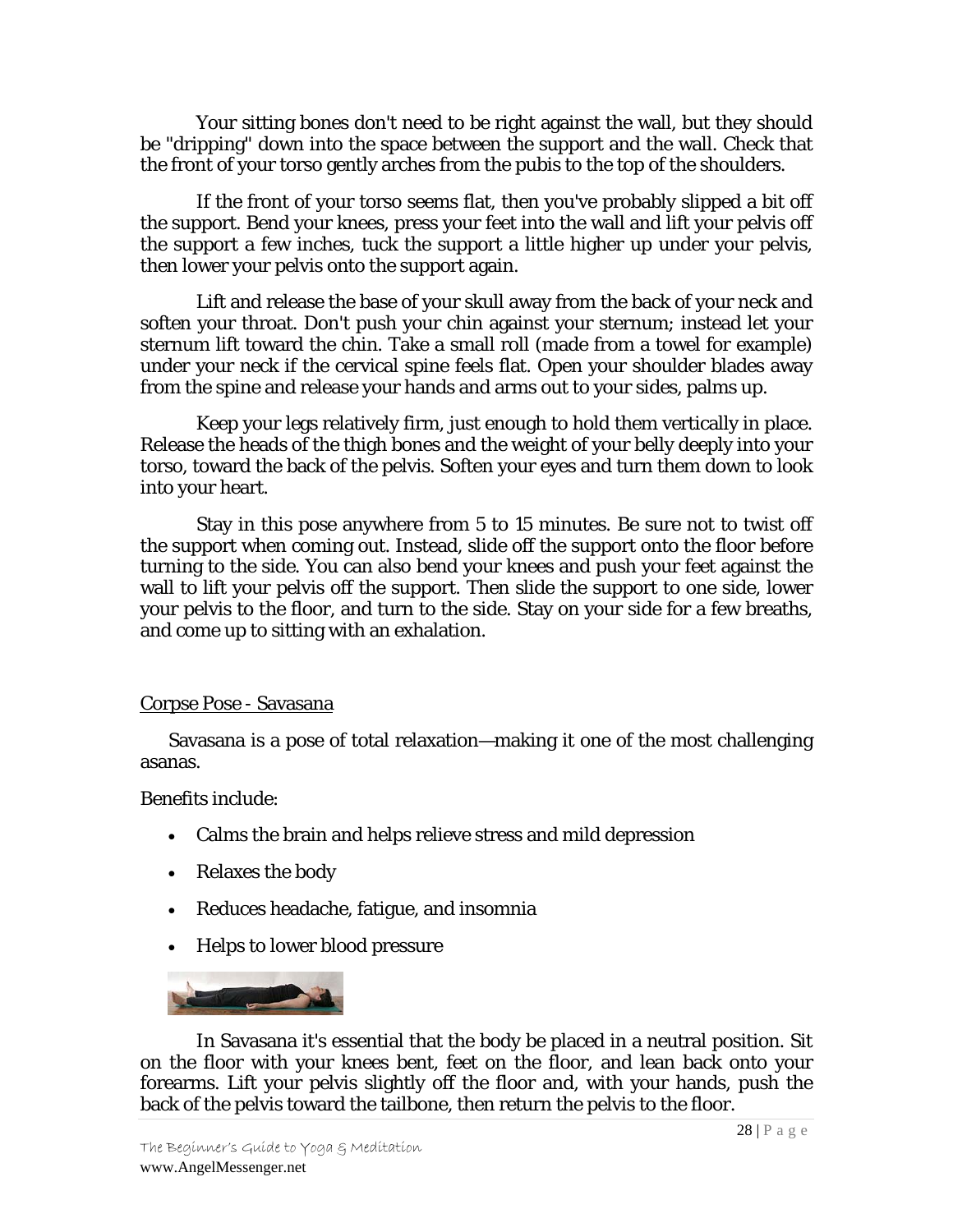Inhale and slowly extend the right leg, then the left, pushing through the heels. Release both legs, softening the groins, and see that the legs are angled evenly relative to the mid-line of the torso, and that the feet turn out equally. You should narrow the front pelvis and soften (but don't flatten) the lower back.

With your hands lift the base of the skull away from the back of the neck and release the back of the neck down toward the tailbone. If you have any difficulty doing this, support the back of the head and neck on a folded blanket. Broaden the base of the skull too, and lift the crease of the neck diagonally into the center of the head. Make sure your ears are equidistant from your shoulders.

Reach your arms toward the ceiling, perpendicular to the floor. Rock slightly from side to side and broaden the back ribs and the shoulder blades away from the spine. Then release the arms to the floor, angled evenly relative to the mid-line of torso.

Turn the arms outward and stretch them away from the space between the shoulder blades. Rest the backs of the hands on the floor as close as you comfortably can to the index finger knuckles. Make sure the shoulder blades are resting evenly on the floor. Imagine the lower tips of the shoulder blades are lifting diagonally into your back toward the top of the sternum. From here, spread the collarbones.

In addition to quieting the physical body in Savasana, it's also necessary to pacify the sense organs. Soften the root of the tongue, the wings of the nose, the channels of the inner ears, and the skin of the forehead, especially around the bridge of the nose between the eyebrows. Let the eyes sink to the back of the head, then turn them downward to gaze at the heart. Release your brain to the back of the head.

Stay in this pose for 5 minutes for every 30 minutes of practice. To exit, first roll gently with an exhalation onto one side, preferably the right. Take 2 or 3 breaths. With another exhalation press your hands against the floor and lift your torso, dragging your head slowly after. The head should always come up last.

 After completing these exercises, take a few moments to practice some deep meditation which is covered in the next section.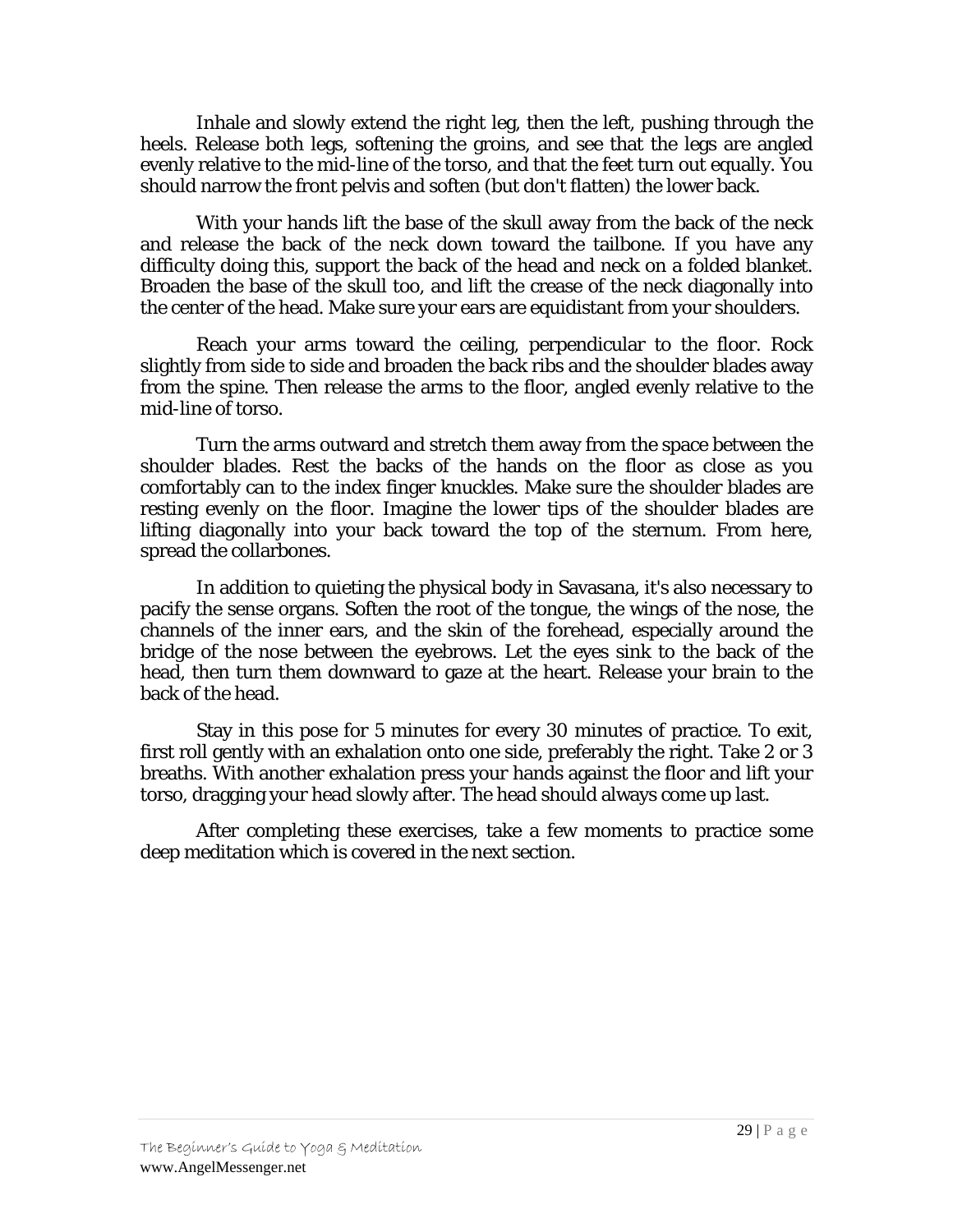## **MEDITATION**

 Meditation can be more accurately called relaxation. It is striving to reach a state of serenity within your body and mind. Achieving a balance between the two can lead you to self-actualization and inner peace. Who couldn't use that?

Meditating is actually easier than you might imagine. Most of us have probably dabbled in meditation by participating in conscious relaxation – perhaps during an exercise class or to manage pain at the dentist or anxiety before a test. We start by paying attention to our breathing. The practical effort of meditation is to focus completely on our breathing taking our minds away from the "mind clutter" that constantly tries to invade our mind and eliminates feelings that will lead to a time of calm.

With repeated effort the goal of clearing your mind – to think of nothing, does occur and the process of meditation takes on its own energy. The result is peace, serenity, calmness, eventually opening you to new insights.

Our world can be fast, fun and exciting. It is also challenging, trying, demanding and frightening. These two sides of our lives produce stress, emotional reactions, anxiety, worry and anticipation. Our bodies and minds can tolerate only so much of any of these. After a while, each of us reaches a saturation point and the results become uncomfortable at best; for some it may be unbearable, even unendurable.

No magic pill is available to eliminate these feelings. The reality is, as the wise old man said, the answer is inside all of us. To manage these universal concerns we must go inside ourselves. Among the steps we can take is the learning and practicing of meditation.

There is no right or wrong behavior during your meditation. It is your time for you. Everyone deserves this kind of personal attention. This is a self-care activity; loving oneself!

Teach it to your children instead of a time-out in their room or corner. Teach it to your friends, family, anyone who will listen. We can share this gift and get back as we give. We are all better because of each person who meditates. The peace and joy felt by those who meditate enters the world for all of us as positive energy. From it the world is a better place.

So what exactly is meditation? There are many types of meditation. The one definition that fits almost all types is..."Consciously directing your attention to alter your state of consciousness."

There's no limit to the things you can direct your attention toward... symbols, sounds, colors, breath, uplifting thoughts, spiritual realms, etc. Meditation is simply about attention... where you direct it, and how it alters your consciousness.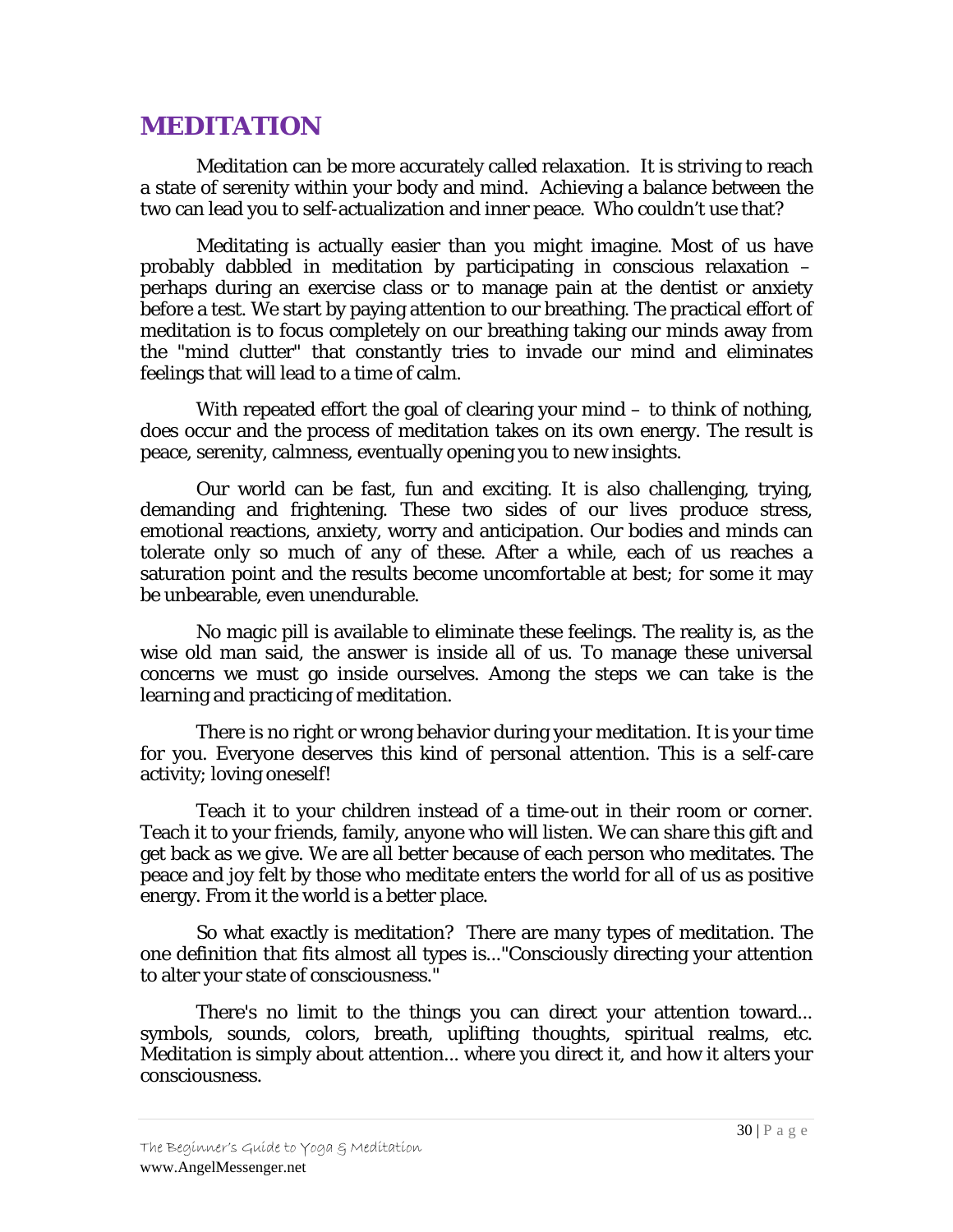Traditionally meditation was (and still is) used for spiritual growth...i.e. becoming more conscious; unfolding our inner Light, Love, & Wisdom; becoming more aware of the guiding Presence in our lives; accelerating our journey home to our True Self... our Spirit.

More recently, meditation has become a valuable tool for finding a peaceful oasis of relaxation and stress relief in a demanding, fast-paced world.

It can be used for healing, emotional cleansing and balancing, deepening concentration, unlocking creativity, and finding inner guidance. Meditating is also the culmination of yoga exercises as your body reaches a state of relaxation, so should your mind.

When you begin your meditation, put your expectations aside, and don't worry about doing it right. There are infinite possibilities and no fixed criterion for determining right meditation. There are, however, a few things to avoid. Don't try to force something to happen. Don't over-analyze the meditation and don't try to make your mind blank or chase thoughts away. There is no one "right" way to meditate, so just concentrate on the process and find the best way for YOU!

Find a quiet, comfortable place to meditate. You can sit in a comfortable chair, on the bed, on the floor... anywhere that's comfortable. It's not necessary to sit cross-legged. Your legs can be in any position that is comfortable. Eliminate as much noise and as many potential distractions as possible. Don't worry about those things that you can not control.

When you sit to meditate, sit comfortably, with your spine reasonably straight. This allows the spiritual energy to flow freely up the spine, which is an important aspect of meditation. Leaning against a chair back, a wall, headboard, etc. is perfectly all right. If, for physical reasons, you can't sit up, lay flat on your back. Place your hands in any position that is comfortable.

There are many types of meditation you can practice. We'll explore some of the more popular and effective ones.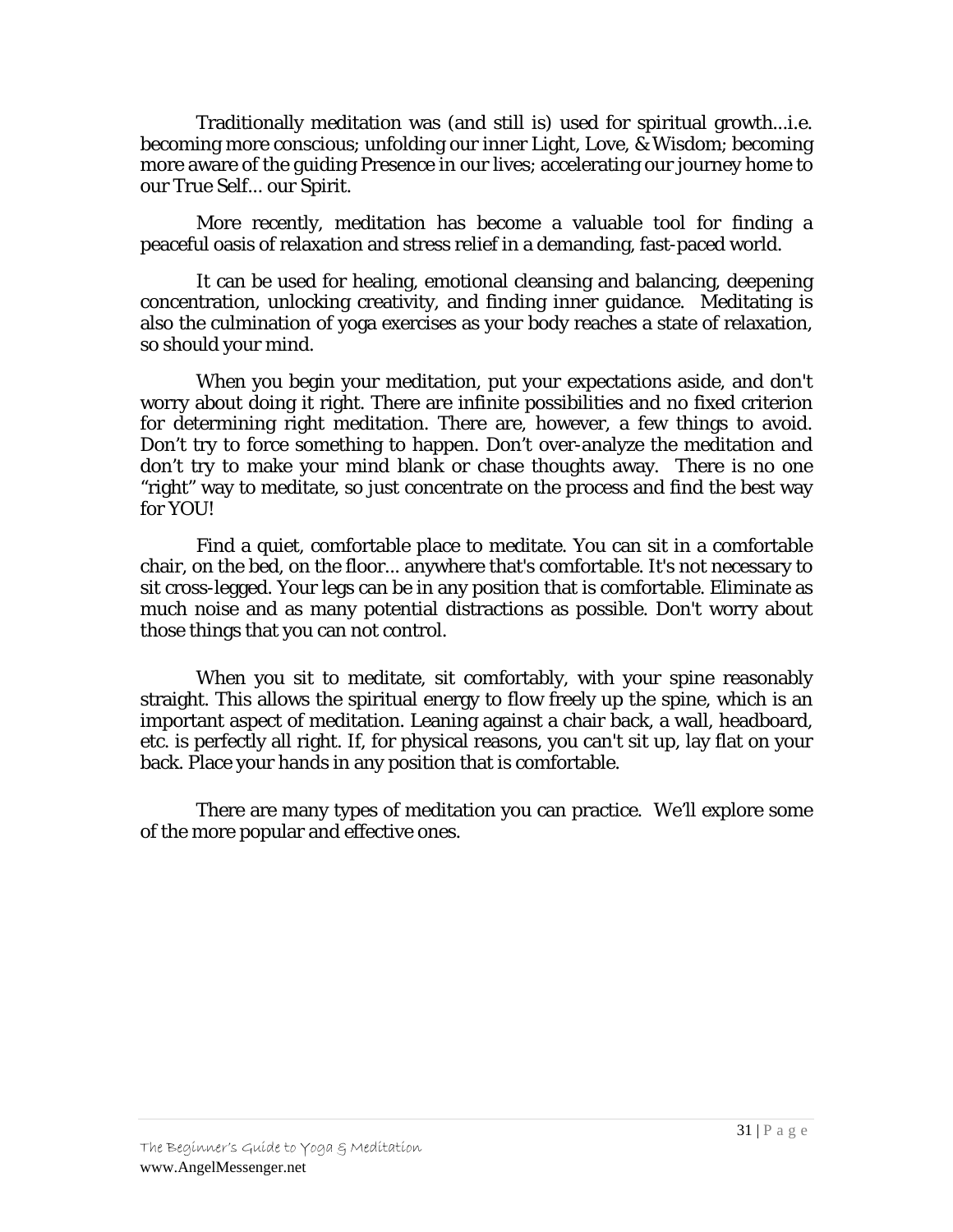#### **UNIVERSAL MANTRA MEDITATION**

This meditation comes from an ancient Indian text called the Malini Vijaya Tantra, which dates back about 5000 years. It is a very easy meditation, yet very powerful in its capacity to quiet your mind and connect you with your Essence or Inner Spirit.

This meditation uses a mantra as your object of focus. A mantra is a word or phrase that has the power to catalyze a shift into deeper, more peaceful states of awareness. The mantra most use for this meditation is: Aum. Aum does not have a literal translation. Rather, it is the essential vibration of the universe. If you were to tune into the actual sound of the cosmos, the perpetual sound of Aummm is what you would hear.

Although this mantra is sometimes chanted aloud, in this meditation, you will be repeating the mantra mentally... silently. Before we get to the actual steps, there are a few important points to be aware of.

- One of the keys to this meditation is repeating the mantra gently or faintly in your mind.
- The power of this technique comes from letting go and allowing your attention to dive into the deeper realms of awareness. Therefore, even though you will be focusing on the mantra, staying focused on the mantra is not the aim of this meditation. Trying too hard to stay focused would keep your attention from descending into the deeper realms. Instead, you will be repeating the mantra with "minimal effort", and giving your mind the space to wander a bit.
- Resist the temptation to make something happen, and allow the mantra to do the work.

This meditation easily produces a shift into deeper, more peaceful states of awareness. (The degree of this will vary from session to session.) It increases the flow of energy to the brain and clears away a good deal of physical and emotional toxins.

Because of this detoxification, it is best to keep this meditation to 10 or 15 minutes a day when first beginning. After a month or so, it can be increased to 20 minutes, but that should be the maximum for anyone who does not have quite a few years of meditation experience. Also, it is advisable to drink a lot of pure water. Finally, mantra meditation accelerates spiritual growth as you achieve a state of relaxation and self-awareness.

- 1. Sit comfortably, with your eyes closed and your spine reasonably straight.
- 2. Begin repeating the mantra gently in your mind.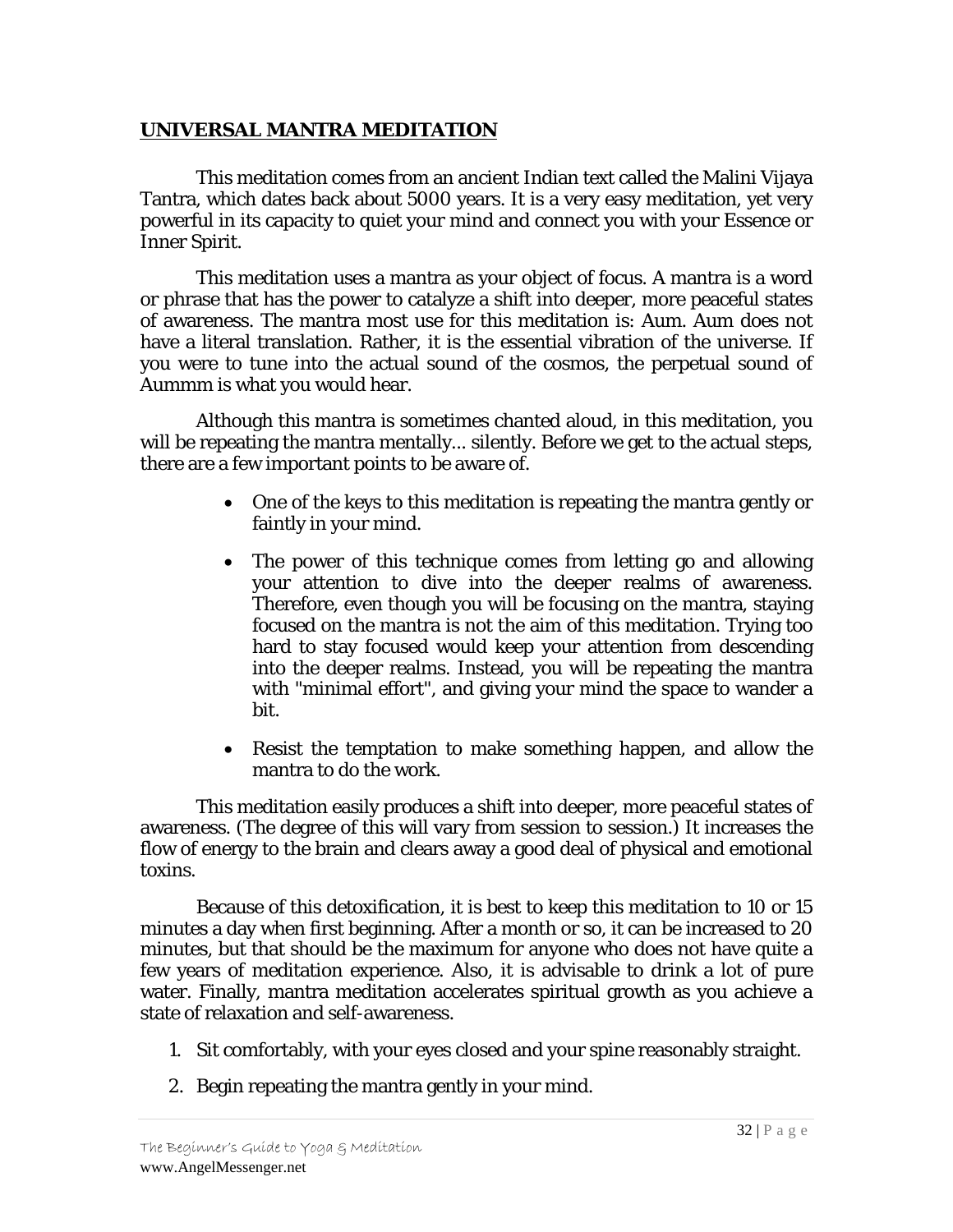- 3. Repeat the mantra at whatever tempo feels most natural. There is no need to synchronize the mantra with your breathing, but if this occurs naturally, it's ok.
- 4. Allow the mantra to arise more faintly in your mind... repeating it with minimal effort.
- 5. Continue repeating the mantra faintly, and allow for whatever happens.
- 6. If at any time, you feel that you are slipping into a sleep-like or dream-like state, allow it to happen.
- 7. If and when you notice that your attention has drifted completely off the mantra, gently begin repeating it again, and continue with minimal effort.
- 8. After 10 or 15 minutes, stop repeating the mantra, and come out of your meditation slowly.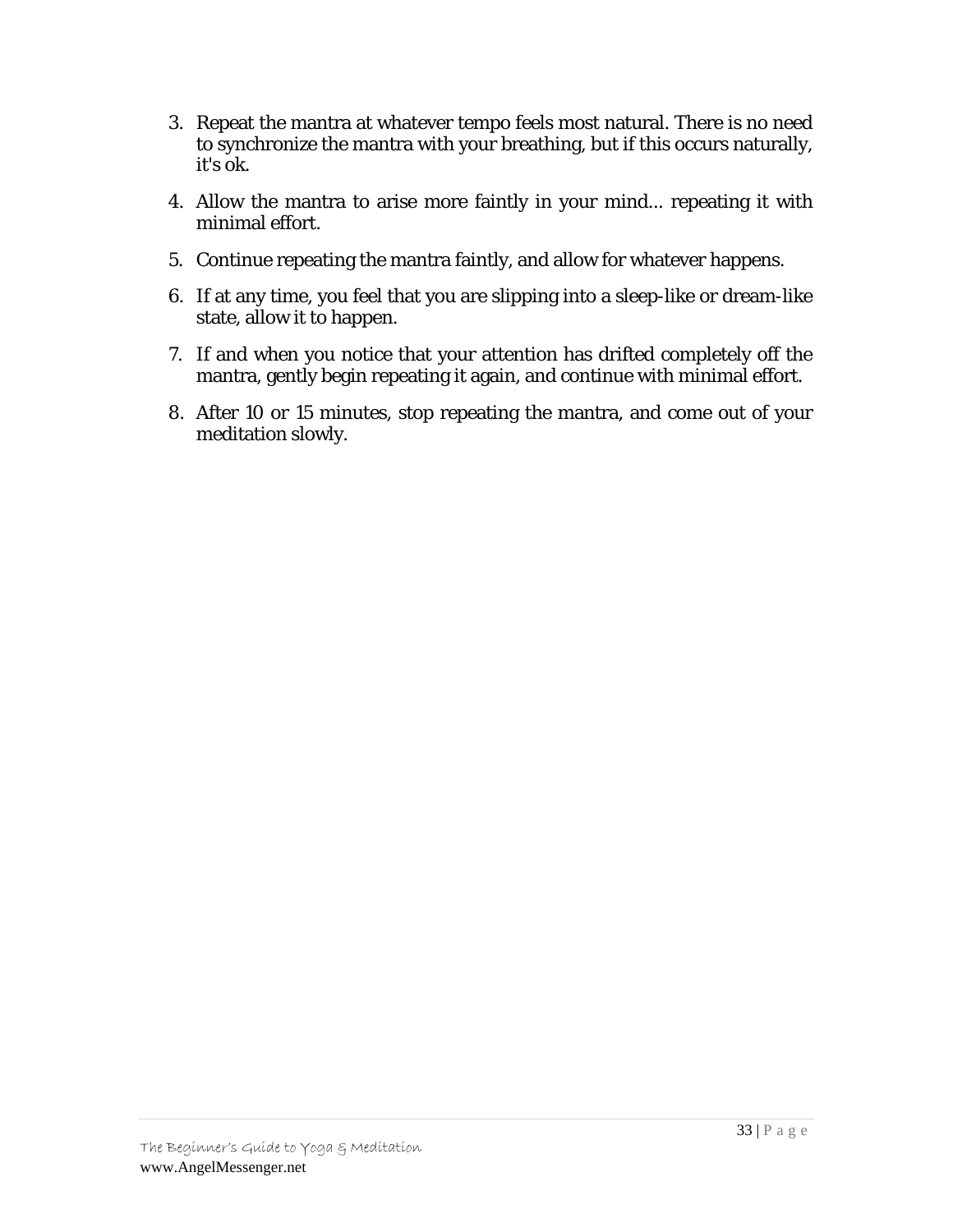## **RELAXATION MEDITATION**

This remarkably easy and relaxing meditation makes use of a little-known secret about the eyes. Allowing the eyes to rest in a soft downward gaze has an instant, automatic relaxing effect. Relaxation meditation provides a great deal of stress reduction and can be used as a quick 2 minute relax and refresh break almost anywhere. You will also realize a heightened sense of alertness.

- 1. Sit comfortably with your spine reasonably straight.
- 2. Allow your eyes to rest comfortably downward, gazing softly, but not focused on anything.
- 3. Without closing your eyes completely, let your eyelids drop to a level that feels most comfortable.
- 4. Continue gazing downward... the act of gazing is your primary focus (rather than the area at which you are gazing). You may notice your breathing becoming more rhythmic.
- 5. It's ok to let your attention drift a bit. If your eyes become very heavy, it's ok to let them close. If you notice you've come out of your relaxed space, simply bring your attention back to your relaxed downward gaze.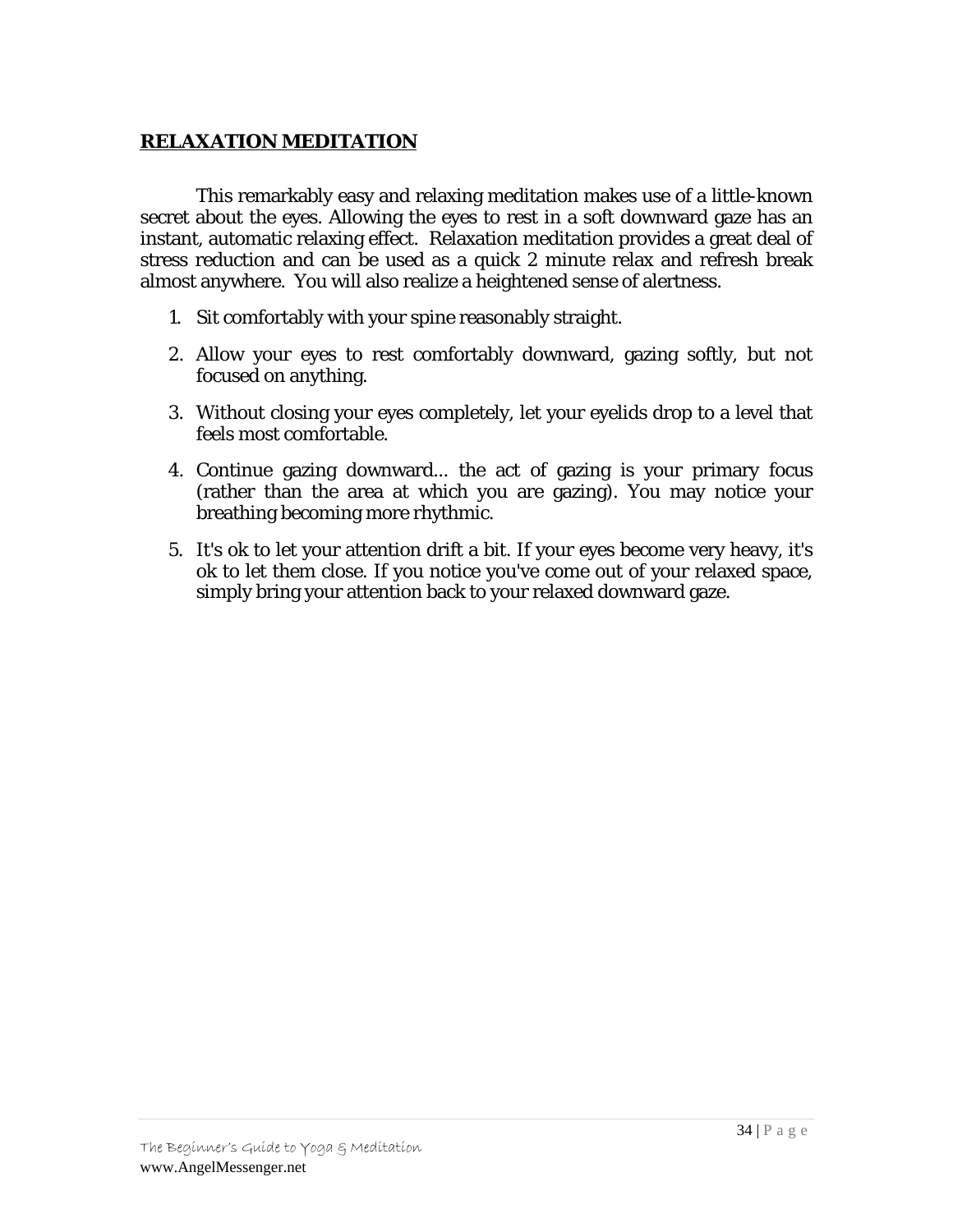## **ENERGY HEALING MEDITATION**

In this simple healing meditation, you send the powerful healing Life Force directly to the area in need of help. This Life Force is the energy behind all healing. Wherever this energy is flowing and in balance, there is health and well being. Wherever this energy is blocked or out of balance, illness manifests.

Many people believe in visualization as a key healing tool. Energy healing meditation helps you to concentrate your positive energy on an afflicted area and alleviate any adverse symptoms and feelings that are being manifested through the physical pain.

- 1. Sit reasonably straight and close your eyes.
- 2. Breathe slowly, as silently as possible. (Holding your breath after inhaling or exhaling is not recommended.)
- 3. As you inhale, feel yourself breathing the healing Life Force in through your solar plexus. Picture this Life Force as a very refined, light energy.
- 4. As you exhale, gently direct this light energy to the afflicted area. If there is not a specific ailing area, disperse this light energy throughout your body as you exhale.
- 5. Continue until you feel the area has received enough Life Force.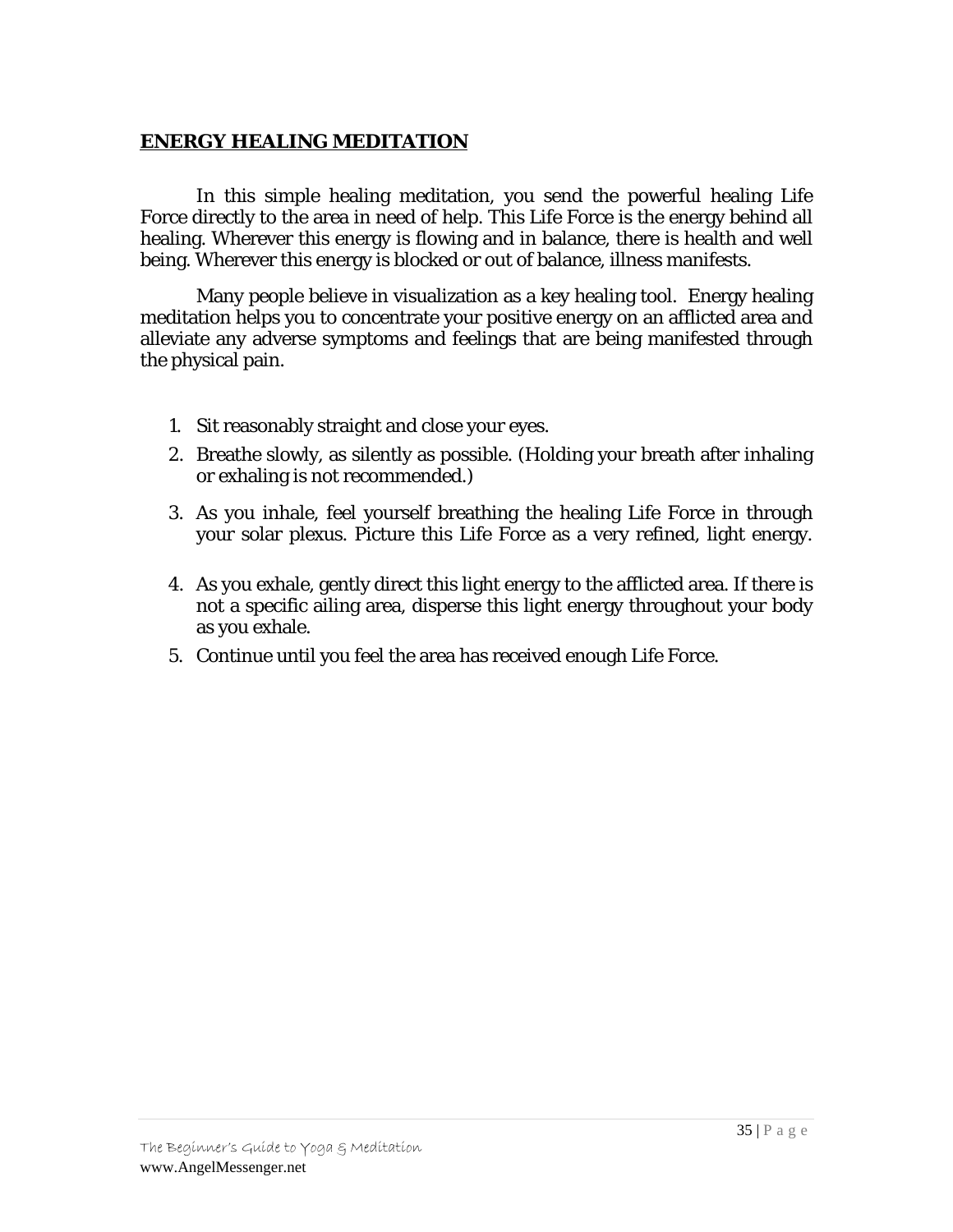#### **COLOR HEALING MEDITATION**

We are not just our physical selves. We are multi-dimensional beings, composed of an Inner Spirit, a mental body, an emotional body, a vital body, and a physical body. The energy of these bodies becomes progressively subtler from physical to spiritual. Illness begins with disharmony in one of these energy bodies. If not harmonized, the disease moves outward, affecting the denser bodies, ultimately manifesting as physical illness.

Total healing requires restoring harmony to all of our bodies. This meditation is designed to cleanse and harmonize your various bodies with the healing energies of color.

Color healing meditation will provide you with cleansing, balancing, & healing at all levels: Spiritual, Mental, Emotional, Vital, & Physical. It also will develop concentration & visualization abilities.

- 1. Sit comfortably with your eyes closed.
- 2. Visualize a large ball of radiant Golden light a few inches over your head. Visualize that ball of light slowly descending through your crown, filling your entire being with golden light.
- 3. Imagine yourself absorbing that light as it nourishes, cleanses & heals your whole being - your Spirit and all of your bodies - dissolving all blocked and toxic energies.
- 4. Repeat this exercise, visualizing a ball of Red light. Continue through the entire spectrum like this, visualizing a ball of Orange light; Yellow light; Green light; Blue light; Indigo light; and Violet light. Go through the spectrum at whatever pace feels appropriate.
- 5. Take some time to visualize yourself in a state of perfect, radiant health.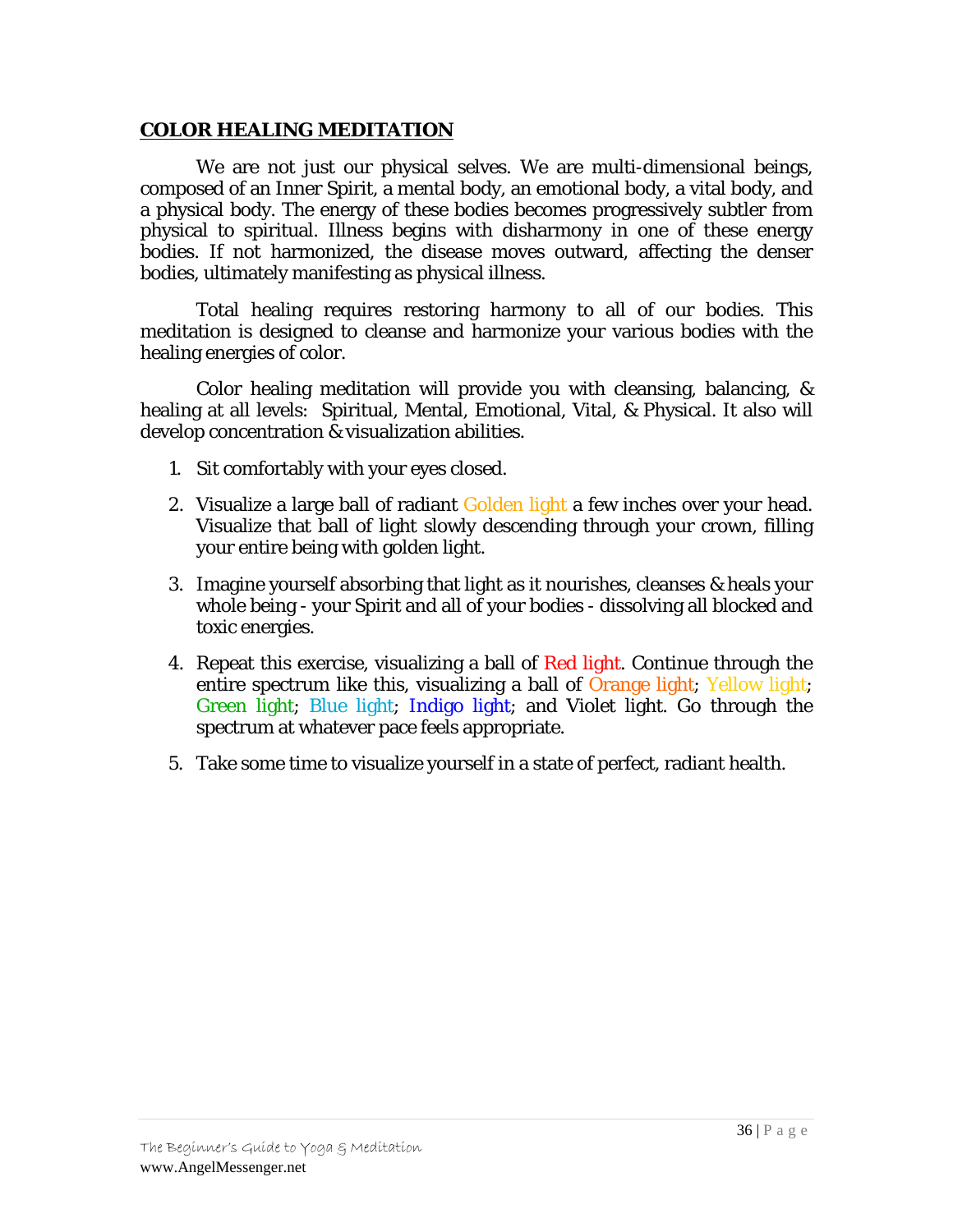#### **CENTERING**

Centering is meditation in action. Within you is a space that is always calm and at peace. This space is often referred to as your "calm center". Being centered means remaining in your calm center amidst the busyness of everyday life. Being centered means not allowing your inner light to be overshadowed by stressful circumstances or negative thoughts and emotions.

When you are centered, you are in a state of clarity, focus, peace, and balance. When you are not centered, you are unclear, unfocussed, stressed, and off balance.

A good centering technique will require only minimal attention, allowing you to keep some of your attention on the activity at hand. Here are some very easy, effective centering techniques.

#### 1. **Simple Breath Awareness**

While involved in whatever you are doing, bring some attention to your breathing for just a few moments... it needn't be your full attention... just enough to bring you back to your calm center. Breathe naturally, or perhaps just a little more slowly and deeply.

#### 2. **Reclaiming Your Energy**

When you are feeling stressed and scattered, take several slow, deep breaths. With each in-breath, imagine you are pulling all of your scattered energy and attention back to your inner self... your calm center.

#### 3. **Letting Go**

This centering technique combines breath awareness with the phrase or mantra, "Let go." It is especially helpful when you are tense and/or fixating on a stressful situation or a negative thought or emotion. As you inhale, (silently or aloud) say, "Let" As you exhale, say "go"... while letting go of all that is stressing you.

#### 4. **Inner Sun**

Imagine a bright sun filling your heart chakra... the calm, subtle energy field that permeates your chest area. Imagine that sun gently emanating peace and joy throughout your entire being.

Yoga and meditation certainly have proven to be effective tools to lessen stress and provide a sense of calm that cannot be achieved through conventional exercise. So what about those stress-filled days at the office when you are unable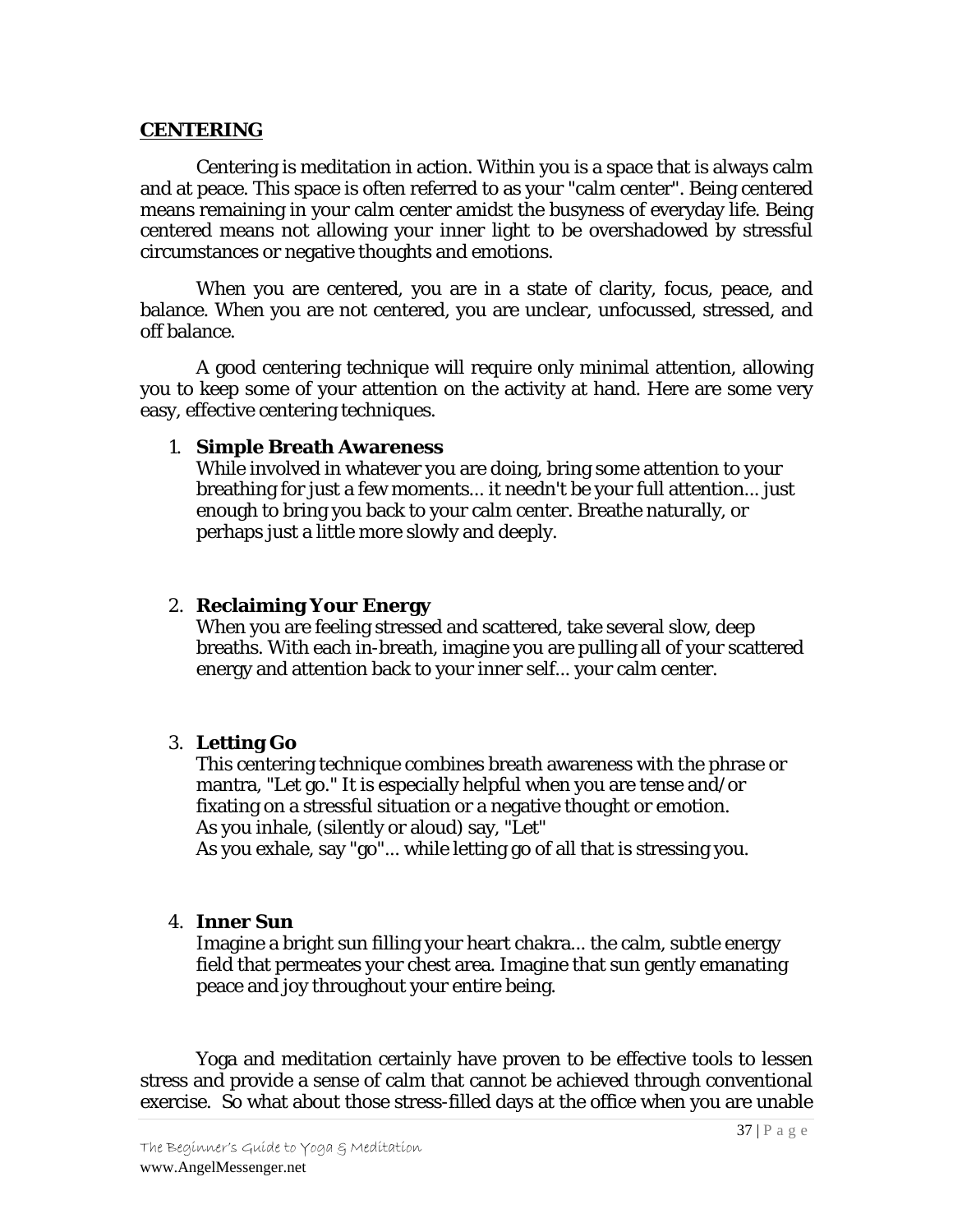to concentrate on work because of outside distractions? You can perform yoga right at your desk if you want! Let's look at "desktop yoga".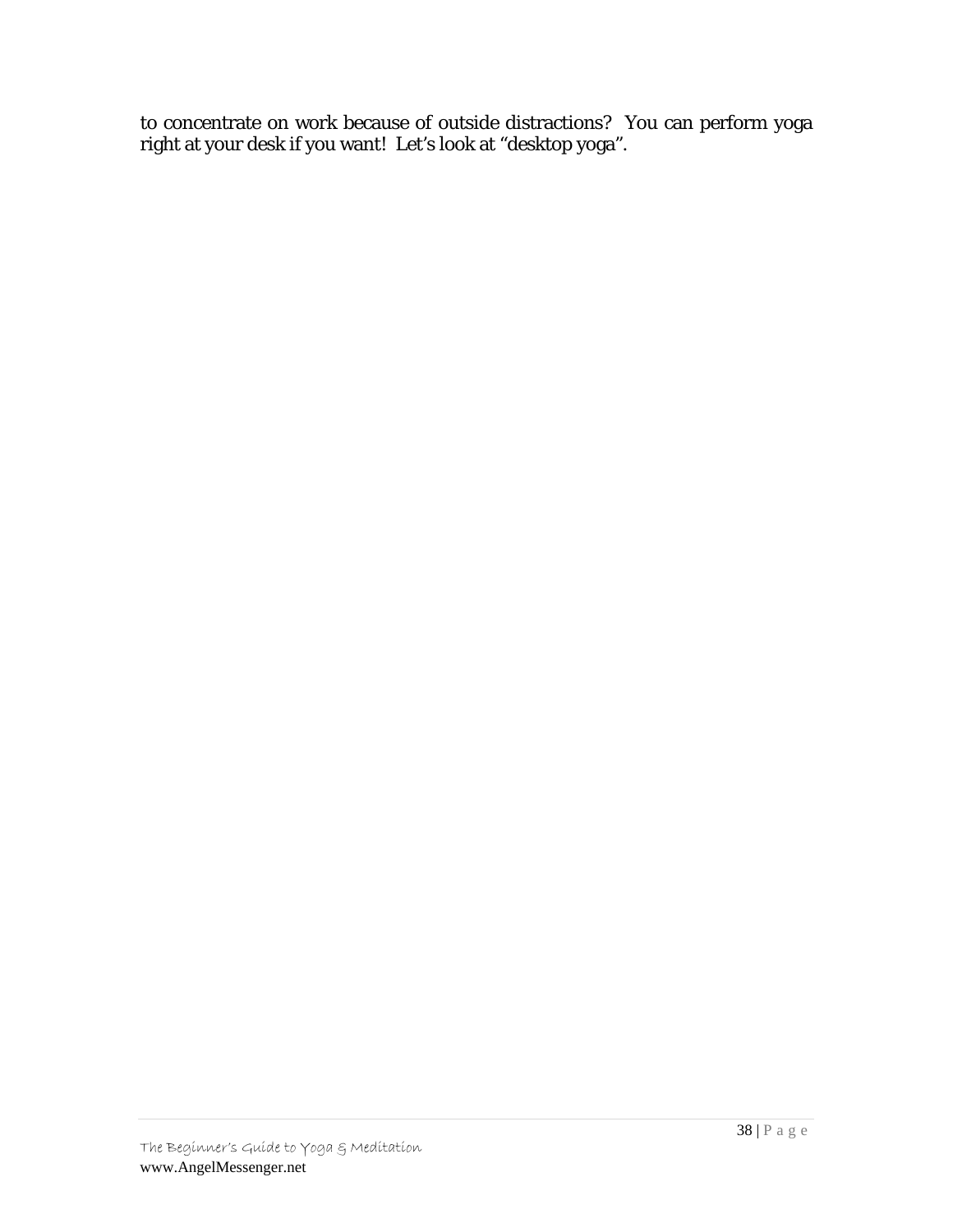# **DESKTOP YOGA**

Whether you're a high-powered executive or an administrative assistant with your boss's problems becoming your own, many people in the business world experience an inordinate amount of stress at the office. It would be nice to have a quiet place to practice conventional yoga techniques, but that isn't always possible.

Yoga experts have devised a way for you to do a short yoga program right at your desk. Try these exercises to de-stress at the office.

- Sit up tall in your chair, or if possible stand up. Stretch your arms overhead and interlock your fingers, turn the palms to the ceiling. Take a deep breathe in and on the exhale extend your side torso and take the tips of the shoulder blades into the body. Take another deep breathe and on the exhale stretch to the right, inhale come up and exhale stretch to the left.
- On an inhale, lift your shoulders up to your ears and then exhale and let them drop. Repeat 3 times. Contract the shoulder muscle fully when you lift your shoulders up and then on the drop it will release more completely.
- Stand (or sit at your desk) with your feet planted firmly in the ground. Inhale and raise the arms out to the side, palms down. Exhale and rotate the palms up, rolling the shoulders back. Take an inhale and on the exhale, bend the elbows in toward the waist. Inhale and on the exhale bring the palms to the belly. This exercise helps to open the chest and extend the upper back.
- Take your hands behind your back and interlock the fingers, stretching the shoulders back, opening the chest. Take several breaths. Make sure that your head stays in the mid-line and that your eye gaze is on the horizon.
- Stand by the wall, extend your right arm and place the palm on the wall with the fingers up. On an exhale, turn your chest away, taking the shoulder blade into the torso.
- Stand by your desk and place your palms on the desk top with the fingers pointing toward your body. Gently stretch the lower arm and wrist.
- Wrap the right arm around the torso and place your right hand on the left shoulder with the elbow at chest height and facing forward. Put your left hand on the right elbow and on an exhale, stretch it toward the left, opening between the shoulder blades. Hold for several breaths and then release. Repeat on the other side
- Reach the right arm into the air and on an exhale bend the elbow and reach your fingers down the back, between the shoulder blades. Place the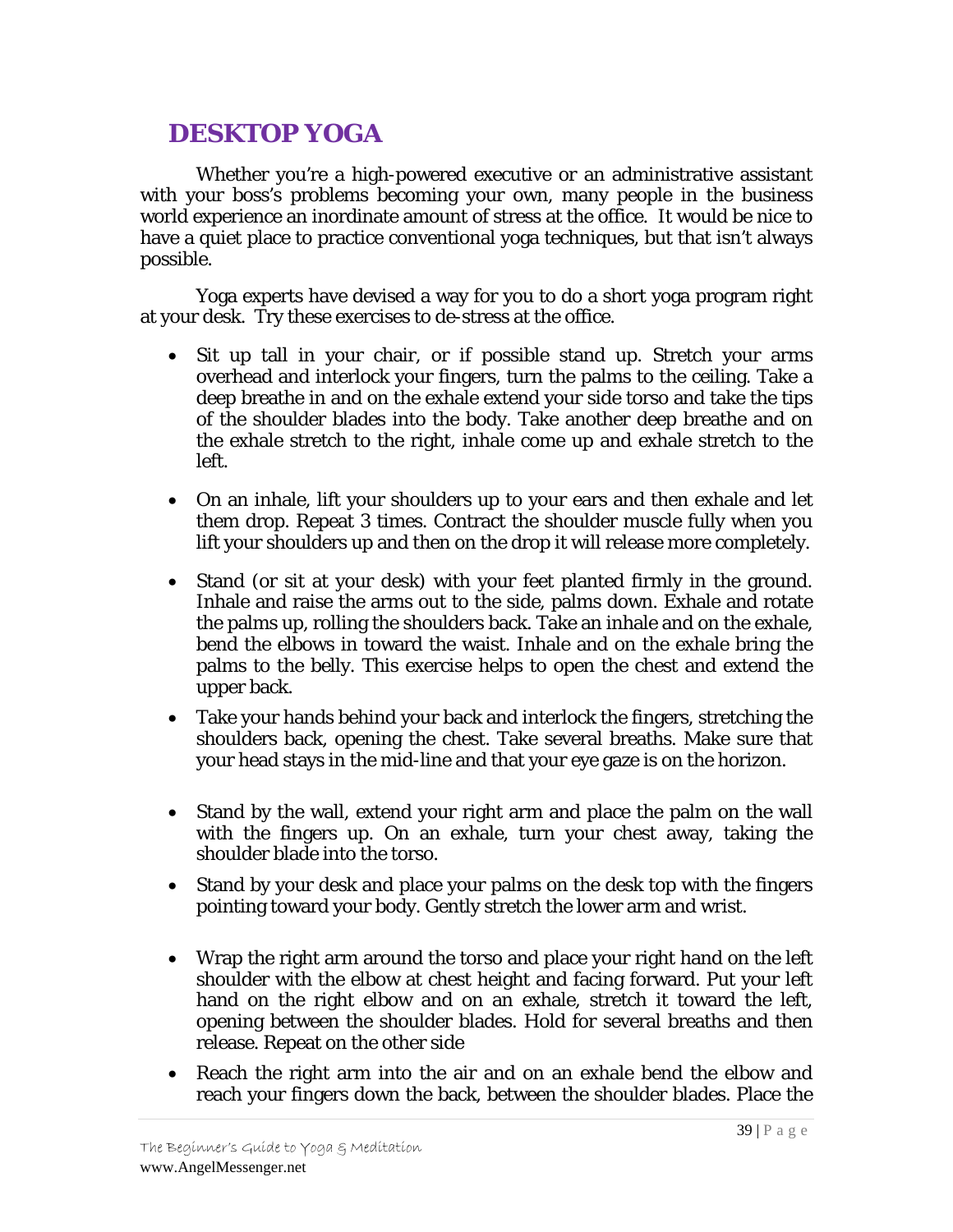left hand on the elbow and on an exhale gently pull the elbow to the left. Relax the ribs and hold for several breaths. Release and repeat on the other side

- Hug your arms around your chest and then put one elbow underneath the other, the hand facing toward each other and fingers to the ceiling. Exhale and slowly raise the arms so that the elbows come up to the height of the shoulder, keep the shoulders down. Repeat on the other side.
- Sit on your chair and pull back away from the desk, resting your palms on the desk top and extend your side torso. Lift the ribs up, let the shoulder blades slide towards the desk, and make sure the head is extended from the spine with the chin towards the chest.
- Sit on your chair, feet planted firmly in the floor, sitting bones pressing into the chair. Extend the side torso, and twist to the right (on an exhale), one hand on back to chair, one hand on the side of the chair. Hold for a few breaths and then repeat the other side.
- Sit forward on your chair and open the legs a little wider than the hips. Lean forward from the hips and drop your torso down. Let the head and arms hang down toward the floor.
- Sit upright in your chair with your feet planted firmly on the ground. Press your sitting bones down into the chair and extend the side torso. Relax your shoulders. Place your palms on your knees and spread the fingers wide. Take a deep breath in and on the exhale extend your tongue to your chin; focus your eyes to your nose. Inhale and bring the tongue back into the mouth. Exhale and stick the tongue out again and this time focus the eyes up to your forehead. Repeat 3 times.
- Sit upright on chair, relax your shoulders and extend the side torso up. Relax your facial muscles, the jaw and tongue. Circle the eyes clockwise 8 times and counter-clockwise 8 times. Close your eyes and breathe deeply for a few slow breaths.

You may want to try a quick relaxation meditation to wrap up this session just as a way to refresh and regroup.

Yoga can be used for more than simple de-stressing. It can also be used to alleviate the symptoms of everyday ailments without the use of medication.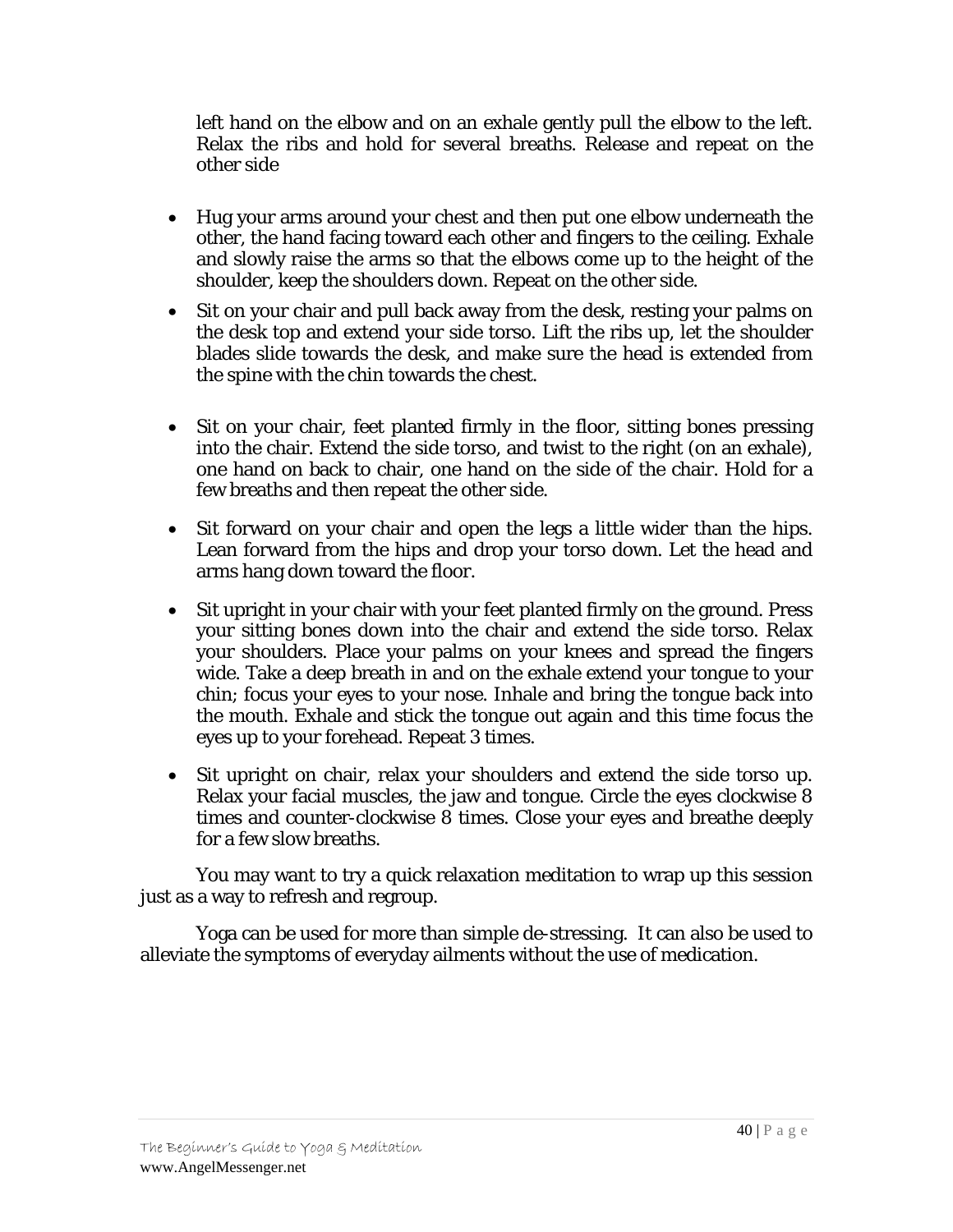# **YOGA FOR HEADACHES**

There are many different kinds of headaches. Some (like tension headaches and migraines) are fairly common; others (like sinus headaches or headaches caused by brain tumors) are relatively rare. Various treatments are recommended for dealing with headaches. Yoga asanas and breathing can help too, though mostly with tension-type headaches.

Everyone gets a tension headache now and again, but if you suffer from this type of headache habitually, it's important to consult a doctor or other health practitioner to treat the pain and work to resolve the ultimate source of the tension.

When treating a tension headache with asanas and breathing, it's important to start practicing as soon as possible after you start to feel the pain. Once the headache is established it will be very difficult to alleviate.

Here are the yoga positions that can be used to alleviate a headache:

## Child's Pose (Balasana)



- 1. Kneel on the floor. Touch your big toes together and sit on your heels, then separate your knees about as wide as your hips.
- 2. Exhale and lay your torso down between your thighs. Broaden your sacrum across the back of your pelvis and narrow your hip points toward the navel, so that they nestle down onto the inner thighs. Lengthen your tailbone away from the back of the pelvis while you lift the base of your skull away from the back of your neck.
- 3. Lay your hands on the floor alongside your torso, palms up, and release the fronts of your shoulders toward the floor. Feel how the weight of the front shoulders pulls the shoulder blades wide across your back.
- 4. Balasana is a resting pose. Stay anywhere from 30 seconds to a few minutes. Beginners can also use Balasana to get a taste of a deep forward bend, where the torso rests on the thighs. Stay in the pose from 1 to 3 minutes. To come up, first lengthen the front torso, and then with an inhalation lift from the tailbone as it presses down and into the pelvis.

Note: you can do the child's pose when you get tired, out of breath, or need to rest. Simply pick up with your exercises again when refreshed. Child's pose is also a great way to quickly alleviate stress at any time.

#### Downward Facing Dog – Page 19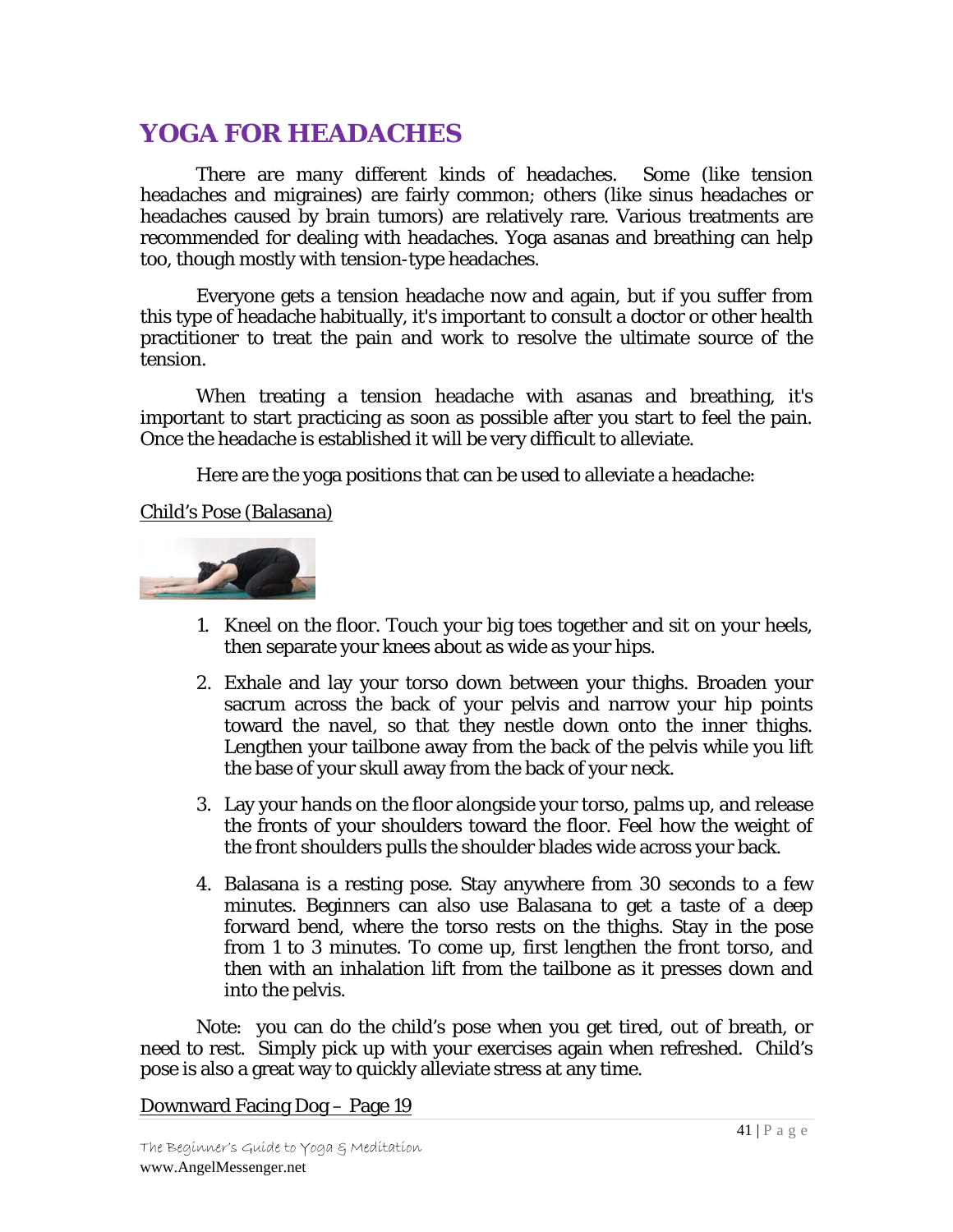## Standing Forward Bend



- 1. Stand in relaxed position with your hands on your hips. Exhale and bend forward from the hip joints, not from the waist. As you descend draw the front torso out of the groins and open the space between the pubis and top sternum. As in all the forward bends, the emphasis is on lengthening the front torso as you move more fully into the position.
- 2. If possible, with your knees straight, bring your palms or finger tips to the floor slightly in front of or beside your feet, or bring your palms to the backs of your ankles. If this isn't possible, cross your forearms and hold your elbows. Press the heels firmly into the floor and lift the sitting bones toward the ceiling. Turn the top thighs slightly inward.
- 3. With each inhalation in the pose, lift and lengthen the front torso just slightly; with each exhalation release a little more fully into the forward bend. In this way the torso oscillates almost imperceptibly with the breath. Let your head hang from the root of the neck, which is deep in the upper back, between the shoulder blades.
- 4. This pose can be used as a resting position between the standing poses. Stay in the pose for 30 seconds to 1 minute. It can also be practiced as a pose in itself.
- 5. Don't roll the spine to come up. Instead bring your hands back onto your hips and reaffirm the length of the front torso. Then press your tailbone down and into the pelvis and come up on an inhalation with a long front torso.

Bridge Pose – Page 32

Legs Up The Wall – Page 34

Corpse Pose – Page 36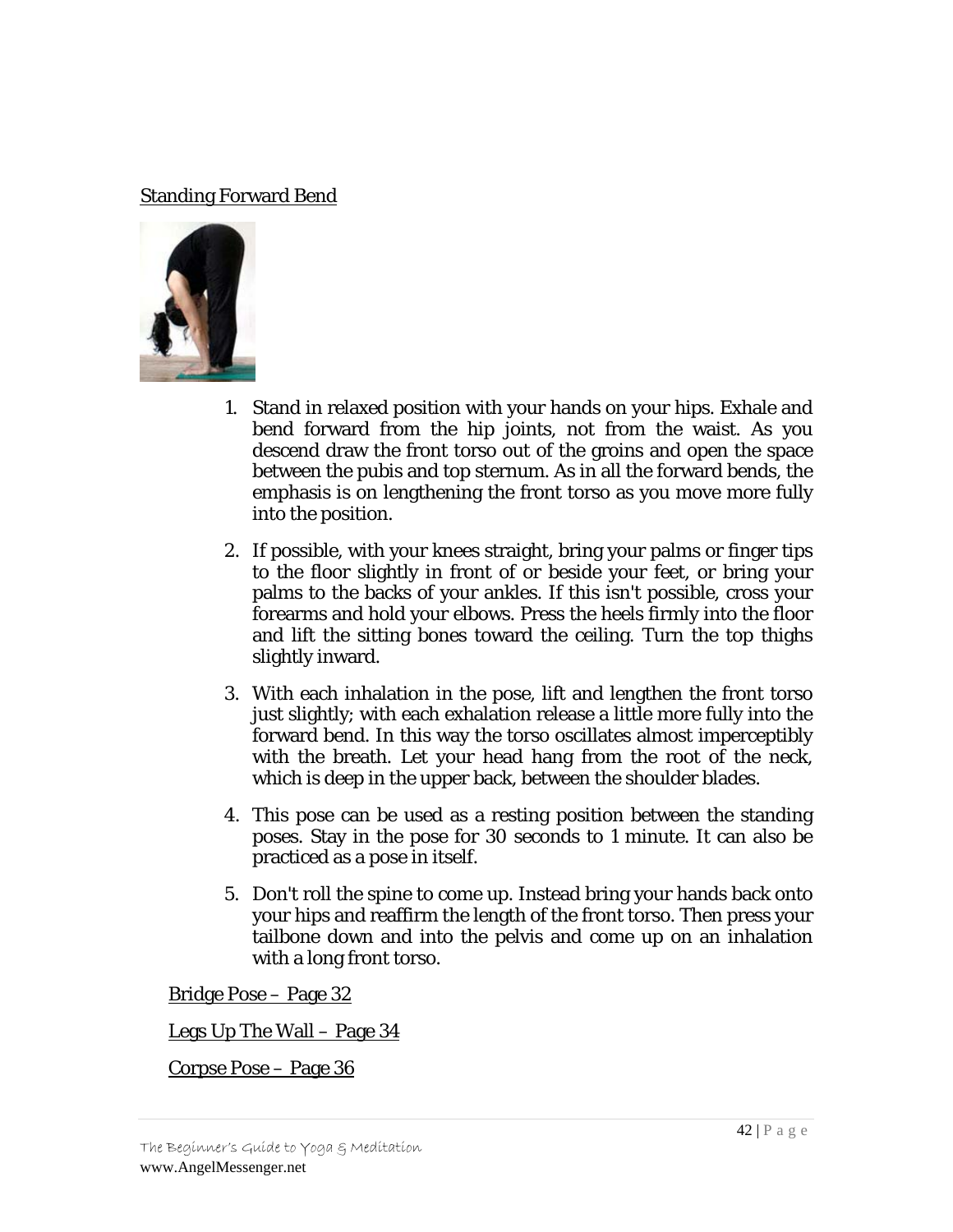# **YOGA FOR MENSTRUAL CRAMPS**

 Menstrual cramps can be very debilitating for those who suffer from severe cramps early in their cycle. While your first inclination might be to lay on your couch in the fetus position moaning in pain, try yoga to relieve the pain.

Exercise during menstruation is generally highly recommended. It's believed that exercise can ease the discomfort of your period; quell mood swings, anxiety, and depression; and reduce bloating.

Most contemporary yoga teachers advise a fairly conservative approach toward asana practice during menstruation. This makes perfect sense for women who feel sluggish during their cycle.

However, many other women don't feel the need to change anything about their practice during menstruation, except maybe to limit strenuous inverted poses. Each student should decide for herself what kind of asana sequence is most appropriate for her body during menstruation.

## Reclining Bound Angle



- Sit with the soles of your feet touching each other. Exhale and lower your back torso toward the floor, first leaning on your hands.
- Once you are leaning back on your forearms, use your hands to spread the back of your pelvis and release your lower back and upper buttocks through your tailbone. Bring your torso all the way to the floor, supporting your head and neck on a blanket roll or bolster if needed.
- With your hands grip your topmost thighs and rotate your inner thighs externally, pressing your outer thighs away from the sides of your torso. Next slide your hands along your outer thighs from the hips toward the knees and widen your outer knees away from your hips.
- Then slide your hands down along your inner thighs, from the knees to the groins. Imagine that your inner groins are sinking into your pelvis. Push your hip points together, so that while the back pelvis widens, the front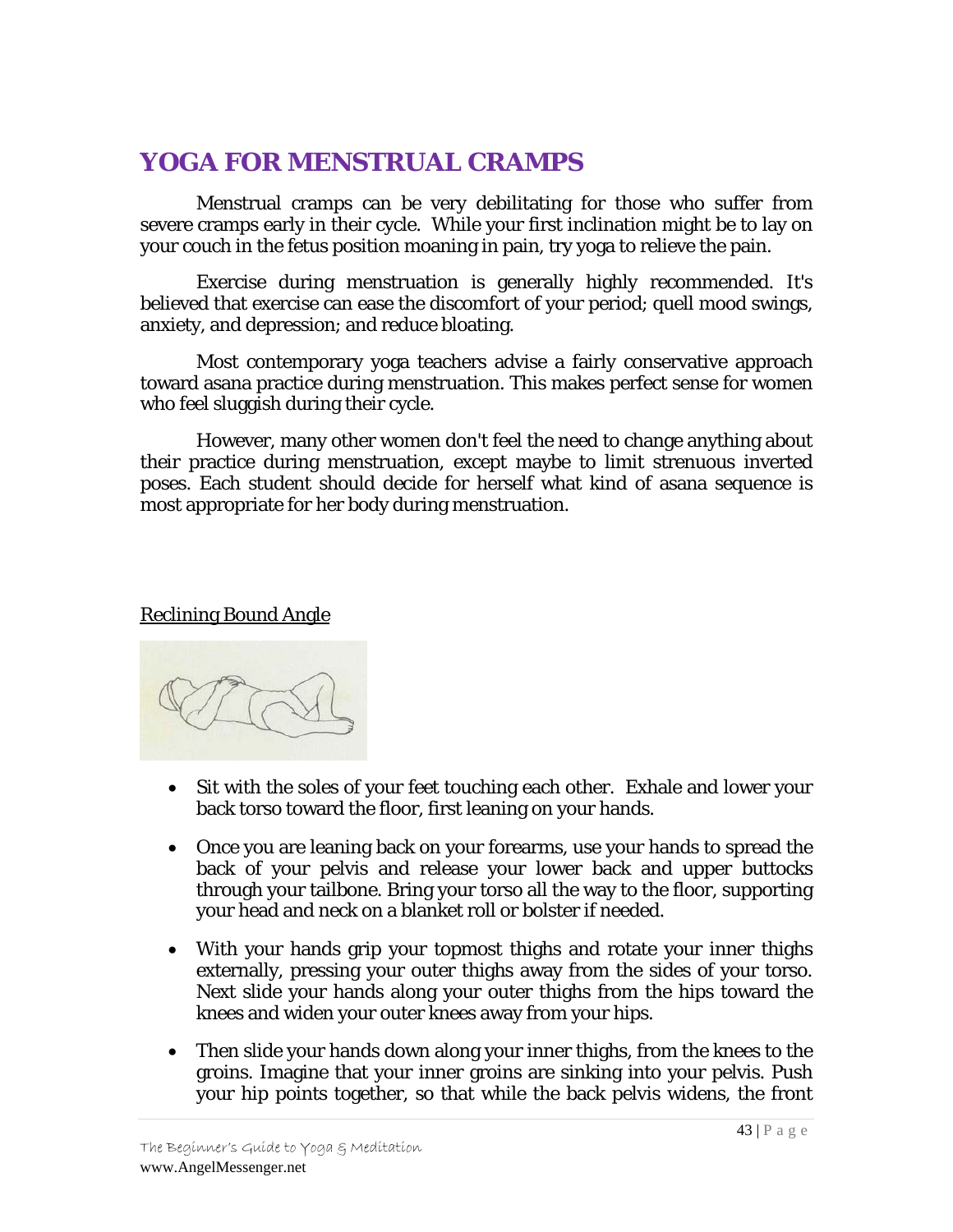pelvis narrows. Lay your arms on the floor, angled at about 45 degrees from the sides of your torso, palms up.

- The natural tendency in this pose is to push the knees toward the floor in the belief that this will increase the stretch of the inner thighs and groins. But especially if your groins are tight, pushing the knees down will have just the opposite of the intended effect: The groins will harden, as will your belly and lower back. Instead, imagine that your knees are floating up toward the ceiling and continue settling your groins deep into your pelvis. As your groins drop toward the floor, so will your knees.
- To start, stay in this pose for one minute. Gradually extend your stay anywhere from five to 10 minutes. To come out, use your hands to press your thighs together, then roll over onto one side and push yourself away from the floor, head trailing the torso.
- Move back into sitting position with the soles of your feet touching.

## Seated Forward Bend – Page 26

Wide Angle Seated Forward Bend – Page 30

## Upward Bow

Basically, this is a simple back bend. Lay on the floor, place your hands above your head flat on the floor and raise your back into an arched position.

#### Seated Twist

Still sitting twist to the right with an exhalation, hold for 30 seconds, then twist to the left for 30 seconds. Repeat three times to each side, each time holding for 30 seconds.

Legs Up the Wall – Page 34

Corpse Pose – Page 36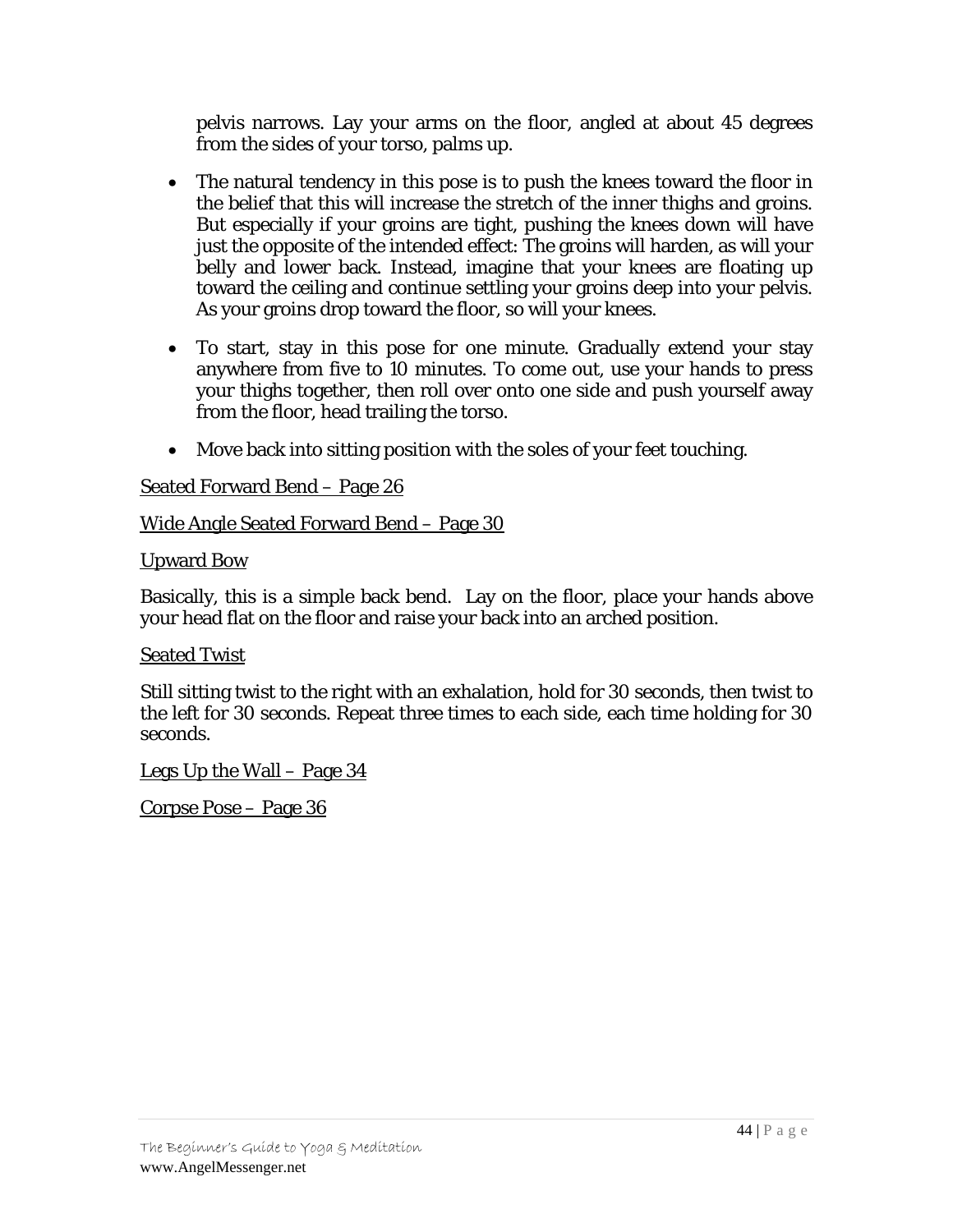# **YOGA FOR DEPRESSION**

The word "depression" covers a wide range of conditions, from longstanding and severe clinical or major depression to shorter-term and episodic mild depression, to situational depression brought on by a major life change, such as the death of a spouse, job loss, divorce.

Many different therapies are available for depression, including antidepressants and psychotherapy. Studies indicate that regular exercise too, including yoga asanas and breathing, can help some people ease the symptoms of mild to moderate forms of depression.

Of course, one major hurdle in using exercise to alleviate depression is motivation, or lack of it. Most depressed people don't really feel much like getting out of bed in the morning, much less exercising.

Then too, failure to see the exercise program through can make a depressed person feel even worse. So start off slowly, and be sure to choose an exercise that you really enjoy; if possible, exercise with a supportive partner or group. Try to exercise at least three times a week.

#### Reclining Bound Angle – Page 54

Downward Facing Dog – Page 19

Standing Forward Bend – Page 52

#### Headstand

- Use a folded blanket or sticky mat to pad your head and forearms. Kneel on the floor. Lace your fingers together and set the forearms on the floor, elbows at shoulder width.
- Roll the upper arms slightly outward, but press the inner wrists firmly into the floor. Set the crown of your head on the floor.
- If you are just beginning to practice this pose, press the bases of your palms together and snuggle the back of your head against the clasped hands. More experienced students can open their hands and place the back of the head into the open palms.
- Inhale and lift your knees off the floor. Carefully walk your feet closer to your elbows, heels elevated. Actively lift through the top thighs, forming an inverted "V."
- Firm the shoulder blades against your back and lift them toward the tailbone so the front torso stays as long as possible. This should help prevent the weight of the shoulders collapsing onto your neck and head.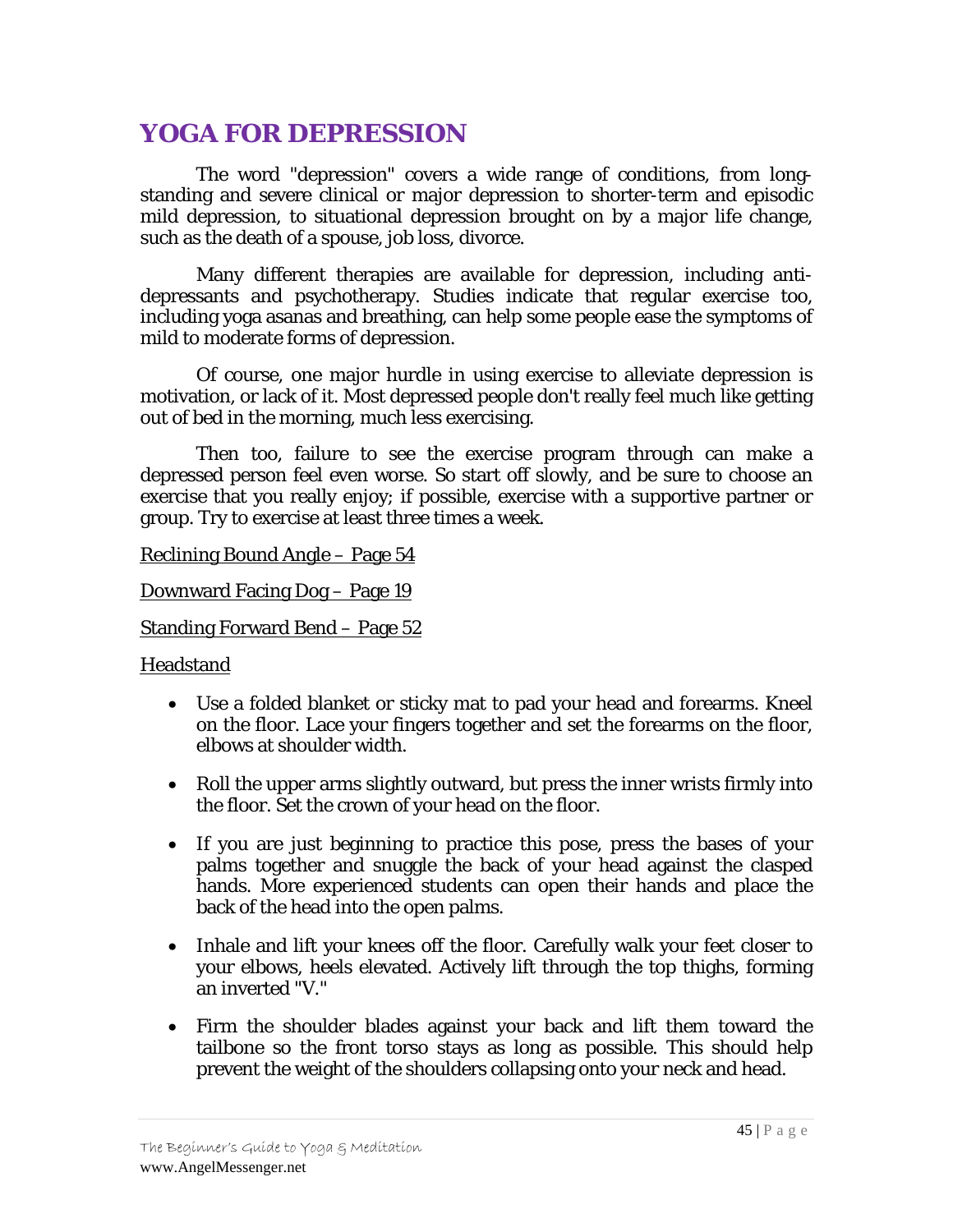- Exhale and lift your feet away from the floor. Take both feet up at the same time, even if it means bending your knees and hopping lightly off the floor. As the legs (or thighs, if your knees are bent) rise to perpendicular to the floor, firm the tailbone against the back of the pelvis.
- Turn the upper thighs in slightly, and actively press the heels toward the ceiling (straightening the knees if you bent them to come up). The center of the arches should align over the center of the pelvis, which in turn should align over the crown of the head.
- Firm the outer arms inward, and soften the fingers. Continue to press the shoulder blades against the back, widen them, and draw them toward the tailbone. Keep the weight evenly balanced on the two forearms.
- It's also essential that your tailbone continues to lift upward toward the heels. Once the backs of the legs are fully lengthened through the heels, maintain that length and press up through the balls of the big toes so the inner legs are slightly longer than the outer.
- As a beginner, stay in this position for 10 seconds. Gradually add 5 to 10 seconds onto your stay every day or so until you can comfortably hold the pose for 3 minutes. Then continue for 3 minutes each day for a week or two, until you feel relatively comfortable in the pose.
- Again gradually add 5 to 10 seconds onto your stay every day or so until you can comfortably hold the pose for 5 minutes. Come down with an exhalation, without losing the lift of the shoulder blades, with both feet touching the floor at the same time.

Upward Bow – Page 55

Seated Twist – Page 55

Bridge – Page 32

## Head to Knee Forward Bend

- Calms the brain and helps relieve mild depression
- Stretches the spine, shoulders, hamstrings, and groins
- Stimulates the liver and kidneys
- Improves digestion
- Helps relieve the symptoms of menopause
- Relieves anxiety, fatigue, headache, menstrual discomfort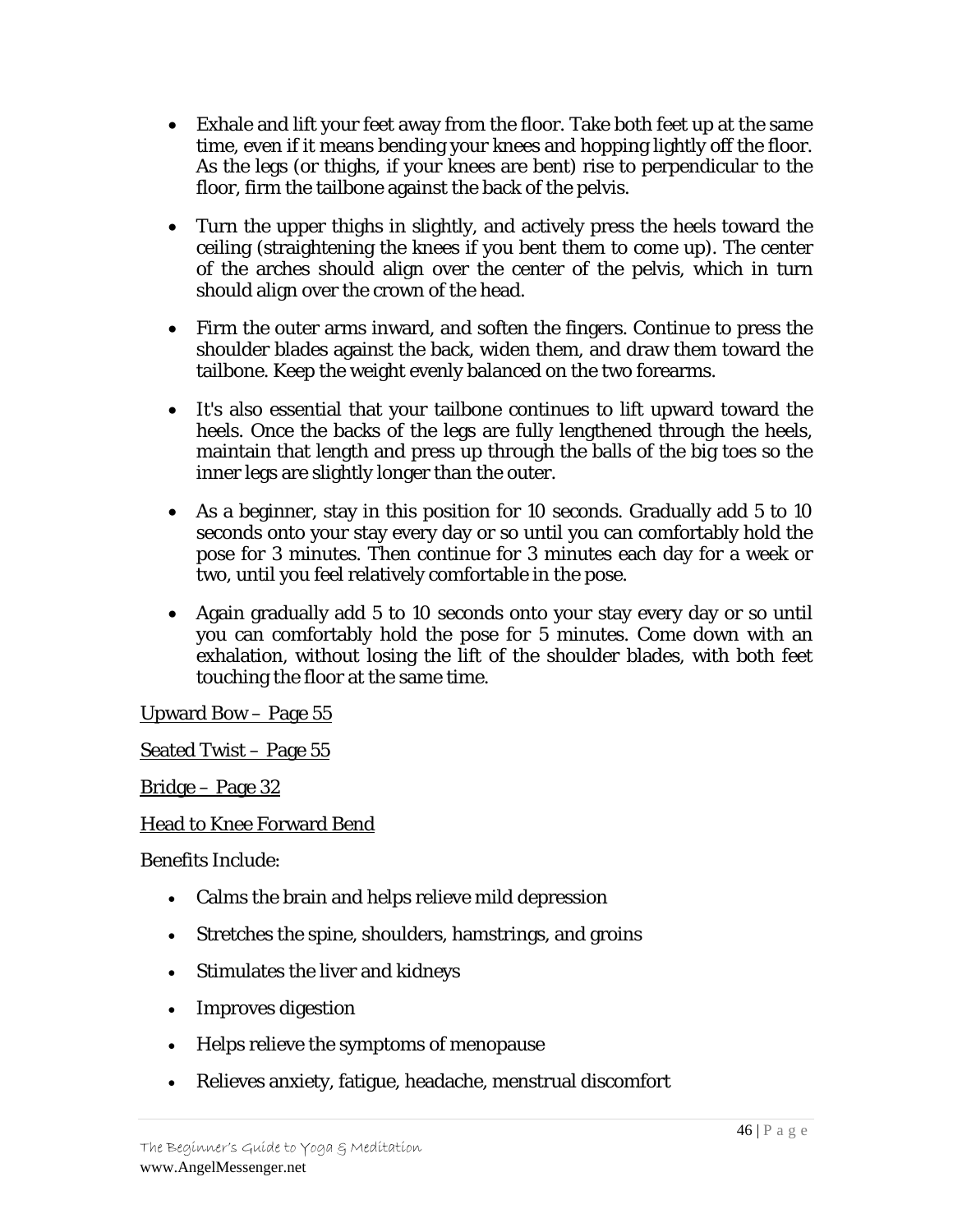- Therapeutic for high blood pressure, insomnia, and sinusitis
- Strengthens the back muscles during pregnancy (up to second trimester), done without coming forward, keeping your back spine concave and front torso long.

Use caution with this pose if you have a knee injury.



- 1. Sit on the floor with your buttocks lifted on a folded blanket and your legs straight in front of you. Inhale, bend your right knee, and draw the heel back toward your perineum. Rest your right foot sole lightly against your inner left thigh, and lay the outer right leg on the floor, with the shin at a right angle to the left leg (if your right knee doesn't rest comfortably on the floor, support it with a folded blanket).
- 2. Press your right hand against the inner right groin, where the thigh joins the pelvis, and your left hand on the floor beside the hip. Exhale and turn the torso slightly to the left, lifting the torso as you push down on and ground the inner right thigh. Line up your navel with the middle of the left thigh. You can just stay here, using a strap to help you lengthen the spine evenly, grounding through the sitting bones.
- 3. Or, when you are ready, you can drop the strap and reach out with your right hand to take the inner left foot, thumb on the sole. Inhale and lift the front torso, pressing the top of the left thigh into the floor and extending actively through the left heel. Use the pressure of the left hand on the floor to increase the twist to the left. Then reach your left hand to the outside of the foot. With the arms fully extended, lengthen the front torso from the pubis to the top of the sternum.
- 4. Exhale and extend forward from the groins, not the hips. Be sure not to pull yourself forcefully into the forward bend, hunching the back and shortening the front torso. As you descend, bend your elbows out to the sides and lift them away from the floor.
- 5. Lengthen forward into a comfortable stretch. The lower belly should touch the thighs first, the head last. Stay in the pose anywhere from 1 to 3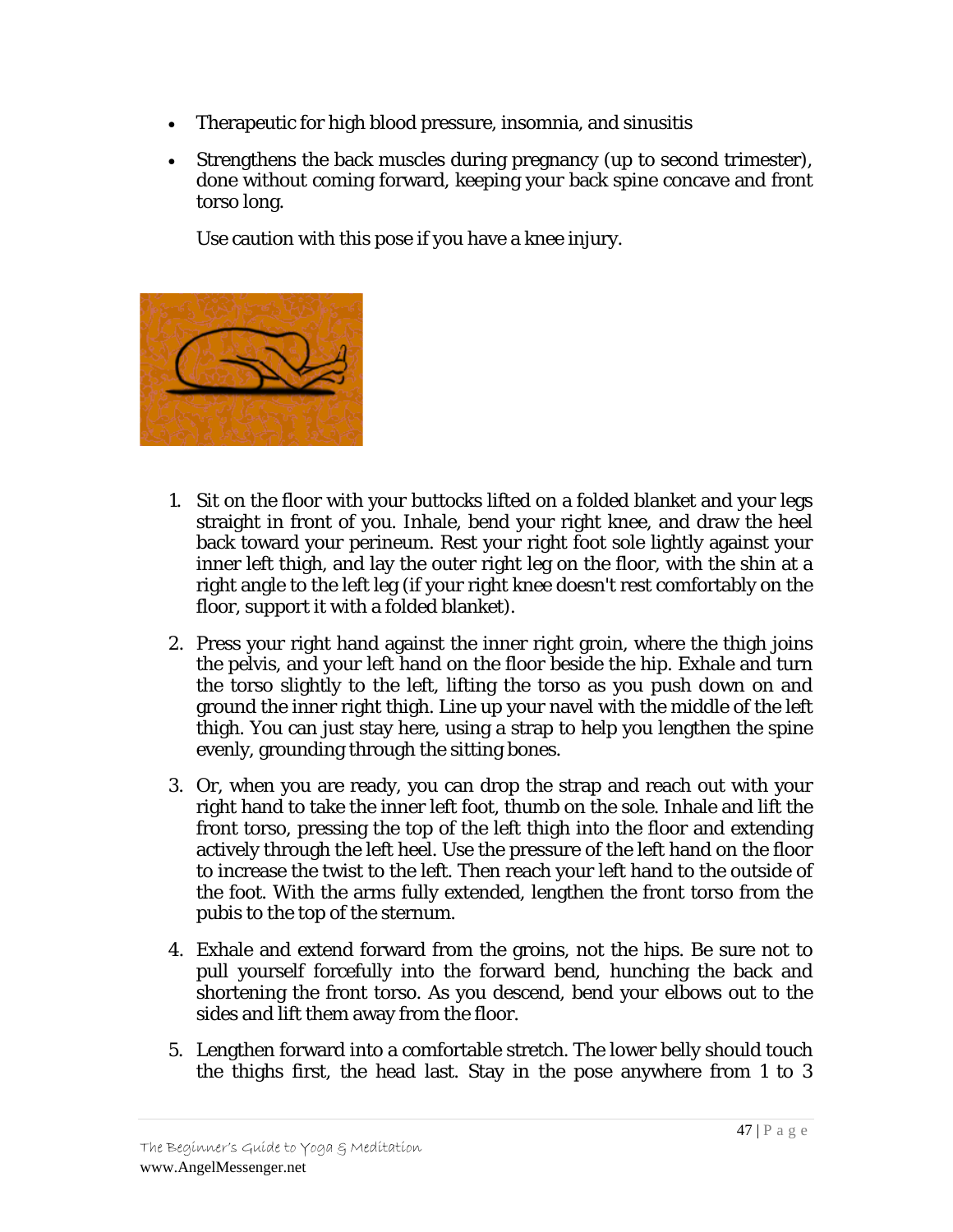minutes. Come up with an inhalation and repeat the instructions with the legs reversed for the same length of time.

Bridge – Page 32

Legs Up The Wall – Page 34

Corpse Pose – Page 36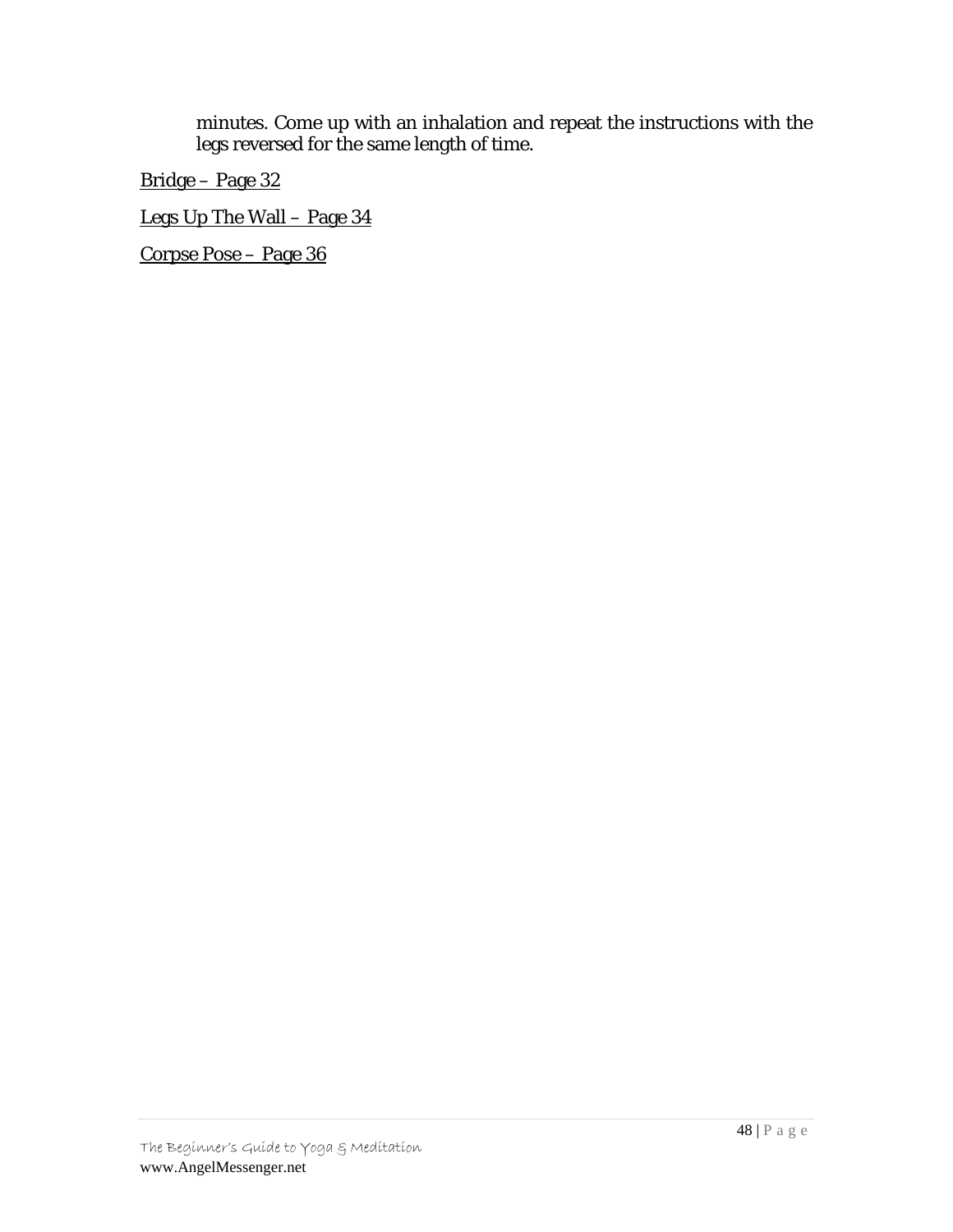# **CONCLUSION**

The popularity of yoga is, without a doubt, increasing as people are constantly trying to balance the stresses of everyday life with their own spiritual well-being.

It is important for you, the reader, to realize that we are not medical professionals and have simply tried to provide you with an introduction to yoga and meditation. This book is a way for you to get started on your own yoga program.

If you have special health considerations, you should be sure and consult with your doctor before embarking on a yoga program, or any other exercise program for that matter. We cannot be held responsible in any way for any problems that may arise from your yoga journey. This is meant simply as an informational tool to help you start down that path.

But you will find that once you start initiating yoga into your daily exercise routine, you will most likely notice a heightened state of well-being and a more spiritual connection to both your inner self as well as any higher power you choose to acknowledge.

Remember to concentrate on your breathing when performing the poses, and don't force your body into positions it isn't comfortable doing. When meditating, focus on the inner calm you are trying to achieve.

Perform these exercises when you get the chance. You don't have to do a full cycle to feel better. Even practicing one exercise when you have the time can have huge therapeutic benefits to mind, body, and soul!

Yoga can better your life in so many ways. It can help you become a better spouse, parent, worker, and person. You can help others by spreading your experiences with yoga and meditation. Imagine the thanks you'll receive as you tell others how this ancient art has enhanced your life!

Shanti (peace) to you as you journey to your own Shambhala (place of utter tranquility).